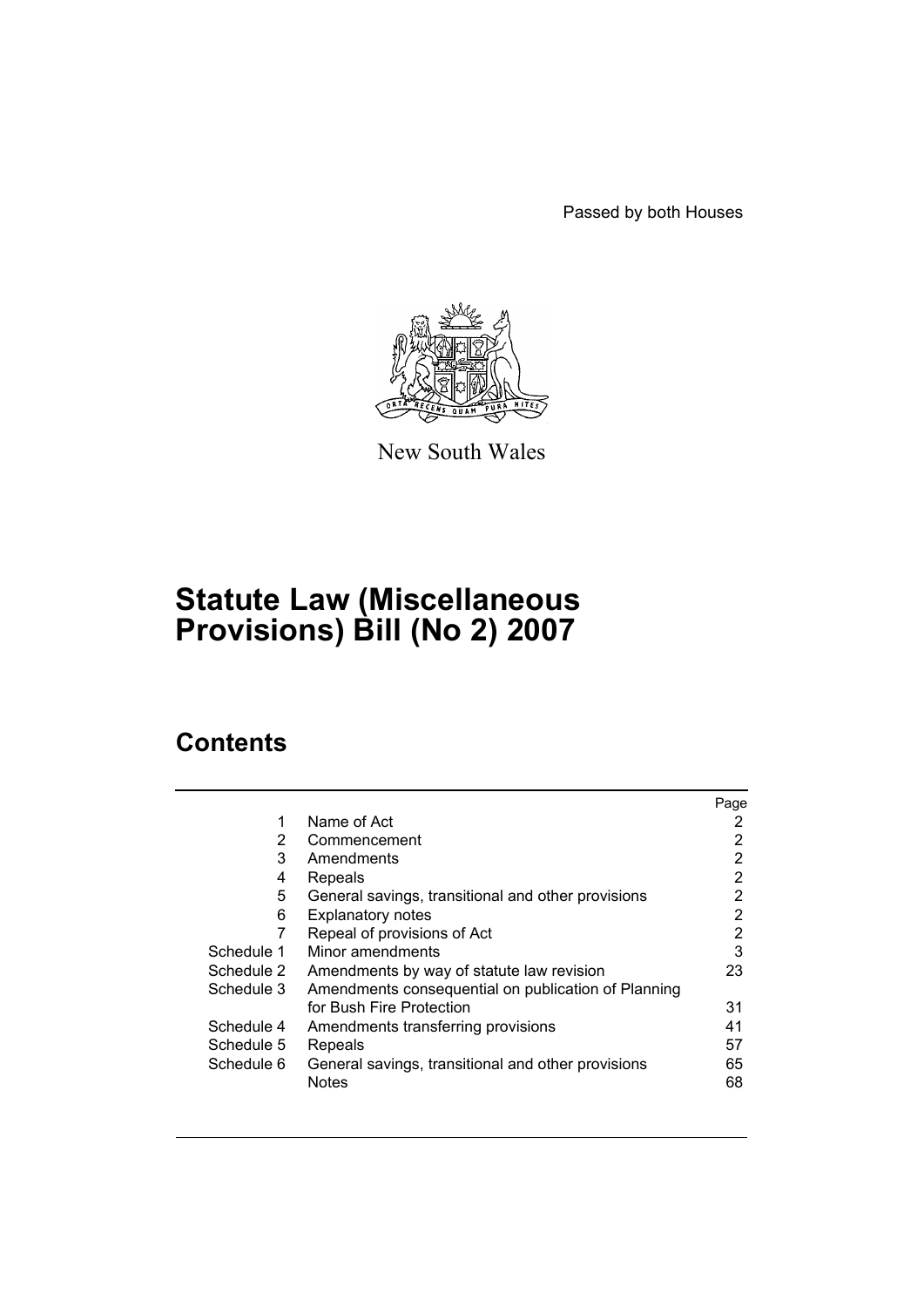*I certify that this public bill, which originated in the Legislative Assembly, has finally passed the Legislative Council and the Legislative Assembly of New South Wales.*

> *Clerk of the Legislative Assembly. Legislative Assembly, Sydney, , 2007*



New South Wales

# **Statute Law (Miscellaneous Provisions) Bill (No 2) 2007**

Act No , 2007

An Act to repeal certain Acts and to amend certain other Acts and instruments in various respects and for the purpose of effecting statute law revision; and to make certain savings.

*I have examined this bill and find it to correspond in all respects with the bill as finally passed by both Houses.*

*Assistant Speaker of the Legislative Assembly.*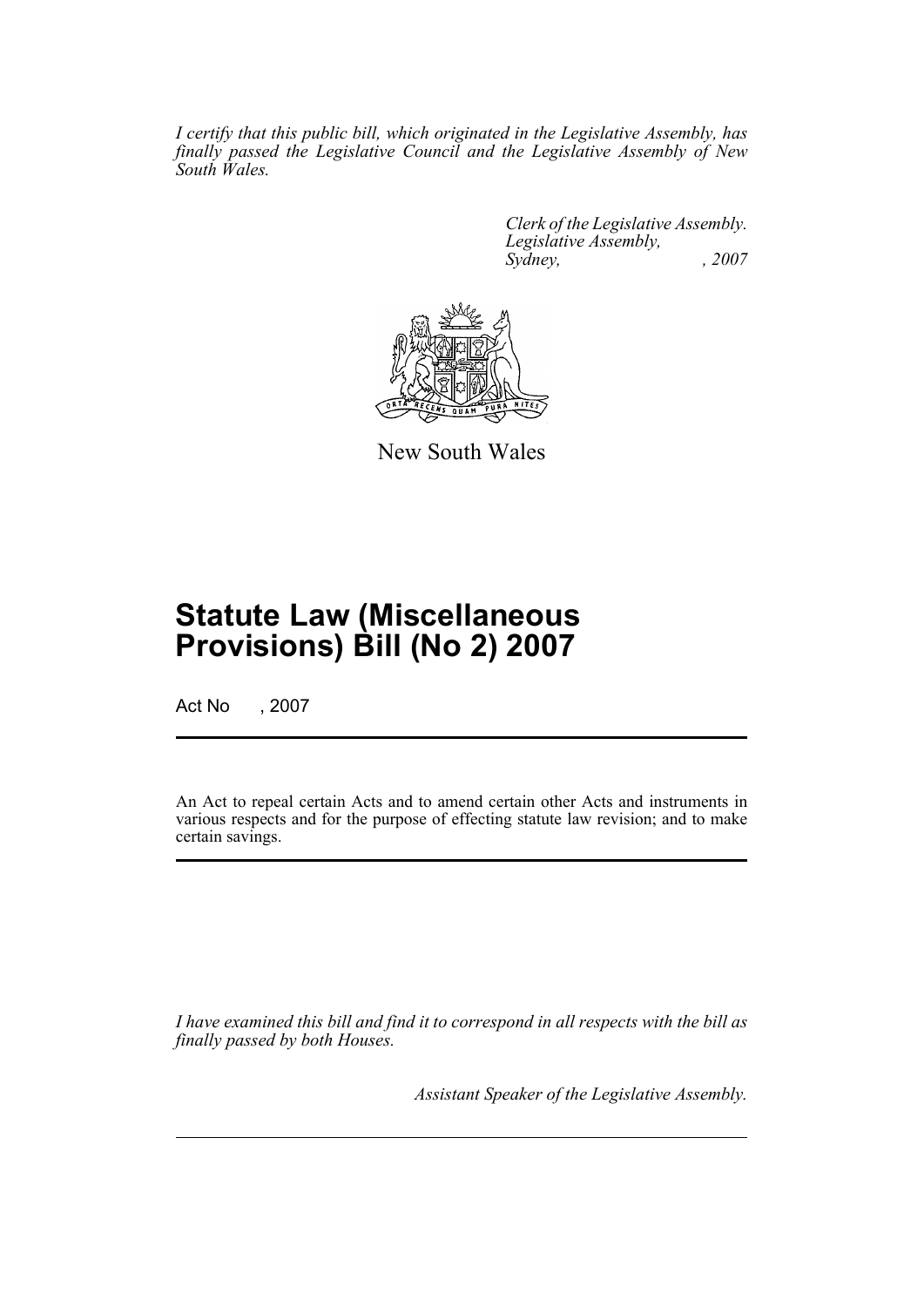### <span id="page-2-0"></span>**The Legislature of New South Wales enacts:**

### **1 Name of Act**

This Act is the *Statute Law (Miscellaneous Provisions) Act (No 2) 2007*.

### <span id="page-2-1"></span>**2 Commencement**

- (1) This Act commences on the date of assent, except as provided by this section.
- (2) The amendments made by Schedules 1–3 commence on the day or days specified in those Schedules in relation to the amendments concerned. If a commencement day is not specified, the amendments commence on the date of assent.

### <span id="page-2-2"></span>**3 Amendments**

The Acts and instruments specified in Schedules 1–4 are amended as set out in those Schedules.

#### <span id="page-2-3"></span>**4 Repeals**

Each Act specified in Parts 1–3, and column 1 of Part 4, of Schedule 5 is repealed.

## <span id="page-2-4"></span>**5 General savings, transitional and other provisions**

Schedule 6 has effect.

#### <span id="page-2-5"></span>**6 Explanatory notes**

The matter appearing under the heading "Explanatory note" in any of the Schedules does not form part of this Act.

### <span id="page-2-6"></span>**7 Repeal of provisions of Act**

- (1) Sections 3 and 4 and Schedules 1–5 are repealed on the day following the day on which all of the provisions of this Act have commenced.
- (2) The repeal of Schedules 1–5 does not, because of the operation of section 30 of the *Interpretation Act 1987*, affect any amendment made by those Schedules.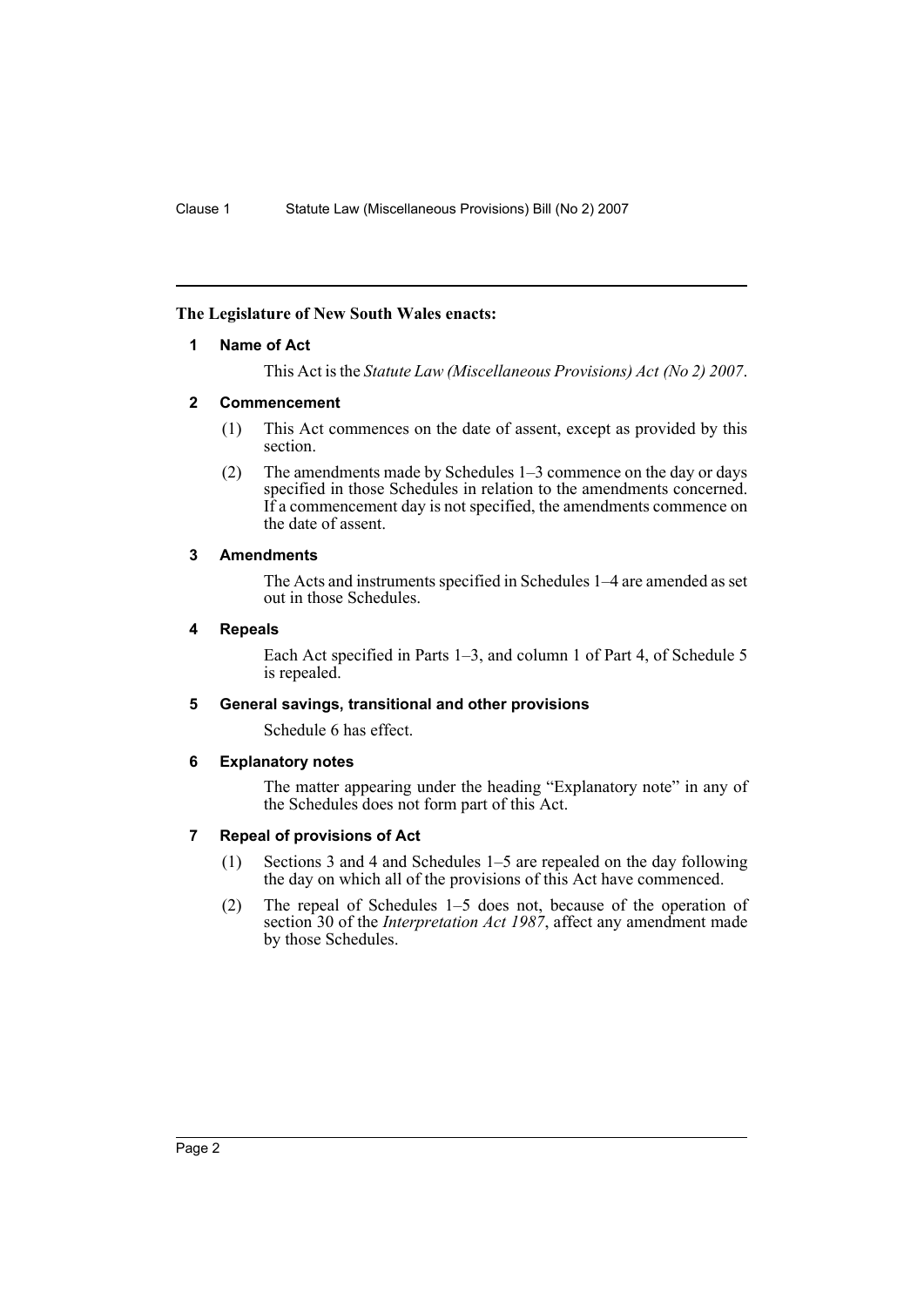Minor amendments **Schedule 1** and the state of the state 1 and the state of the Schedule 1

## <span id="page-3-0"></span>**Schedule 1 Minor amendments**

(Section 3)

## **1.1 Contaminated Land Management Act 1997 No 140**

#### **Schedule 2 Savings and transitional provisions**

Insert after clause 2:

### **2A Reference to Board of Tick Control**

A reference in this Act to "the use of a cattle dip site on the land under a program implemented in accordance with the recommendations or advice of the Board of Tick Control under Part 2 of the *Stock Diseases Act 1923*" is taken to be a reference to "the use of a cattle dip site on the land in relation to a treatment ordered under the *Stock Diseases Act 1923*".

#### **Explanatory note**

The proposed amendment to the *Contaminated Land Management Act 1997* is consequential on the proposed abolition of the Board of Tick Control elsewhere in this Schedule.

## **1.2 Conveyancing Act 1919 No 6**

#### **[1] Section 7 (1), definition of "Licensed conveyancer"**

Omit "*Conveyancers Licensing Act 1992*".

Insert instead "*Conveyancers Licensing Act 2003*".

#### **[2] Section 64 Satisfaction of covenants to produce deeds**

Omit "section 14 of the *Archives Act 1960*" from section 64 (2).

Insert instead "the *State Records Act 1998*".

#### **Explanatory note**

Item [1] of the proposed amendments to the *Conveyancing Act 1919* (*the Act*) updates a reference to a repealed Act.

At present section 64 (2) of the Act enables the Registrar-General to destroy certain documents in the manner specified by section 14 of the *Archives Act 1960*. That Act has been repealed and replaced by the *State Records Act 1998*.

Item [2] of the proposed amendments makes it clear that the power of the Registrar-General to destroy documents under section 64 (2) of the Act is subject to the provisions of the *State Records Act 1998*.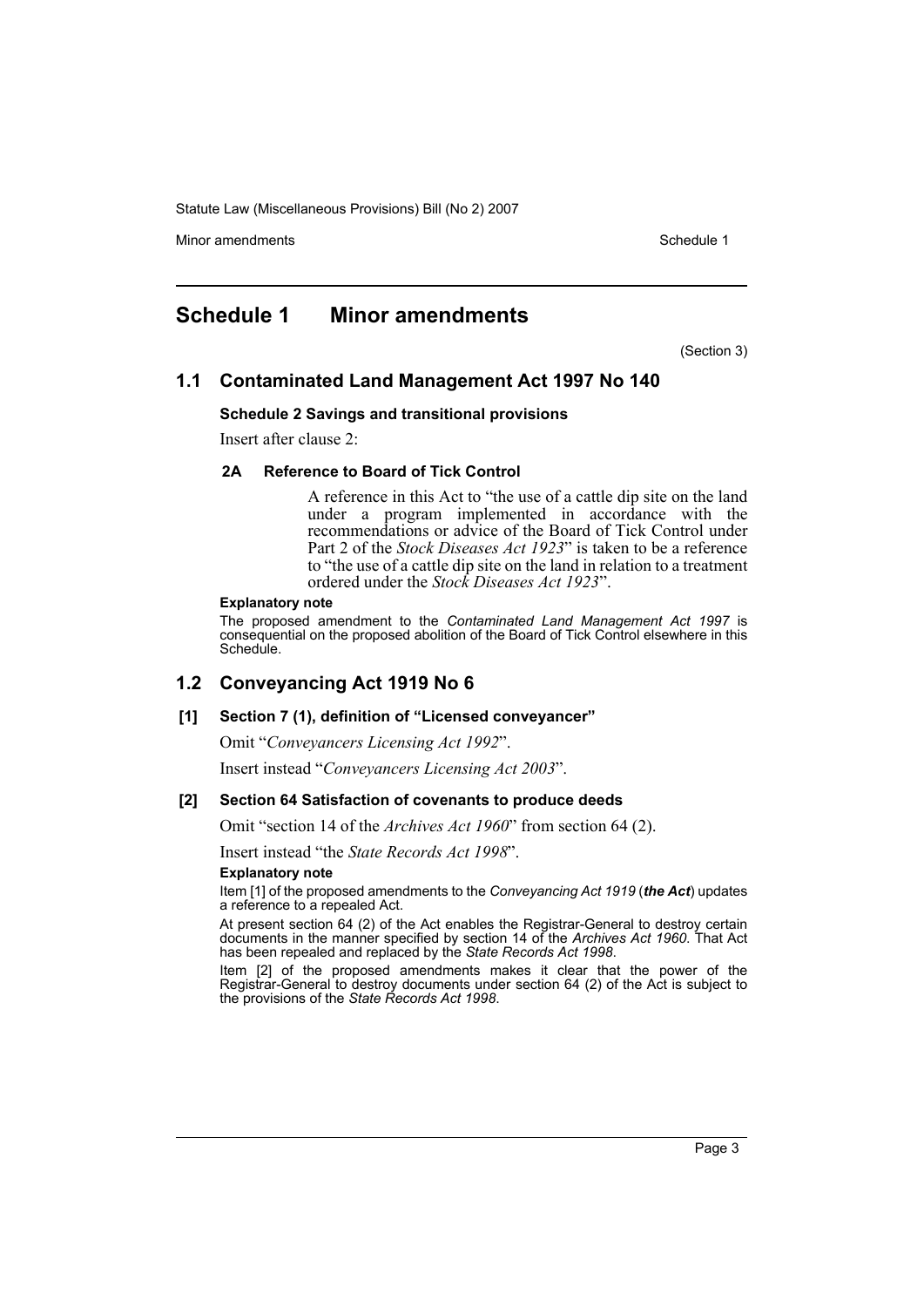Schedule 1 Minor amendments

## **1.3 Criminal Assets Recovery Act 1990 No 23**

#### **Section 4 Definitions**

Omit paragraph (c) from the definition of *authorised officer* in section 4 (1).

Insert instead:

(c) a person authorised in writing by the Commission, either generally or in a special case, to act as an authorised officer for the purposes of the provision in which the expression occurs.

#### **Explanatory note**

Currently, the definition of *authorised officer* in section 4 of the *Criminal Assets Recovery Act 1990* (*the Act*) provides that the New South Wales Crime Commission may authorise a person in writing to act as an authorised officer under the Act. An authorised officer has various functions under the Act, however, the functions of an authorised officer authorised by the Commission are limited to the functions provided for by section 10 and Parts 4 and 4A of the Act.

The purpose of the proposed amendment is to provide that a person authorised by the Commission to act as an authorised officer for the purposes of any provision of the Act may carry out any of the functions of an authorised officer under that provision.

## **1.4 Crown Lands Act 1989 No 6**

#### **[1] Section 24A**

Insert after section 24:

#### **24A Protection from personal liability**

- (1) Any matter or thing done or omitted to be done by a person who is a Chairperson or member of a local land board does not, if the matter or thing was done or omitted in good faith for the purpose of exercising a function under this or any other Act, make the person personally liable to any action, claim or demand in respect of that matter or thing.
- (2) However, any such liability attaches instead to the Crown.

### **[2] Section 34A Special provisions relating to Minister's powers over Crown reserves**

Insert after section 34A (7):

(8) For the avoidance of any doubt, the power of the Minister to grant a relevant interest in respect of a Crown reserve under this section includes the power to enter into an agreement for such a relevant interest.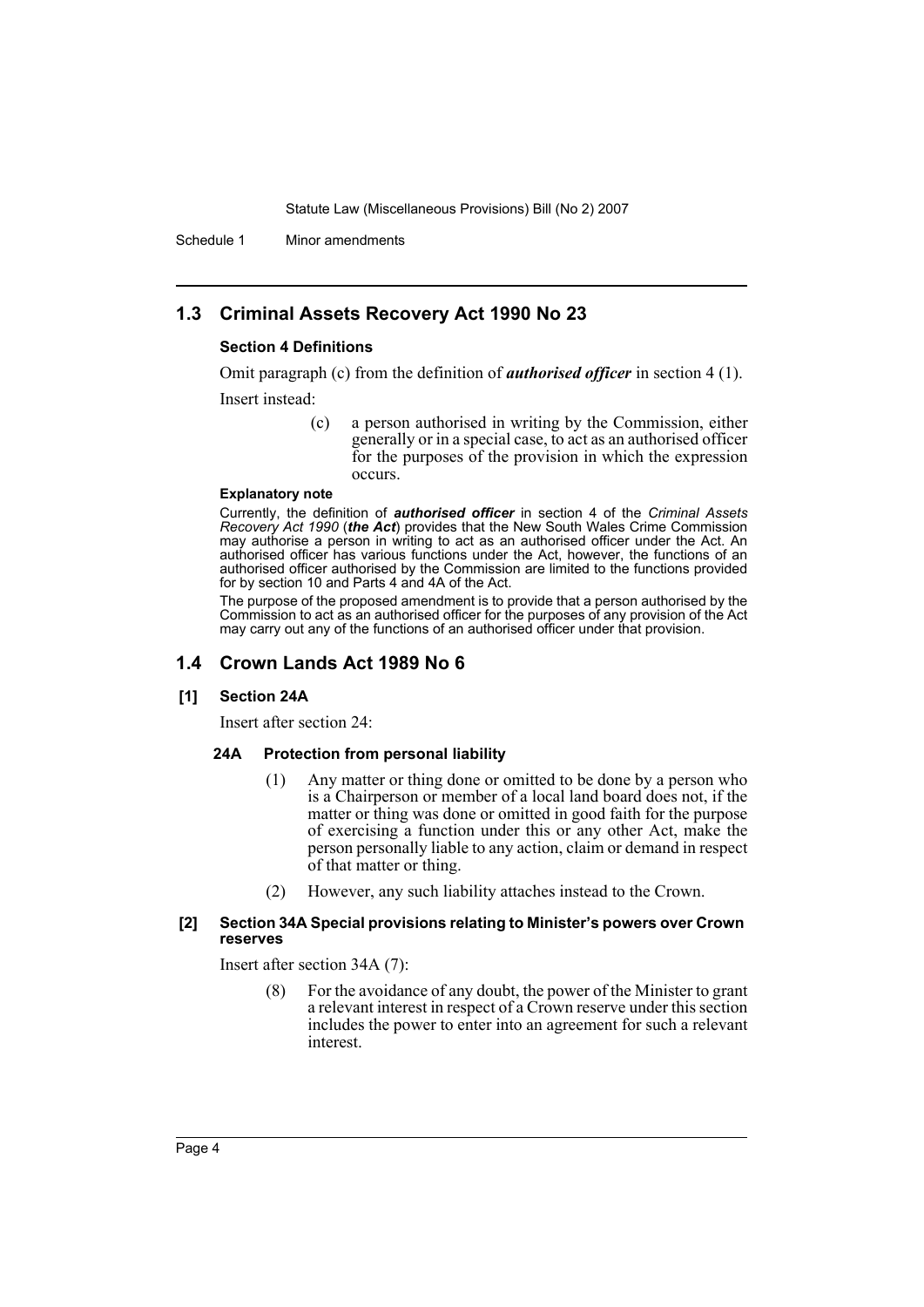Minor amendments **Schedule 1** and the state of the state 1 and the state of the Schedule 1

#### **[3] Section 97A Delegation of functions by reserve trust managers**

Insert at the end of the section:

(2) Without limiting section 49 of the *Interpretation Act 1987*, a delegation by a reserve trust manager under subsection (1) may, with the approval of the Minister, be revoked by the reserve trust manager at any time.

#### **Explanatory note**

Item [1] of the proposed amendments to the *Crown Lands Act 1989* (*the Act*) provides that Chairpersons and members of local land boards are protected from personal liability for their actions and omissions done in good faith for the purpose of exercising any of their functions under the Act or any other Act.

Item [2] of the proposed amendments makes it clear that the power of the Minister to grant certain interests (such as leases or licences) under section 34A of the Act in respect of a Crown reserve includes the power to enter into an agreement for such an interest.

Item [3] of the proposed amendments makes it clear that a delegation by a reserve trust manager can only be revoked with the Minister's approval.

## **1.5 Crown Lands (Continued Tenures) Act 1989 No 7**

#### **Schedule 7 Purchase of land held under lease**

Omit clause 14 (1) of Part 1. Insert instead:

(1) An applicant to purchase land comprised in a lease is liable, if a survey is necessary as a result of the purchase and the survey is carried out by the Crown, to pay to the Crown the cost of the survey as assessed by the Minister.

#### **Explanatory note**

The proposed amendment to the *Crown Lands (Continued Tenures) Act 1989* makes it clear that when a person purchases land comprised in a lease (being a perpetual lease, special lease or term lease under that Act) the person must, if a survey is carried out by the Crown (and only if a survey is carried out by the Crown), pay the cost of the survey as assessed by the Minister. At present, irrespective of whether a survey of the land has been carried out, a person purchasing land comprised in a lease is required to pay a survey fee to the Crown if a survey fee had not been paid in respect of the lease.

## **1.6 Crown Lands (Continued Tenures) Regulation 2006**

#### **[1] Clause 15 Survey fee**

Omit the clause.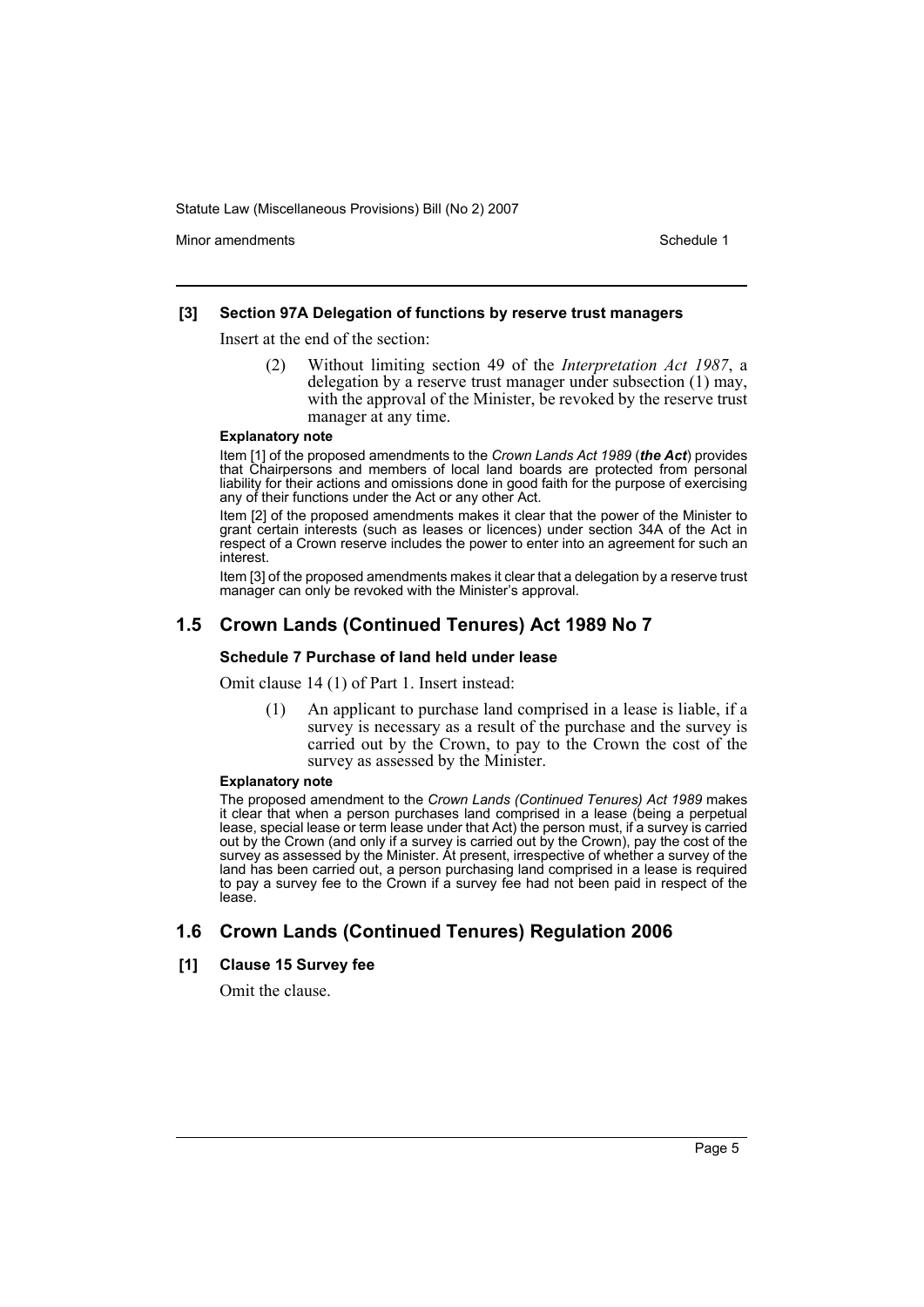Schedule 1 Minor amendments

#### **[2] Schedule 1 Fees and deposits**

Omit item 10.

**Explanatory note**

The proposed amendments to the *Crown Lands (Continued Tenures) Regulation 2006* are consequential on the amendment to the *Crown Lands (Continued Tenures) Act 1989* contained elsewhere in this Schedule and remove redundant provisions relating to survey fees.

### **1.7 Fair Trading Act 1987 No 68**

#### **[1] Section 44A Country of origin representations**

Omit "for an offence under" from section 44A (8).

Insert instead "for contravening".

#### **[2] Schedule 4A Provisions relating to advisory councils**

Omit "14 days" from clause 15 (2). Insert instead "21 days".

#### **Explanatory note**

Item [1] of the proposed amendments ensures consistency of expression between section 44A (8) and section 62 (1) of the *Fair Trading Act 1987* (*the Act*).

Item [2] of the proposed amendments to the Act extends the period within which an advisory council under that Act must send minutes of its meetings to the Minister for Fair Trading. The period is extended from 14 days to 21 days.

## **1.8 Fines Act 1996 No 99**

#### **Schedule 1 Statutory provisions under which penalty notices issued**

Insert in alphabetical order:

*Hunter Water Act 1991*, section 31A

#### **Explanatory note**

The proposed amendment to the *Fines Act 1996* provides for the enforcement of penalty notices issued under section 31A of the *Hunter Water Act 1991* and is consequential on the insertion of that section by an amendment made elsewhere in this Schedule.

### **1.9 Firearms Act 1996 No 46**

#### **[1] Section 12 Genuine reasons for having a licence**

Omit "Department of Land and Water Conservation" from the matter relating to the genuine reason of recreational hunting/vermin control in the Table to the section.

Insert instead "Department of Lands".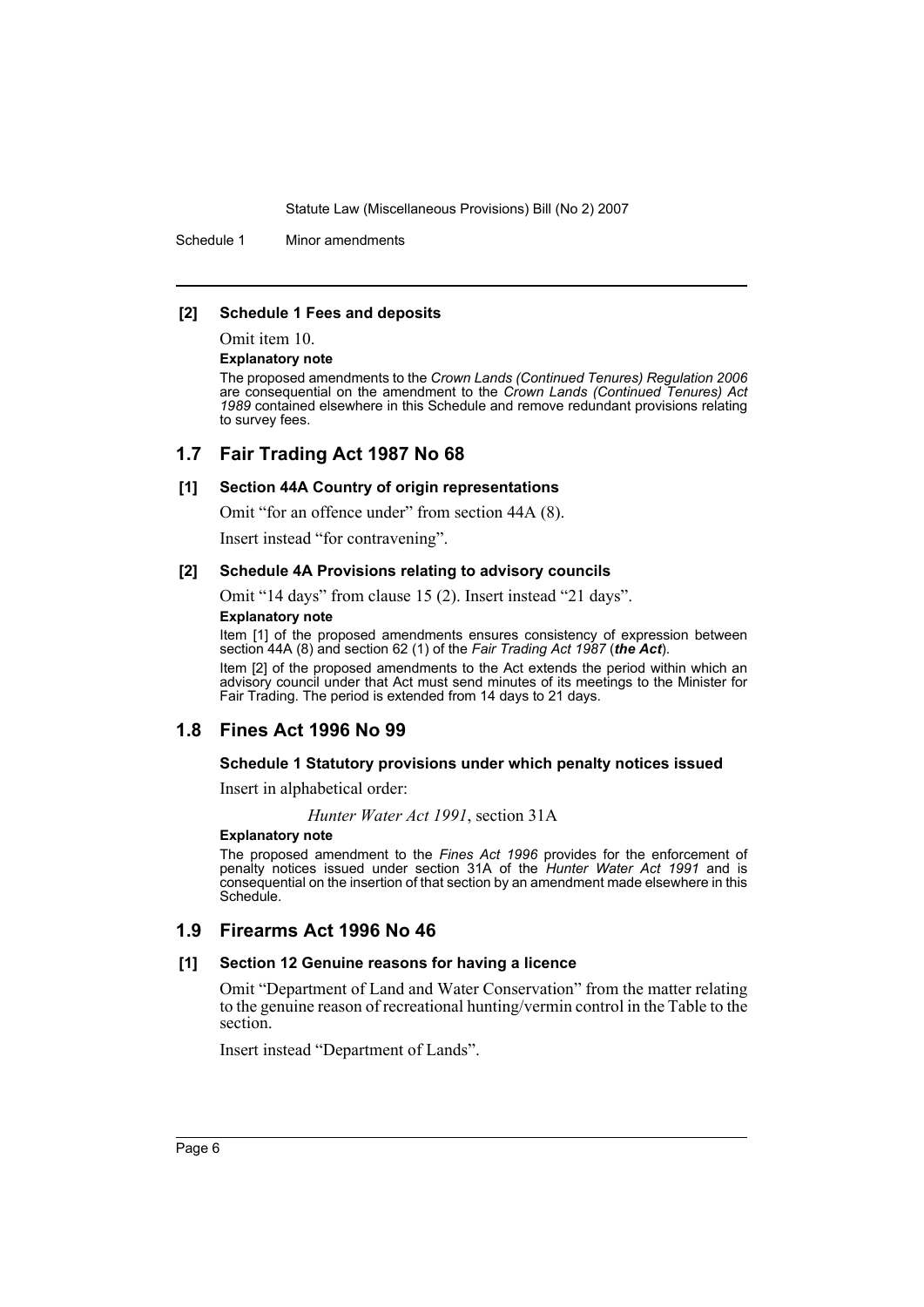Minor amendments **Schedule 1** and the state of the state 1 and the state of the Schedule 1

### **[2] Section 12, Table**

Omit paragraph (c) of the matter relating to the genuine reason of animal welfare.

Insert instead:

(c) a person who is employed in the Department of Primary Industries or the Rural Lands Protection Boards Division of the Government Service and who has responsibility for animal welfare, or

### **[3] Section 30 General provisions relating to permits**

Omit "surrendered" from section 30 (6).

Insert instead "suspended".

## **[4] Sections 78 and 78A**

Omit the sections.

### **[5] Section 80 Disposal of surrendered or seized firearms**

Omit section 80 (3).

#### **[6] Section 88 Regulations**

Omit section 88 (2) (b).

#### **Explanatory note**

Items [1] and [2] of the proposed amendments to the *Firearms Act 1996* (*the Act*) update references to certain Divisions of the Government Service.

Item [3] of the proposed amendments to the Act corrects a reference to the surrender of a permit that should refer to the suspension of a permit.

Section 78 of the Act provides for the payment of compensation to persons who surrender a registered prohibited pistol or post-1946 pistol during the buyback period. The buyback period expired on 30 June 2004. Items [4]–[6] of the proposed amendments remove provisions relating to that buyback scheme that are no longer necessary because of its expiry.

## **1.10 Freedom of Information Regulation 2005**

#### **Schedule 3 Public authorities**

Omit the matter relating to the Board of Tick Control from the list of bodies in Part 3.

#### **Explanatory note**

The proposed amendment to the *Freedom of Information Regulation 2005* is consequential on the proposed abolition of the Board of Tick Control elsewhere in this Schedule.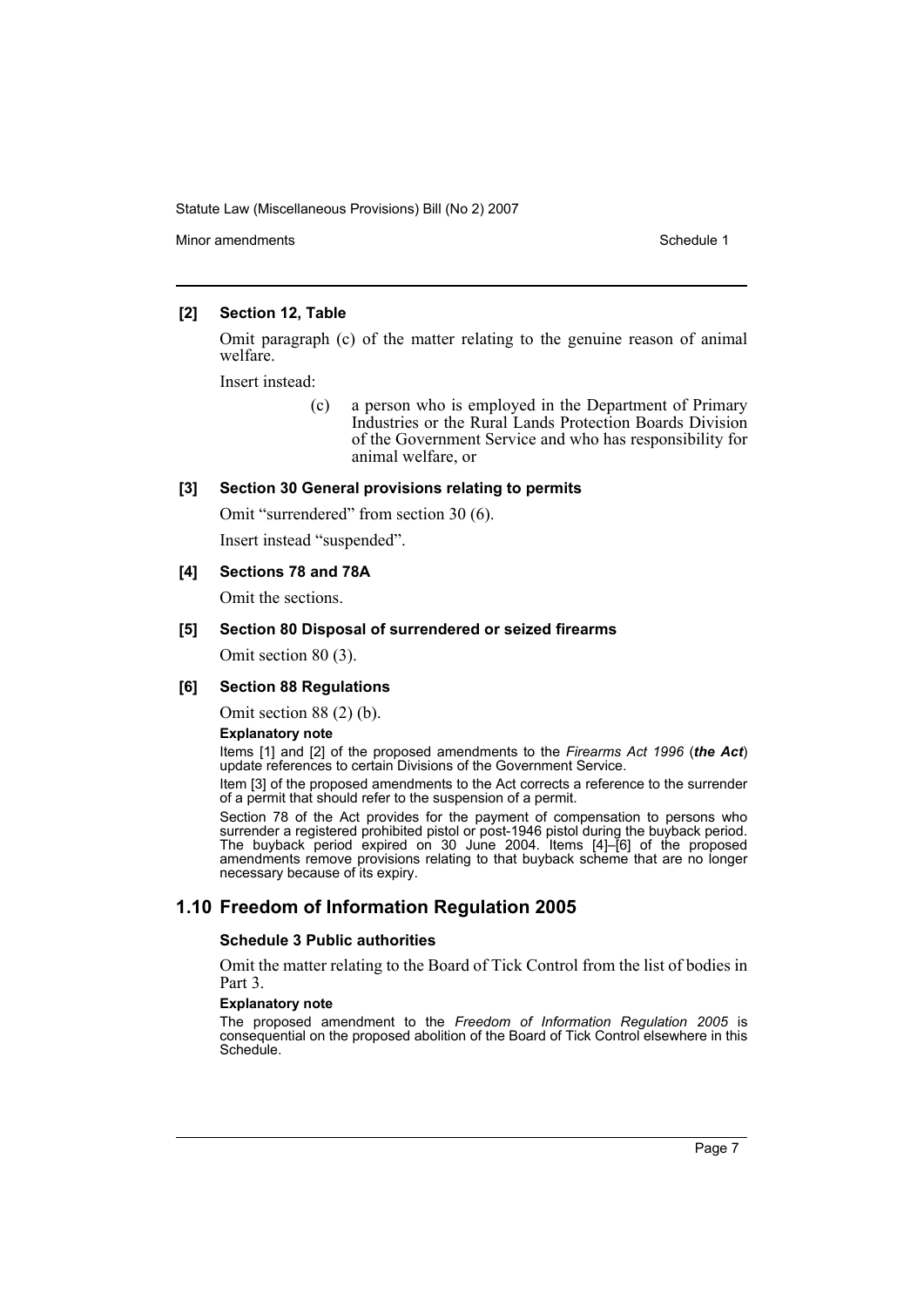Schedule 1 Minor amendments

### **1.11 Government and Related Employees Appeal Tribunal Act 1980 No 39**

#### **Schedule 4 Employing authorities**

Omit "Board of Tick Control.".

#### **Explanatory note**

The proposed amendment to the *Government and Related Employees Appeal Tribunal Act 1980* is consequential on the proposed abolition of the Board of Tick Control elsewhere in this Schedule.

### **1.12 Growth Centres (Development Corporations) Act 1974 No 49**

#### **Schedule 2 Provisions relating to the constitution and procedure of development corporations**

Insert after clause 10:

#### **10A Transaction of business outside meetings or by telephone**

- (1) The development corporation may, if it thinks fit, transact any of its business by the circulation of papers among all the members for the time being, and a resolution in writing approved in writing by a majority of those members is taken to be a decision of the corporation.
- (2) The development corporation may, if it thinks fit, transact any of its business at a meeting at which members (or some members) participate by telephone, closed-circuit television or other means, but only if any member who speaks on a matter before the meeting can be heard by the other members.
- (3) For the purposes of:
	- (a) the approval of a resolution under subclause (1), or
	- (b) a meeting held in accordance with subclause (2),

the Chairperson and each member have the same voting rights as they have at an ordinary meeting of the development corporation.

- (4) A resolution approved under subclause (1) is, subject to the regulations, to be recorded in the minutes of the meetings of the development corporation.
- (5) Papers may be circulated among the members for the purposes of subclause (1) by facsimile or other transmission of the information in the papers concerned.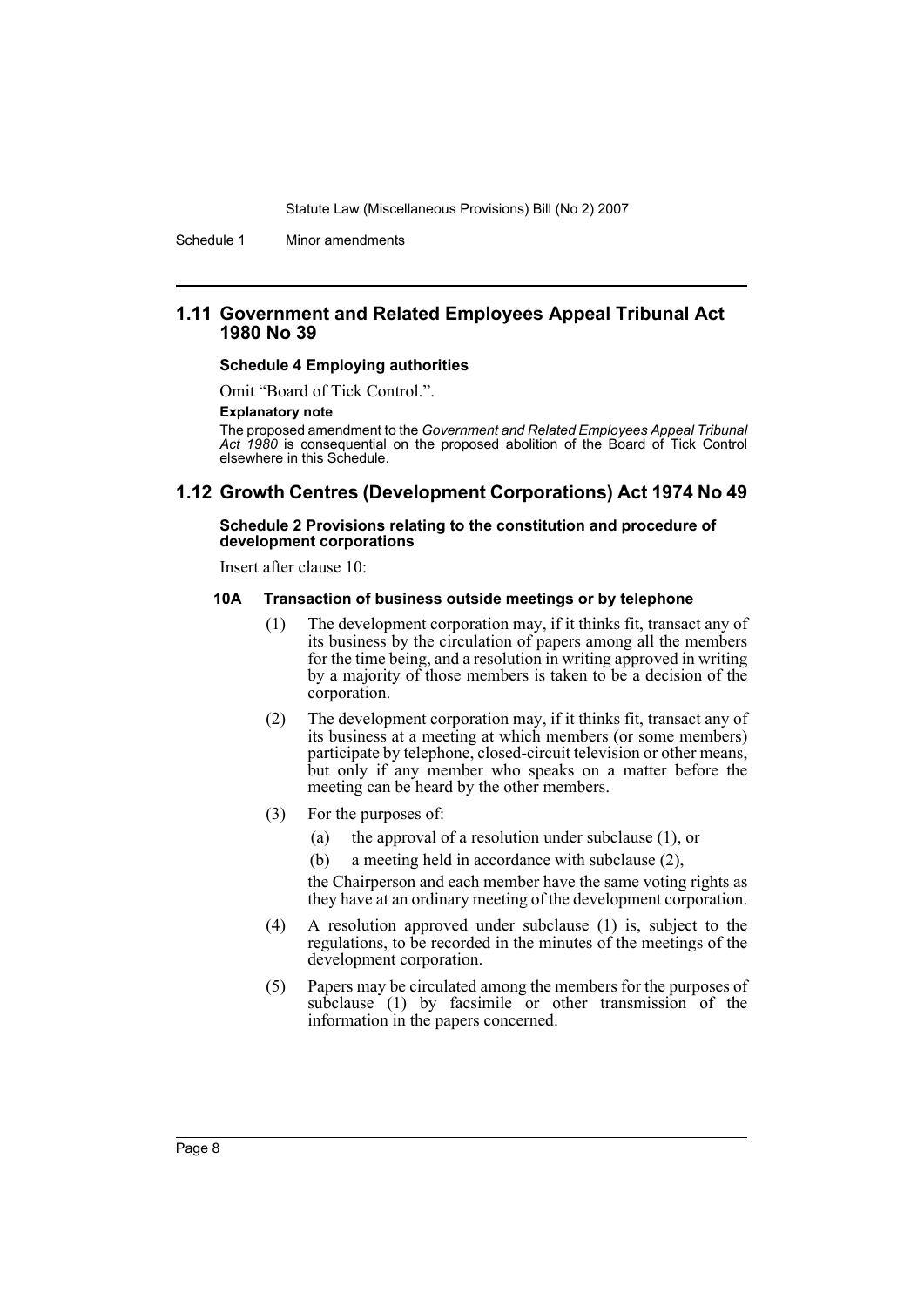Minor amendments **Schedule 1** and the state of the state 1 and the state of the Schedule 1

#### **Explanatory note**

The proposed amendment to the *Growth Centres (Development Corporations) Act 1974* inserts a standard provision that permits a development corporation to conduct its business outside of meetings or by meetings at which members participate by telephone, closed-circuit television or by other means.

### **1.13 Home Building Act 1989 No 147**

#### **Schedule 1 Provisions relating to advisory bodies**

Omit "14 days" from clause 16 (2). Insert instead "21 days".

### **Explanatory note**

The proposed amendment to the *Home Building Act 1989* extends the period within which an advisory body under the Act must send minutes of its meetings to the Minister for Fair Trading. The period is extended from 14 days to 21 days.

## **1.14 Hunter Water Act 1991 No 53**

#### **[1] Section 31A**

Insert after section 31:

#### **31A Penalty notices**

- (1) An authorised officer may serve a penalty notice on a person if it appears to the officer that the person has committed an offence against this Act or the regulations, being an offence prescribed by the regulations as a penalty notice offence.
- (2) A penalty notice is a notice to the effect that, if the person served does not wish to have the matter determined by a court, the person can pay, within the time and to the person specified in the notice, the amount of the penalty prescribed by the regulations for the offence if dealt with under this section.
- (3) A penalty notice may be served personally or by post.
- (4) If the amount of penalty prescribed for an alleged offence is paid under this section, no person is liable to any further proceedings for the alleged offence.
- (5) Payment under this section is not to be regarded as an admission of liability for the purpose of, and does not in any way affect or prejudice, any civil claim, action or proceeding arising out of the same occurrence.
- (6) The regulations may:
	- (a) prescribe an offence for the purposes of this section by specifying the offence or by referring to the provision creating the offence, and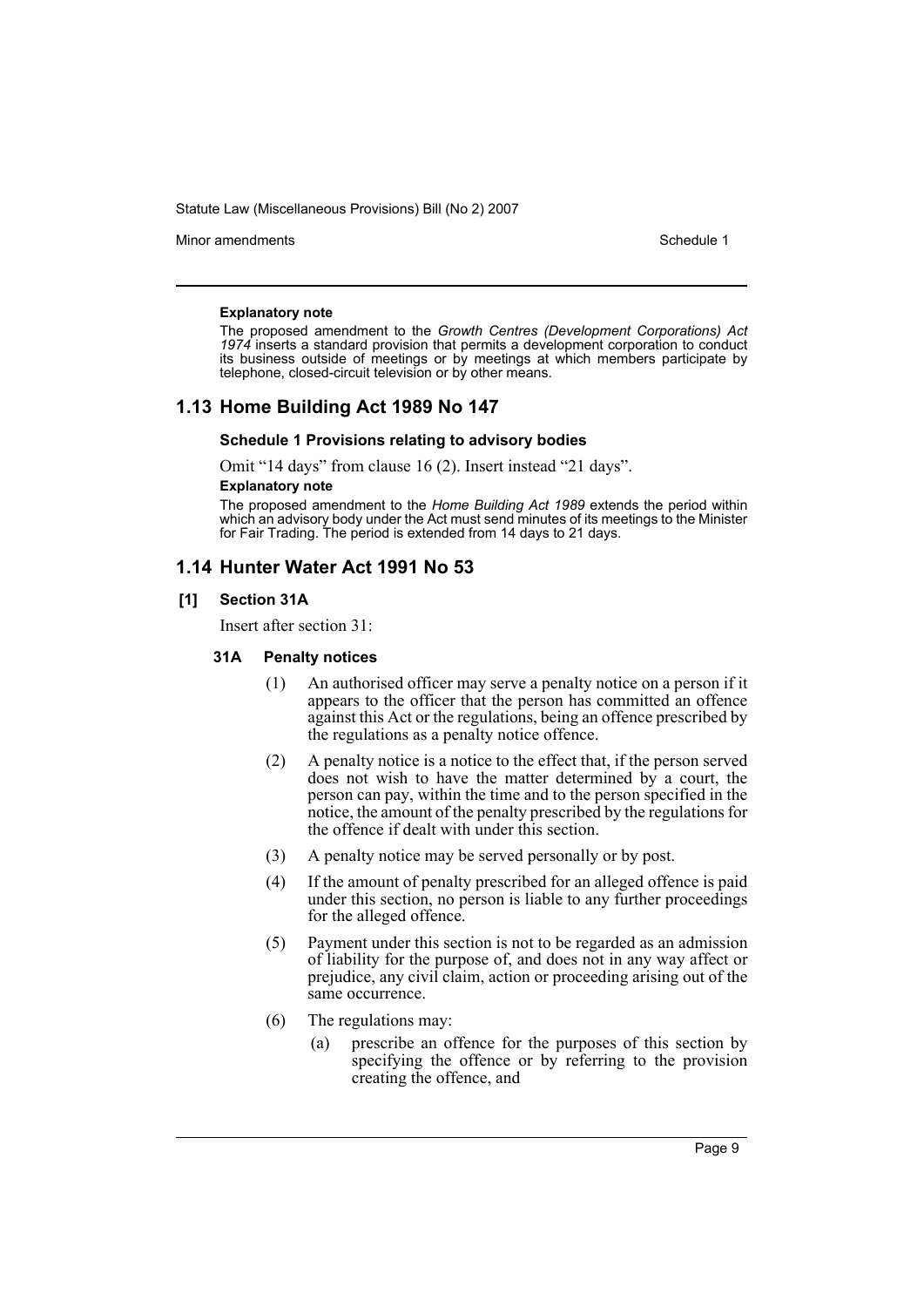Schedule 1 Minor amendments

- (b) prescribe the amount of penalty payable for the offence if dealt with under this section, and
- (c) prescribe different amounts of penalties for different offences or classes of offences.
- (7) The amount of a penalty prescribed under this section for an offence is not to exceed the maximum amount of penalty that could be imposed for the offence by a court.
- (8) This section does not limit the operation of any other provision of, or made under, this or any other Act relating to proceedings that may be taken in respect of offences.
- (9) In this section, *authorised officer* means a person of a class prescribed by the regulations for the purposes of this section.

#### **[2] Section 66 Provisions relating to subsidiaries**

Omit "Part 2 of".

### **[3] Section 66**

Omit "clause 1 (8)". Insert instead "clause 3 (8)".

### **Explanatory note**

Item [1] of the proposed amendments to the *Hunter Water Act 1991* allows penalty notices (on-the-spot fines) to be issued in respect of offences against that Act or the regulations under that Act, but only if those offences are prescribed by regulations under that Act as penalty notice offences.

Items [2] and [3] of the proposed amendments correct a cross-reference.

## **1.15 Local Government Act 1993 No 30**

#### **[1] Section 400J Establishment and constitution of Project Review Committee**

Omit section 400J (2) (c) and (d). Insert instead:

(c) the Director-General of the Department of Premier and Cabinet (or an officer of that Department nominated by that Director-General),

### **[2] Section 400J (e)**

Omit "Department of Infrastructure, Planning and Natural Resources". Insert instead "Department of Planning".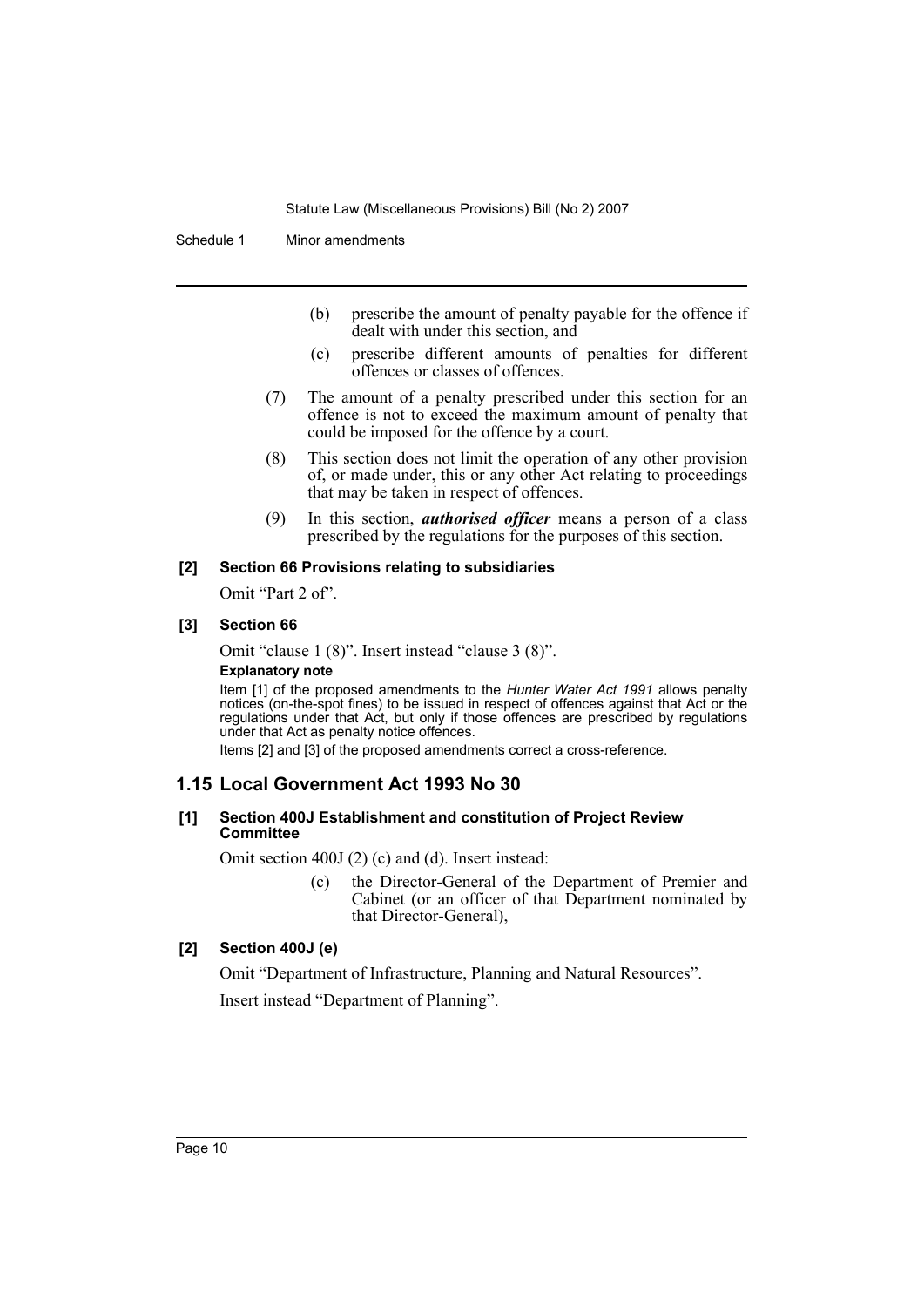Minor amendments **Schedule 1** and the state of the state 1 and the state of the Schedule 1

#### **[3] Section 433 Report of investigation**

Insert after section 433 (3):

(4) Section 14B of the *Royal Commissions Act 1923* applies in relation to any report that the Minister wishes to lay before both Houses of Parliament in the same way as it applies to a report made by a commission under that Act.

#### **[4] Section 600 Rebates in respect of certain land vested in public bodies**

Omit "Corporation Corporation" from the definition of *public body* in section 600 (9).

Insert instead "Corporation".

## **Explanatory note**

The *Local Government Act 1993* (*the Act*) requires 2 members of the Local Government Project Review Committee to be the Directors-General of the now merged Premier's Department and the Cabinet Office (or their nominees). Item [1] of the proposed amendments replaces these 2 members with a single member (being the Director-General of the Department of Premier and Cabinet (or his or her nominee).

Item [2] of the proposed amendments updates a reference to a Department.

Section 430 of the Act enables the Director-General of the Department of Local Government to authorise an investigation of a local council. Section 433 of the Act requires the person who carried out the investigation to report to the Minister for Local Government and the Director-General on the results of the investigation and to send a copy of the report to the council concerned.

Current ministerial practice is to lay reports made pursuant to section 433 before both Houses of Parliament. Item [3] of the proposed amendments applies section 14B of the *Royal Commissions Act 1923* to such reports to enable this to be done when neither House of Parliament is sitting (as is provided for in relation to reports on public inquiries into local councils under section 740 of the Act).

Item [4] of the proposed amendments removes a duplicate word.

### **1.16 Parliamentary Electorates and Elections Amendment Act 2006 No 68**

#### **Schedule 19 Amendment of other legislation**

Omit Schedule 19.24.

#### **Explanatory note**

The proposed amendment to the *Parliamentary Electorates and Elections Amendment Act 2006* is consequential on the proposed abolition of the Board of Tick Control elsewhere in this Schedule.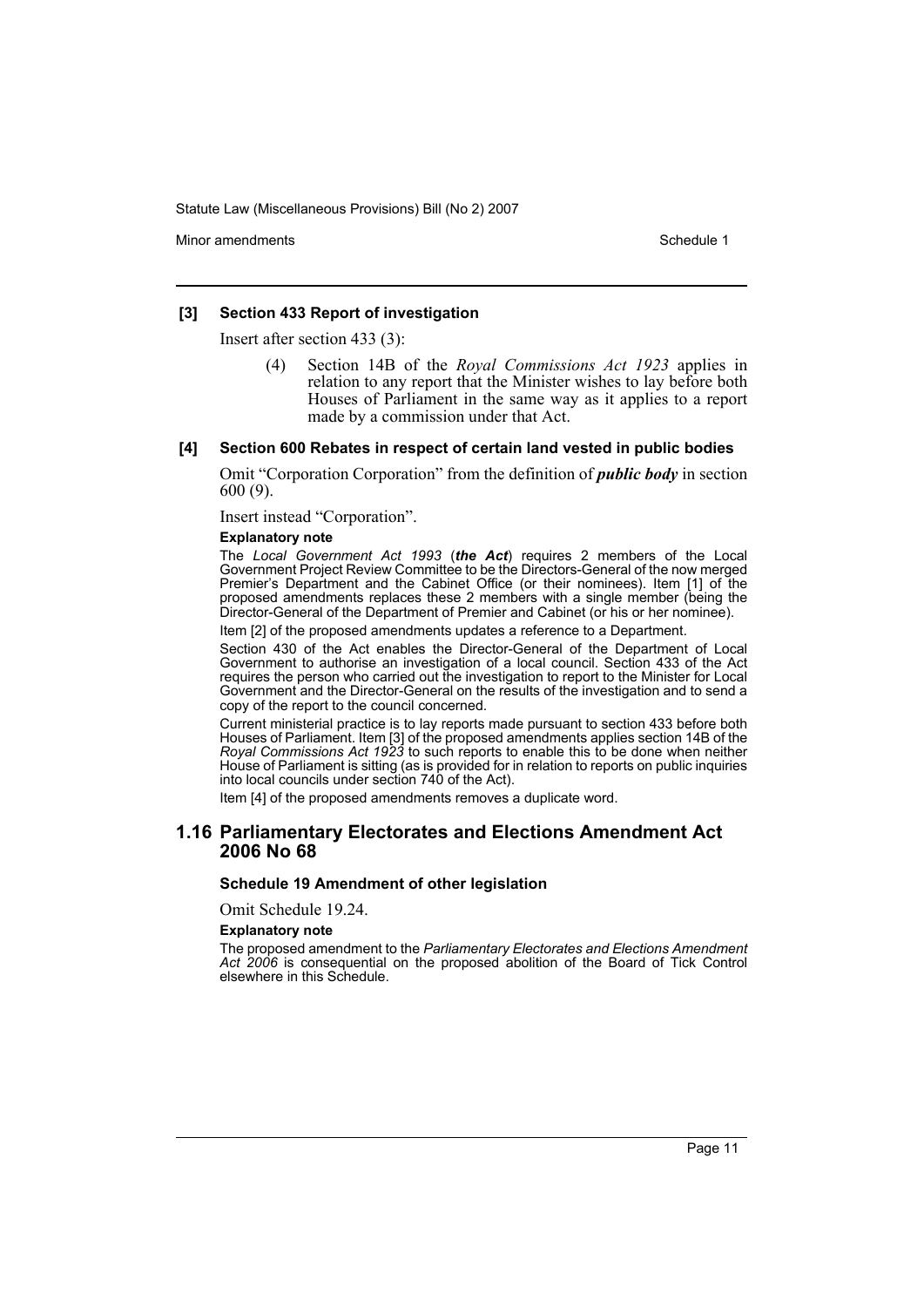Schedule 1 Minor amendments

## **1.17 Police Integrity Commission Act 1996 No 28**

### **[1] Section 141 Proceedings for offences**

Omit "section 25" from section 141 (4) (a).

Insert instead "sections 25 and 26".

#### **[2] Schedule 3 Savings, transitional and other provisions**

Insert at the end of the Schedule with appropriate Part and clause numbering:

## **Part Provision consequent on enactment of Statute Law (Miscellaneous Provisions) Act (No 2) 2007**

#### **Proceedings for offences**

Section 141, as amended by the *Statute Law (Miscellaneous Provisions) Act (No 2) 2007*, does not apply in respect of any alleged offence under section 26 that occurred before that section was so amended.

#### **Explanatory note**

Proceedings for offences under the *Police Integrity Commission Act 1996* (*the Act*) must generally be commenced not more than 6 months after the date of the alleged offence. However, section 141 (4) of the Act provides that proceedings for certain offences (including offences against section 25 of the Act) may be commenced within 3 years of the date of the alleged offence.

Section 26 of the Act provides that the Police Integrity Commission may require a person to attend a specified place for the purpose of producing a specified document or other thing in relation to an investigation it is conducting. This provision is similar to section 25 of the Act which deals with the Commission's power to obtain information from a public authority or public official.

Item [1] of the proposed amendments provides that proceedings for an offence under section 26 of the Act may be commenced within 3 years after the commission of the alleged offence, which is consistent with the time for commencing proceedings in respect of an offence under section 25 of the Act. The rationale for extending the period for commencing proceedings for an offence under section 26 of the Act is that, as with proceedings under section 25 of the Act, commencement of proceedings before the Police Integrity Commission has completed an investigation can prejudice its further conduct of the investigation.

Item [2] of the proposed amendments is a transitional provision that makes it clear that the proposed amendment to section 141 does not apply in respect of alleged offences under section 26 that occurred prior to the commencement of the proposed amendments.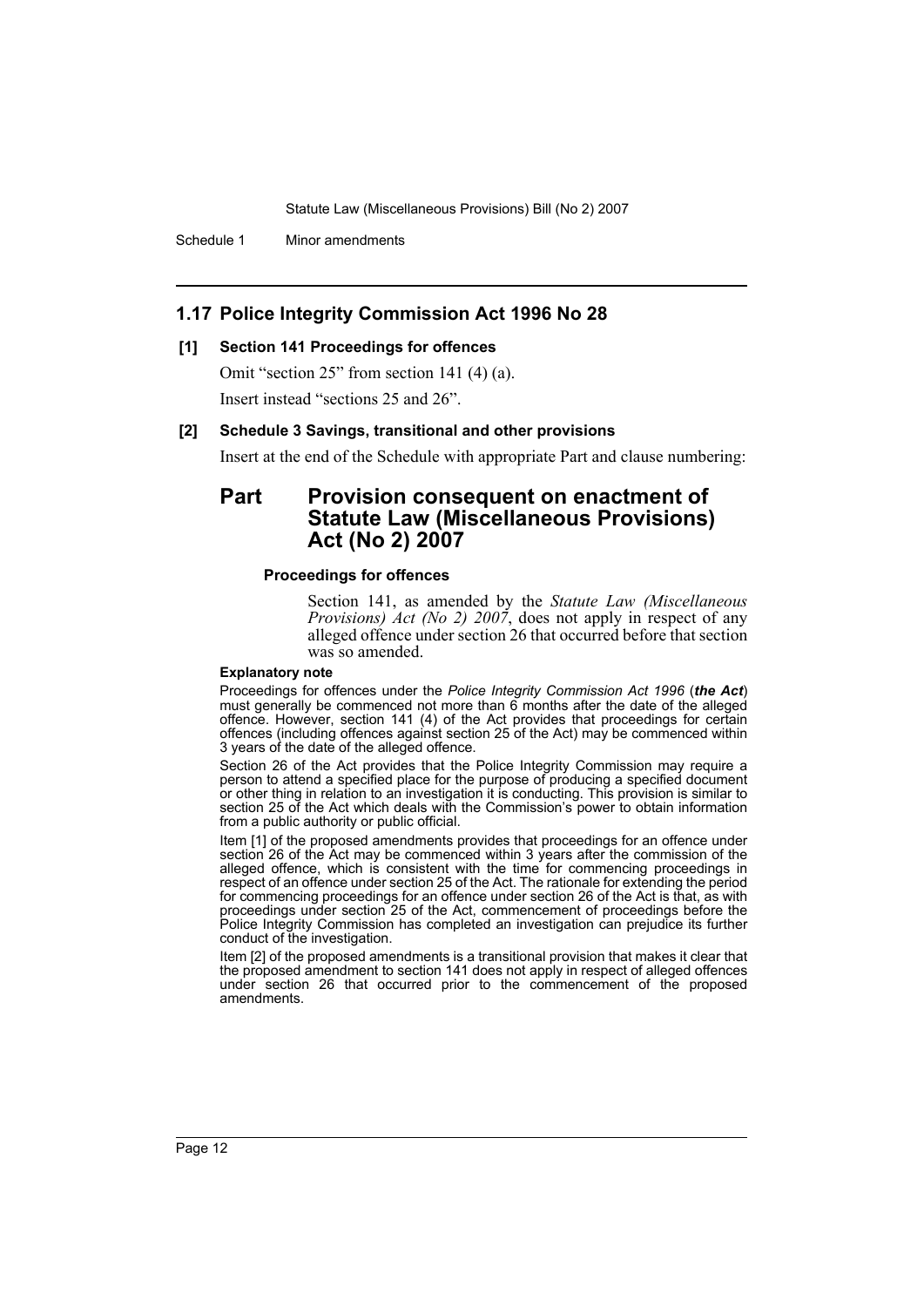Minor amendments **Schedule 1** and the state of the state 1 and the state of the Schedule 1

### **1.18 Real Property Act 1900 No 25**

#### **Section 13K Conversions, purchases, extensions of term, subdivisions etc**

Omit "before taking any action to give effect to the sale or purchase" from section 13K (2A).

#### **Explanatory note**

At present under Part 4A of the *Crown Lands Act 1989*, the Minister can impose restrictions on use or public positive covenants in connection with the sale of Crown land. Any such restriction on use or covenant is imposed in connection with section 88D or section 88E of the *Conveyancing Act 1919*. Section 13K (2A) of the *Real Property* Act 1900 requires the Registrar-General to record such restrictions or covenants on the relevant title before taking any action to give effect to the sale or purchase.

A restriction or covenant is imposed in accordance with section 88D in the case where the Crown land is still owned by the Crown. If the land is no longer held by the Crown, the restriction or covenant is imposed in accordance with section 88E. However, the Registrar-General does not, in the case of a section 88E restriction or covenant, have the opportunity to record the restriction or covenant on the relevant title because the sale of the land has already occurred.

The proposed amendment to the *Real Property Act 1900* will mean the Registrar-General can record restrictions on use or public positive covenants imposed in connection with the sale of Crown land regardless of whether the land is still owned by the Crown.

### **1.19 Residential Parks Act 1998 No 142**

#### **Section 88 Applications to Tribunal about new or amended park rules**

Omit section 88 (5) and (6).

#### **Explanatory note**

Section 88 (5) of the *Residential Parks Act 1998* (*the Act*) requires that, if an application is made to the Consumer, Trader and Tenancy Tribunal *(the Tribunal)* to resolve a dispute in relation to new or amended residential park rules, the Tribunal must, within 30 days of receiving the application, give written notice of its decision. Section 88 (6) of the Act requires that the notice be given to the applicants and the park owner. Section 88 (5) originally applied to a Park Disputes Committee for each residential park. Such committees were abolished by the *Residential Parks Amendment (Statutory Review) Act 2005* and their functions transferred to the Tribunal.

Sections 28 and 49 of the *Consumer, Trader and Tenancy Tribunal Act 2001* contain specific provisions relating to the procedure of the Tribunal and the time within which notice of its decisions must be given. The proposed amendment repeals section 88 (5) and (6) of the *Residential Parks Act 1998* to make it clear that those specific provisions in the *Consumer, Trader and Tenancy Tribunal Act 2001* govern the proceedings of the Tribunal in relation to disputes about residential park rules.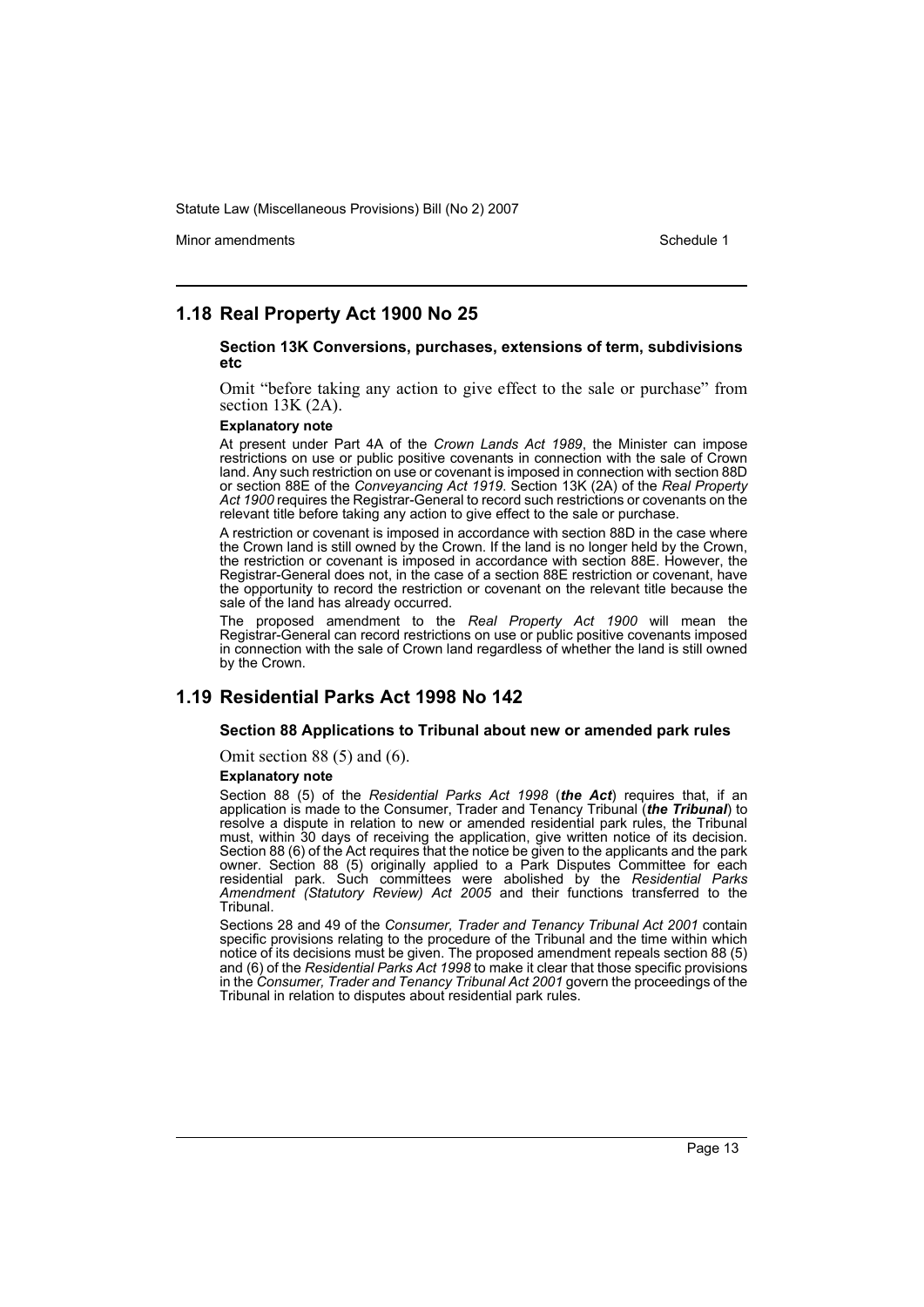Schedule 1 Minor amendments

## **1.20 Security Industry Act 1997 No 157**

#### **[1] Section 7 Offence of carrying on unauthorised security activities**

Omit "licence, and" from section 7 (1) (b).

Insert instead "licence."

#### **[2] Section 7 (1) (c)**

Omit the paragraph.

### **[3] Section 16 Restrictions on granting licence—criminal and other related history**

Omit section 16 (4).

#### **Explanatory note**

#### **Amendments relating to employment of unlicensed persons**

Section 7 (1) (c) of the *Security Industry Act 1997* (*the Act*) currently provides that it is an offence for a person who is the holder of a master licence to employ or provide persons to carry on security activities unless each of the persons employed or provided is the holder of a licence under the Act.

Section 39 of the Act also provides that the holder of a master licence must not employ any person to carry on any security activity unless the person is the holder of a licence.

Item [2] of the proposed amendments omits section 7 (1) (c) of the Act to remove that offence on the basis that it is substantially the same as the offence under section 39 of the Act. Item [1] makes a consequential amendment.

#### **Amendment relating to mandatory refusal of applications for master licences**

Currently, section 16 (4) of the Act and clause 16 (1) (a) of the *Security Industry Regulation 2007* both provide mandatory grounds for the refusal of an application for a master licence in respect of bankrupt persons (either as an applicant or, in the case of an applicant that is a corporation, any person involved in the management of the corporation).

Under section 16 (4) of the Act, the Commissioner of Police must refuse to grant an application for a master licence if the Commissioner is of the opinion that the applicant (or, if the applicant is a corporation, any person who is a director or who is concerned in the management of the corporation) has been declared bankrupt within the period of 5 years before the date of the application.

Clause 16 (1) (a) of the *Security Industry Regulation 2007* also provides that the Commissioner must refuse to grant an application for a master licence if the applicant (or a close associate of the applicant, including a person holding office as a director, manager or other executive position or a person with power to participate in directional, managerial or executive decisions of the applicant) at any time in the 3 years before the application was made was an undischarged bankrupt or applied to take benefit of any law for the relief of bankrupt or insolvent debtors (unless the Commissioner is satisfied that the person took all reasonable steps to avoid the bankruptcy).

Item [3] of the proposed amendments omits section 16 (4) of the Act to remove this existing duplication in relation to the mandatory grounds for refusing applications for master licences by persons who are, or have been, bankrupt. The amendment will, in effect, reduce from 5 years to 3 years the period within which a person who has been declared bankrupt may be granted a master licence after being declared bankrupt.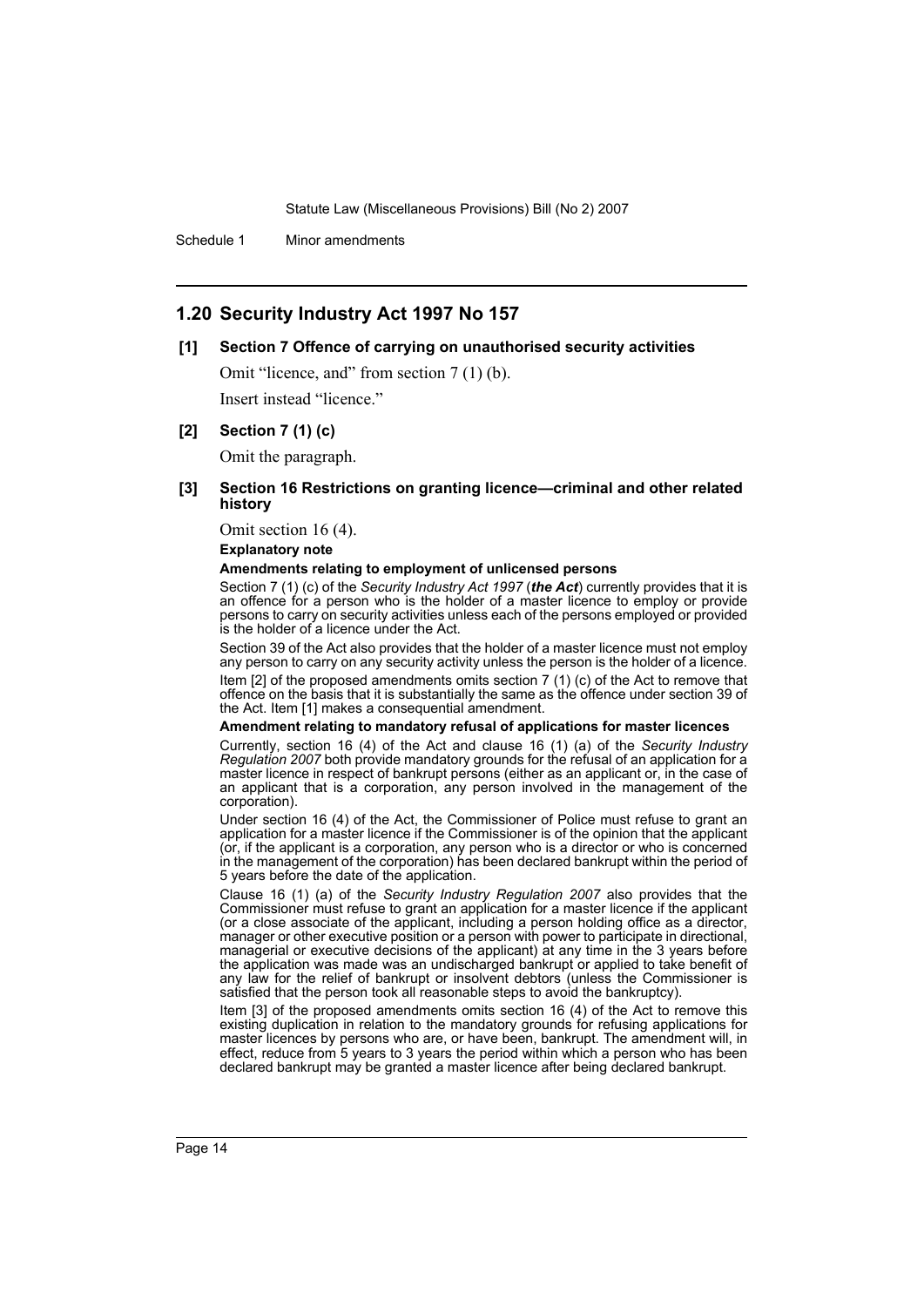Minor amendments **Schedule 1** and the state of the state 1 and the state of the Schedule 1

## **1.21 Stock Diseases Act 1923 No 34**

- **[1] Part 2 Board of Tick Control** Omit the Part.
- **[2] Section 7 Powers of inspectors** Omit ", the Chairperson of the Board of Tick Control" from section 7 (4).
- **[3] Section 18 Proceedings in default of compliance** Omit ", the Chairperson of the Board of Tick Control" from section 18 (3).
- **[4] Schedule 1 Provisions relating to the members and procedure of the Board of Tick Control**

Omit the Schedule.

### **[5] Schedule 2 Savings, transitional and other provisions**

Insert at the end of the Schedule:

## **Part 7 Provisions consequent on enactment of the Statute Law (Miscellaneous Provisions) Act (No 2) 2007**

### **16 Abolition of Board of Tick Control**

- (1) The Board of Tick Control is abolished.
- (2) A person who ceases to hold office as a member of the Board of Tick Control because of its abolition is not entitled to any remuneration or compensation because of the loss of that office.

## **17 Approvals of Chairperson of the Board of Tick Control**

An approval given by the Chairperson of the Board of Tick Control under section 7 or 18 before the amendment of those sections by the *Statute Law (Miscellaneous Provisions) Act (No 2) 2007* is taken, on that amendment, to have been given by the Director-General.

### **Explanatory note**

Part 2 of the *Stock Diseases Act 1923* establishes the Board of Tick Control and sets out the functions, members and procedure of the Board. The functions of the Board, as set out in that Part, are of an advisory nature only. Item [1] omits that Part.

Items [2]–[5] make other amendments as a consequence of the proposed abolition of the Board of Tick Control.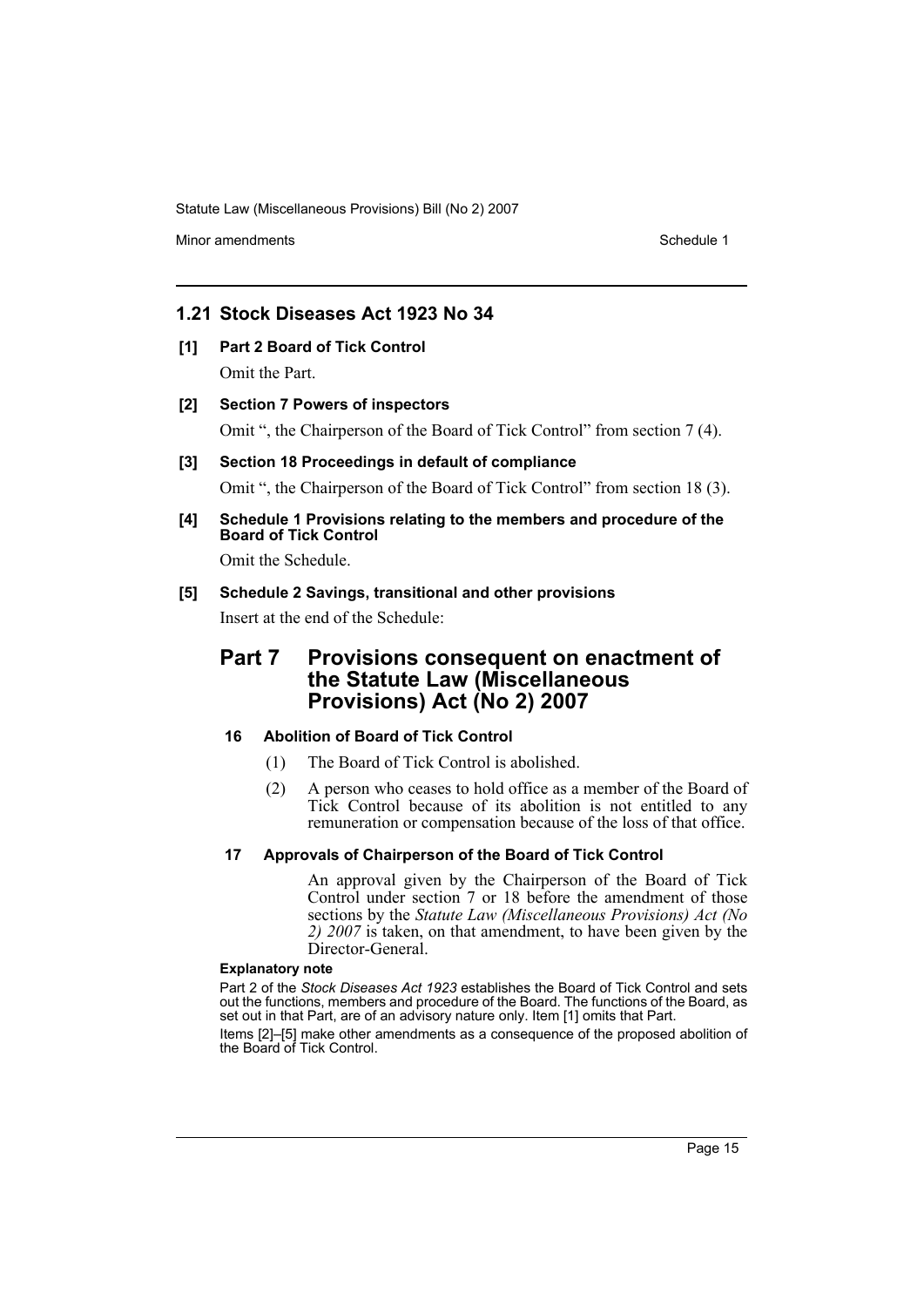Schedule 1 Minor amendments

## **1.22 Stock Diseases Regulation 2004**

## **[1] Clause 64 Nominations and elections for Board of Tick Control**

Omit the clause.

## **[2] Schedule 2 Nominations and elections for Board of Tick Control** Omit the Schedule.

#### **[3] Schedule 3 Forms**

Omit the Schedule.

**Explanatory note**

The proposed amendments to the *Stock Diseases Regulation 2004* are consequential on the proposed abolition of the Board of Tick Control elsewhere in this Schedule.

## **1.23 Succession Act 2006 No 80**

### **[1] Section 6 How should a will be executed?**

Insert "or of the other person signing in the presence and at the direction of the testator" after "testator" in section  $\vec{6}$  (2).

#### **[2] Section 11 When and how can a will be revoked?**

Omit section 11 (1) (a). Insert instead:

(a) if the revocation (whether by a will or other means) is authorised by an order under section 16 or 18, or

#### **[3] Section 14 How a will may be altered**

Omit section 14 (2). Insert instead:

(2) Subsection (1) does not apply to an alteration to a will made by or at the direction of the testator, or signed by the Registrar under section 23, if the words or effect of the will are no longer apparent because of the alteration.

#### **[4] Section 16 Court may authorise minor to make, alter or revoke a will**

Insert "or part of the will" after "revocation of the will" wherever occurring in section  $16(4)$ .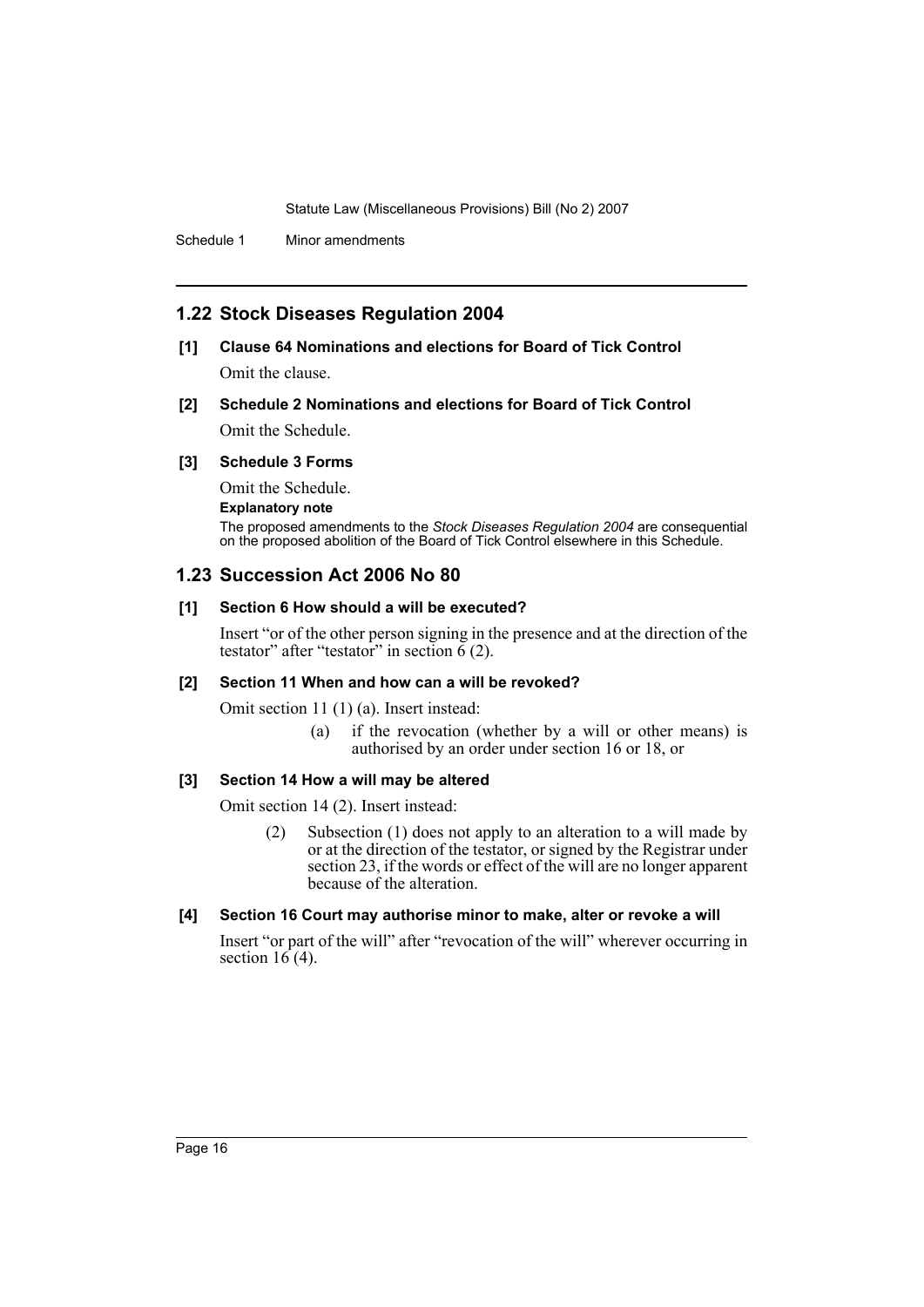Minor amendments **Schedule 1** and the state of the state 1 and the state of the Schedule 1

### **[5] Section 16 (5)**

Omit the subsection. Insert instead:

- (5) A will is not validly made, altered or revoked, in whole or in part, as authorised by an order under this section unless:
	- (a) in the case of the making or alteration of a will (in whole or in part)—the will or alteration is executed in accordance with the requirements of Part 2.1, and
	- (b) in the case of a revocation of a will (in whole or in part):
		- (i) if made by a will—the will is executed in accordance with the requirements of Part 2.1, and
		- (ii) if made by other means—is made in accordance with the requirements of the order, and
	- (c) in addition to the requirements of Part 2.1, one of the witnesses to the making or alteration of the will under this section is the Registrar, and
	- (d) the conditions of the authorisation (if any) are complied with.

#### **[6] Section 21 Hearing an application for an order**

Insert "under section 19" after "application" in section 21 (a).

### **[7] Section 31 Effect of failure of a disposition**

Omit "extent, that" from section 31 (1). Insert instead "extent that,".

### **[8] Section 35 Beneficiaries must survive testator by 30 days**

Insert "or, if that or another period for survival appears in the will, within the period appearing in the will," after "testator's death," in section 35 (1).

### **[9] Section 41 Dispositions not to fail because issue have died before testator**

Insert "or, if that or another period for survival appears in the will, for the period appearing in the will" after "30 days" in section 41 (1) (d).

### **[10] Section 41 (2)**

Insert "or, if that or another period for survival appears in the will, for the period appearing in the will," after "30 days".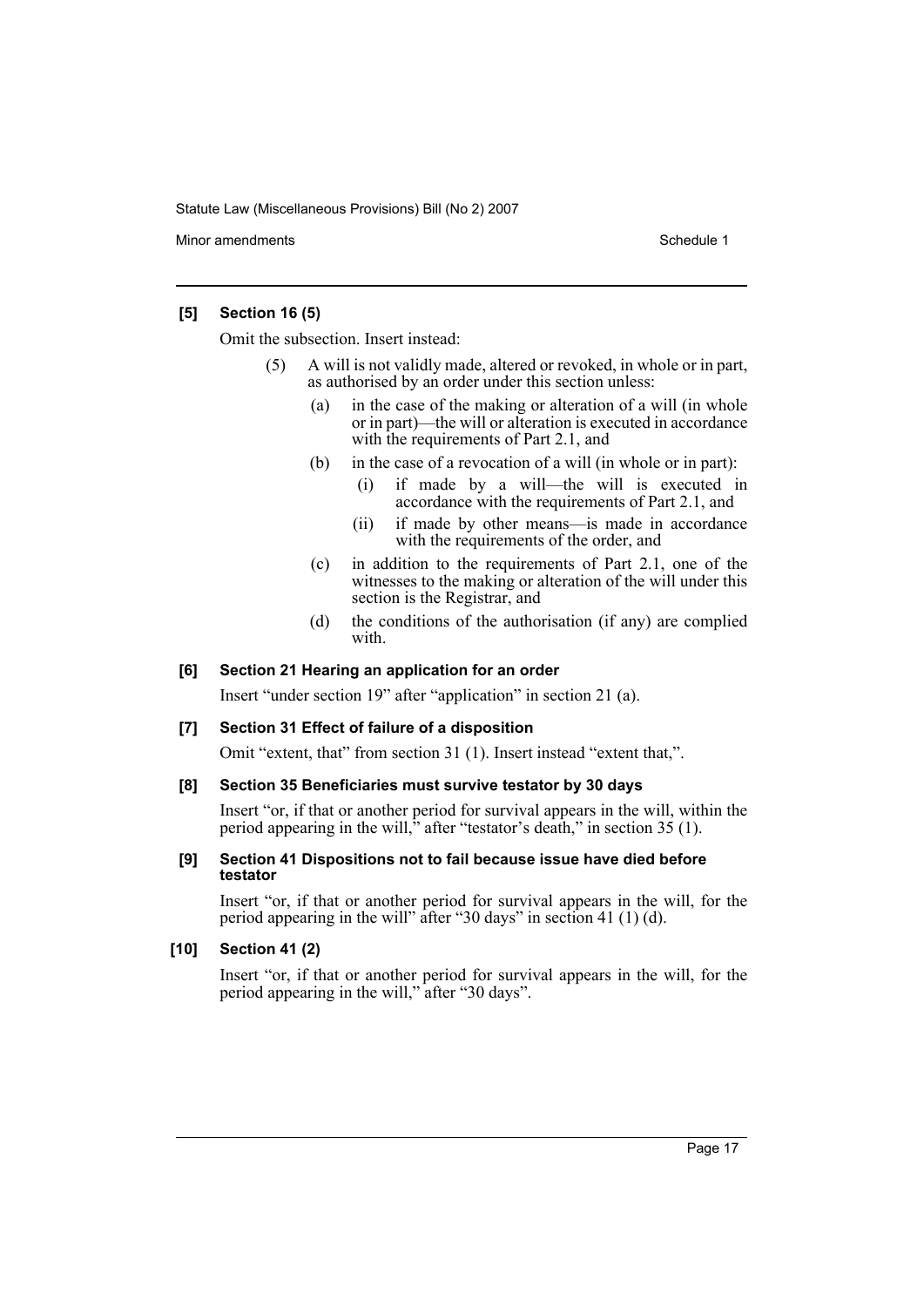Schedule 1 Minor amendments

### **[11] Section 41 (3)**

Omit the subsection. Insert instead:

(3) Subsection (2) does not apply if a contrary intention appears in the will.

## **[12] Section 41 (4)**

Omit the subsection.

## **[13] Section 41 (5)**

Omit "subsection (3) (b)". Insert instead "subsection (3)".

## **[14] Section 54 Persons entitled to inspect will of deceased person** Omit "children" from section 54 (2) (c). Insert instead "issue".

# **[15] Schedule 1 Savings, transitional and other provisions**

Insert at the end of clause 1 (1):

*Statute Law (Miscellaneous Provisions) Act (No 2) 2007*, to the extent that it amends this Act

## **[16] Schedule 1, clause 3**

Omit the clause. Insert instead:

### **3 Transitional provisions**

- (1) Sections 4, 5, 6, 17, 19–26, 32, 35, 39, 41 and 42 apply to wills made on or after the commencement of this clause.
- (2) Despite subclause (1), section 41 (Dispositions not to fail because issue have died before testator) applies to a will made before the commencement of this clause if the testator has died on or after the death of the issue and the deaths occurred on or after the commencement.
- (3) Sections 7, 8, 10, 27–31, 33, 34, 36–38, 40, 43–54 apply to a will whenever made, if the testator dies on or after the commencement of this clause.
- (4) Sections 5, 11, 14 and 15 apply to the alteration, revocation or revival of a will on or after the commencement of this clause even if the will was made before the commencement.
- (5) The Court may make an order under section 16 or 18 with respect to the alteration or revocation of a will or part of a will even if the will was made before the commencement of this clause.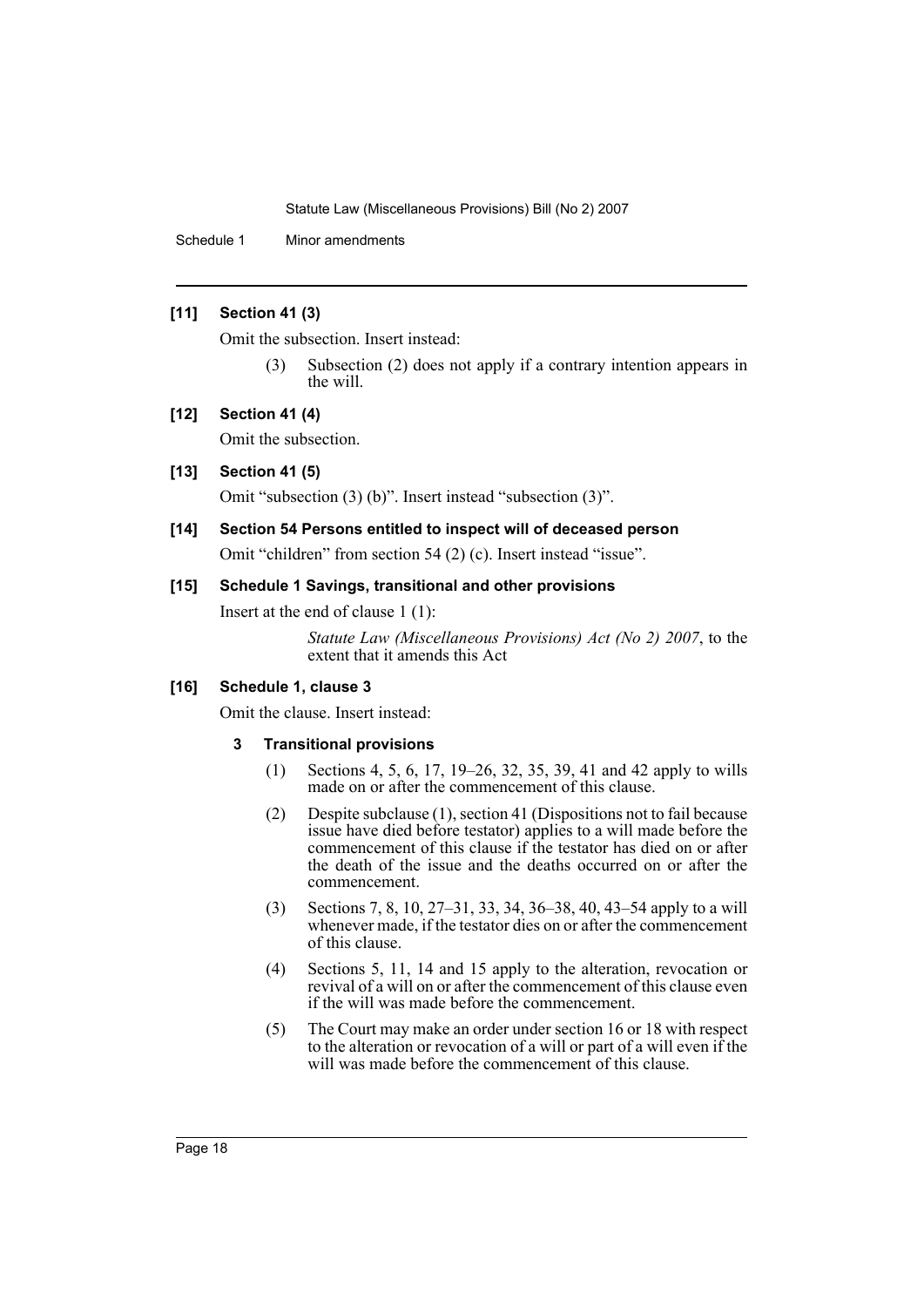Minor amendments **Schedule 1** and the state of the state of the Schedule 1

- (6) The repealed provisions, as in force immediately before the commencement of this clause, continue to apply to wills made before the commencement, in so far as they are not affected by the operation of subclauses  $(7)$ ,  $(8)$  and  $(9)$  or by the operation of the sections specified in subclause  $(1)$ ,  $(2)$ ,  $(3)$  or  $(4)$ .
- (7) Section 9 (Persons who cannot act as witnesses to wills) extends to a document that alters or revokes a will and that is made on or after the commencement of this clause even if the will was made before the commencement.
- (8) Section 12 (Effect of marriage on a will) extends to a will made before the commencement of this clause, in relation to a marriage solemnised on or after the commencement.
- (9) Section 13 (What is the effect of divorce or an annulment on a will?) extends to a will made before the commencement of this clause, if the divorce or the annulment of the marriage occurs on or after the commencement.

### **[17] Schedule 1, clause 5**

Omit the clause.

#### **[18] Schedule 2 Amendment of Wills, Probate and Administration Act 1898 No 13**

Insert "or, if that or another period for survival appears in the will, within the period appearing in the will (the *specified period*)" after "30 days" in proposed section  $\frac{92}{A(1)}$  (c) as to be inserted by item [7].

### **[19] Schedule 2 [7]**

Insert ", or the specified period," after "30 days" in proposed section 92A (2).

### **[20] Schedule 2 [7]**

Insert ", or the specified period" after "30 days" in proposed section 92A (6).

### **[21] Schedule 2 [7]**

Omit "a person" and "the person" wherever occurring in proposed section 92A  $(5)$  and  $(6)$ .

Insert instead "a survivor" and "the survivor", respectively.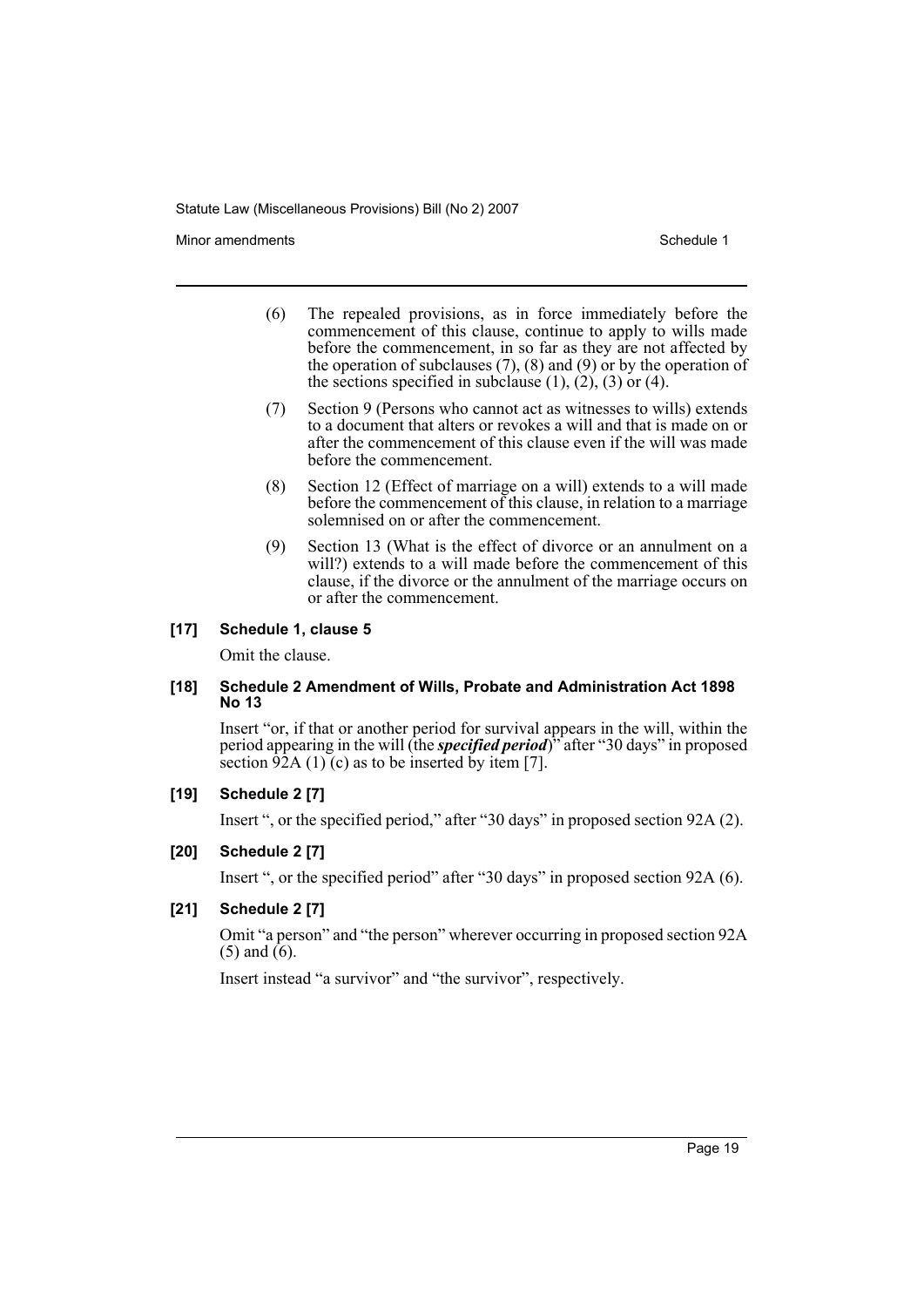Schedule 1 Minor amendments

### **[22] Schedule 3 Amendment of other Acts and regulation**

Insert after Schedule 3.5 [3]:

**[3A] Section 36B Contingent and future testamentary gifts to carry the intermediate income**

Omit the section.

### **[23] Schedule 3.5 [6] and [7]**

Insert after Schedule 3.5 [5]:

### **[6] Schedule 9 Savings, transitional and other provisions**

Insert at the end of clause 1 (1):

*Statute Law (Miscellaneous Provisions) Act (No 2) 2007*, to the extent that it amends this Act

### **[7] Schedule 9**

Insert after Part 6:

## **Part 7 Provision consequent on enactment of Statute Law (Miscellaneous Provisions) Act (No 2) 2007**

### **13 Contingent and future testamentary gifts**

Section 36B (Contingent and future testamentary gifts to carry the intermediate income), as in force immediately before its repeal by the *Statute Law (Miscellaneous Provisions) Act (No 2) 2007*, continues to apply to wills and instruments that came into operation before the commencement of the *Conveyancing (Amendment) Act 1930* as if that section had not been repealed.

#### **Explanatory note**

Section 6 (1) of the *Succession Act 2006* (*the Act*) requires a will to be signed by the testator or by some other person in the presence of and at the direction of the testator. Item [1] of the proposed amendments makes it clear that the signature of a person signing in the presence and at the direction of the testator must be made with the intention of executing the will but that it is not essential that it be at the foot of the will. Section 11 (1) (a) of the Act currently suggests that the only way to revoke the whole or part of a will by authority of an order under section 16 or 18 of the Act is by making another will. However, the Court may make an order authorising revocation to take place in other ways under those sections. Item [2] replaces section 11 (1) (a) and items [4] and [5] amend section 16 of the Act to make it clear that a will may be revoked in whole or in part by a will or by other means, if authorised by, and done in compliance with, such an order.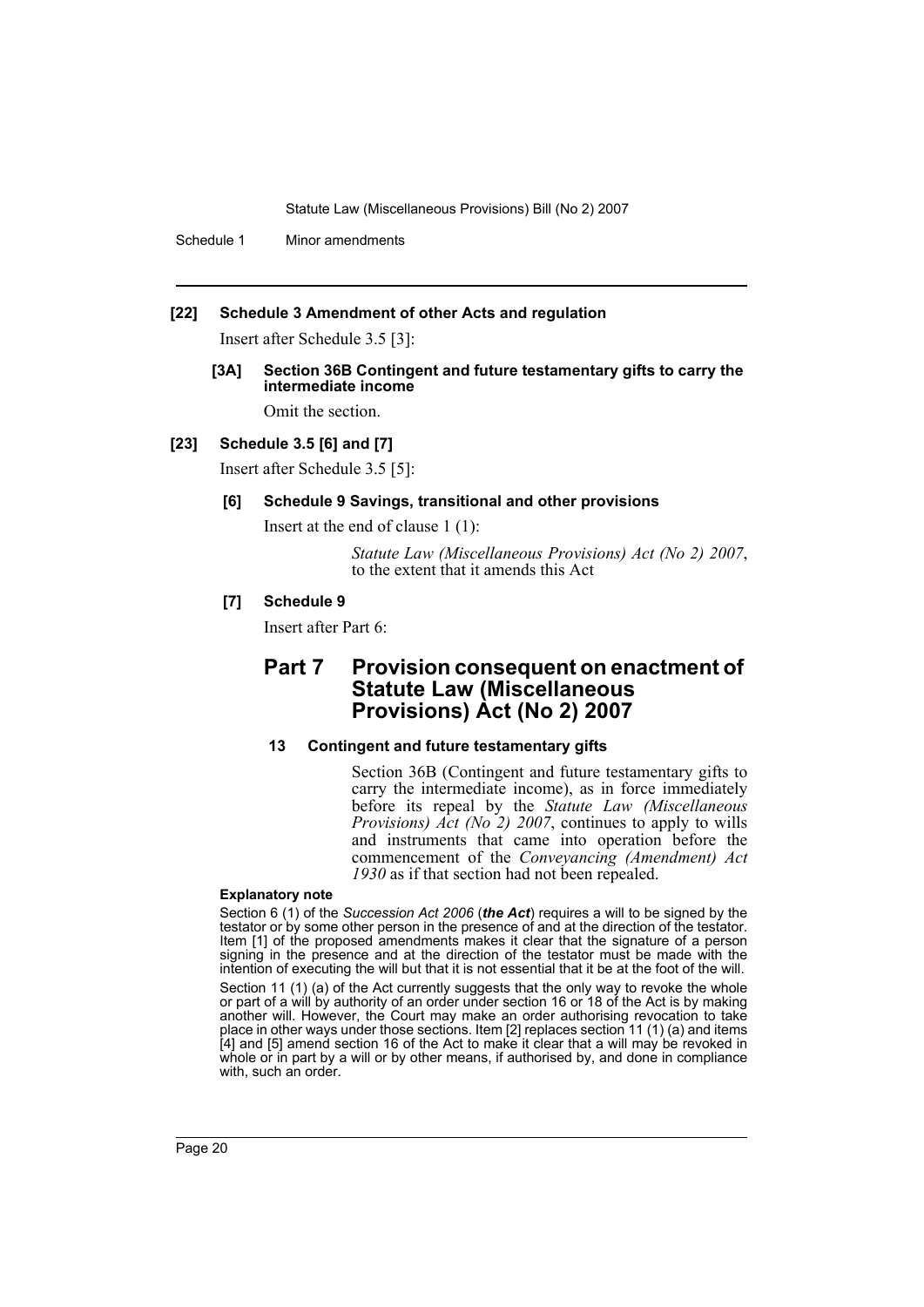#### Minor amendments **Schedule 1** and the state of the state 1 and the state of the Schedule 1

Section 14 of the Act sets out the ways in which a will may be altered. Item [3] of the proposed amendments clarifies the section by setting out the circumstances in which section 14 (1) has no application.

Items [4]–[6] also make amendments to ensure consistency of expression in, and between, sections 16 and 18 of the Act.

Item [6] amends section 21 of the Act (which enables the Court to have regard to information given to the Court in support of an application) to make it clear that the information referred to is that specified in section 19.

Item [7] amends section 31 of the Act to correct a typographical error.

Items [9] and [10] amend section 41 of the Act which currently operates as an exception to the lapse rule contained in section 35 of the Act in circumstances where a beneficiary, who is the issue of the testator, fails to survive the testator for 30 days but leaves issue who do survive the testator for this period. The proposed amendment extends the exception to circumstances where a period of 30 days, or some other period for survival, appears in the will. Item [8] is a consequential amendment.

At present the exception does not apply if the original beneficiary does not fulfil a condition imposed on the original beneficiary in the will or a contrary intention appears in the will. Item  $[11]$  replaces section 41  $(3)$  so that the exception will not apply if a contrary intention appears in the will. Item [13] makes a consequential amendment to section 41 (5). Item [12] omits section 41 (4) which currently indicates that a general requirement or condition that issue survive the testator or reach a specified age does not indicate such a contrary intention.

Item [14] amends section 54 of the Act to require the person having possession or control of the will of a deceased person to allow the issue (not only the children) of the deceased person to inspect or be given copies of the will.

Item [15] enables the making of savings and transitional regulations.

Items [16] and [17] replace transitional provisions concerning the application of provisions of the Act.

Items [18], [19] and [20] make amendments to new section 92A as to be inserted in the *Wills, Probate and Administration Act 1898* by Schedule 2 to the *Succession Act 2006* so that the section will be consistent with section 41 as proposed to be amended by items [9] and [10].

Item [21] amends new section 92A so that a defined term is used consistently in the section.

Item [22] repeals section 36B of the *Conveyancing Act 1919*. It has been replaced by section 34 of the *Succession Act 2006*. Item [23] provides for the making of savings and transitional regulations and continues the application of the repealed section to certain wills and instruments.

### **1.24 Western Lands Act 1901 No 70**

#### **Section 9A**

Insert after section 9:

#### **9A Protection from personal liability**

(1) Any matter or thing done or omitted to be done by a person who is the Chairperson or an appointed member of a local land board does not, if the matter or thing was done or omitted in good faith for the purpose of exercising a function under this or any other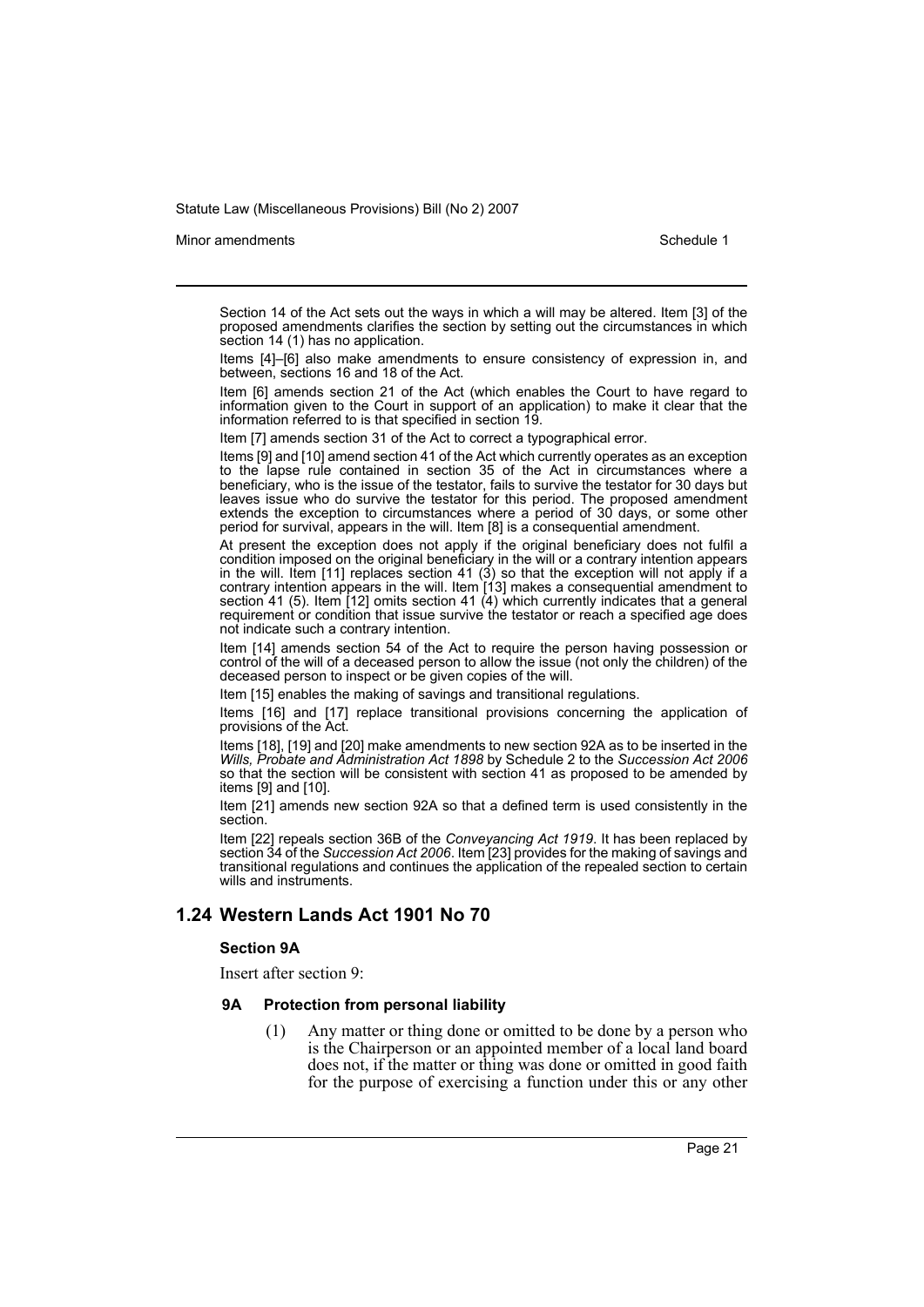Schedule 1 Minor amendments

Act, make the person personally liable to any action, claim or demand in respect of that matter or thing.

(2) However, any such liability attaches instead to the Crown.

#### **Explanatory note**

The proposed amendment to the *Western Lands Act 1901* (*the Act*) provides that the Chairperson and members of local land boards are protected from personal liability for their actions and omissions done in good faith for the purpose of exercising any of their functions under the Act or any other Act.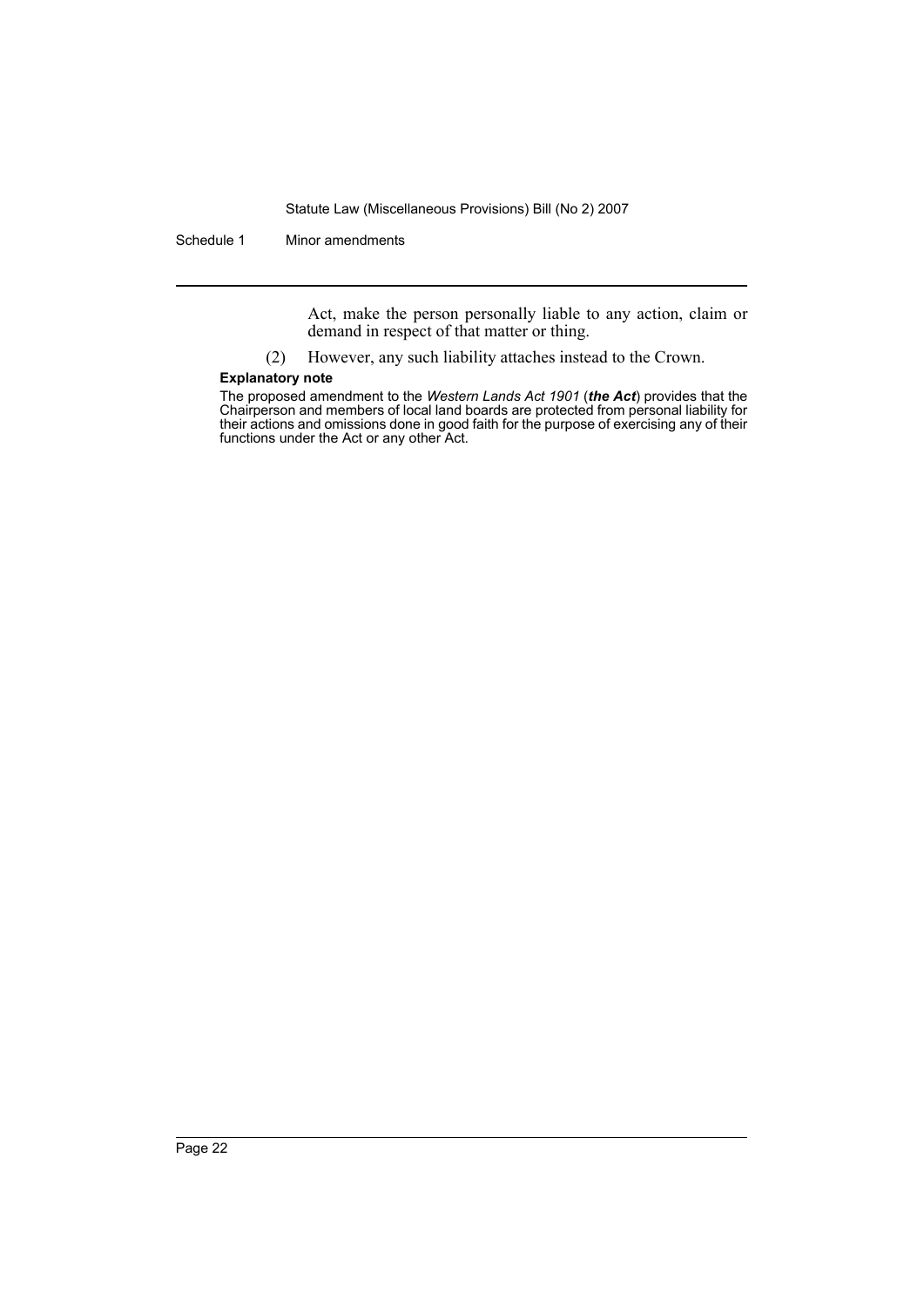Amendments by way of statute law revision Schedule 2 Schedule 2

## <span id="page-23-0"></span>**Schedule 2 Amendments by way of statute law revision**

(Section 3)

### **2.1 Crimes Act 1900 No 40**

### **[1] Section 545B (2), definition of "Intimidation"**

Omit "meaning, and". Insert instead "meaning.".

### **[2] Section 545B (2), definition of "Injury"**

Omit "nature, and". Insert instead "nature.". **Explanatory note** Items [1] and [2] of the proposed amendments omit redundant words.

## **2.2 Criminal Procedure Regulation 2005**

### **[1] Clause 3, definition of "Director-General"**

Omit "Attorney-General's". Insert instead "Attorney General's".

### **[2] Schedule 4, clause 1**

Omit "In this Part:". Insert instead "In this Schedule:". **Explanatory note** Item [1] of the proposed amendments corrects a reference to a Minister. Item [2] of the proposed amendments corrects a reference.

## **2.3 Drug and Alcohol Treatment Act 2007 No 7**

### **[1] Section 5 (2)**

Insert "(other than in Schedule 2)" after "in this Act".

### **[2] Schedule 2, notes, item 5**

Omit "within 7 days of the certificate being".

Insert instead "as soon as practicable after the certificate is". **Explanatory note** Item [1] of the proposed amendments clarifies the status of notes.

Item [2] of the proposed amendments corrects a note.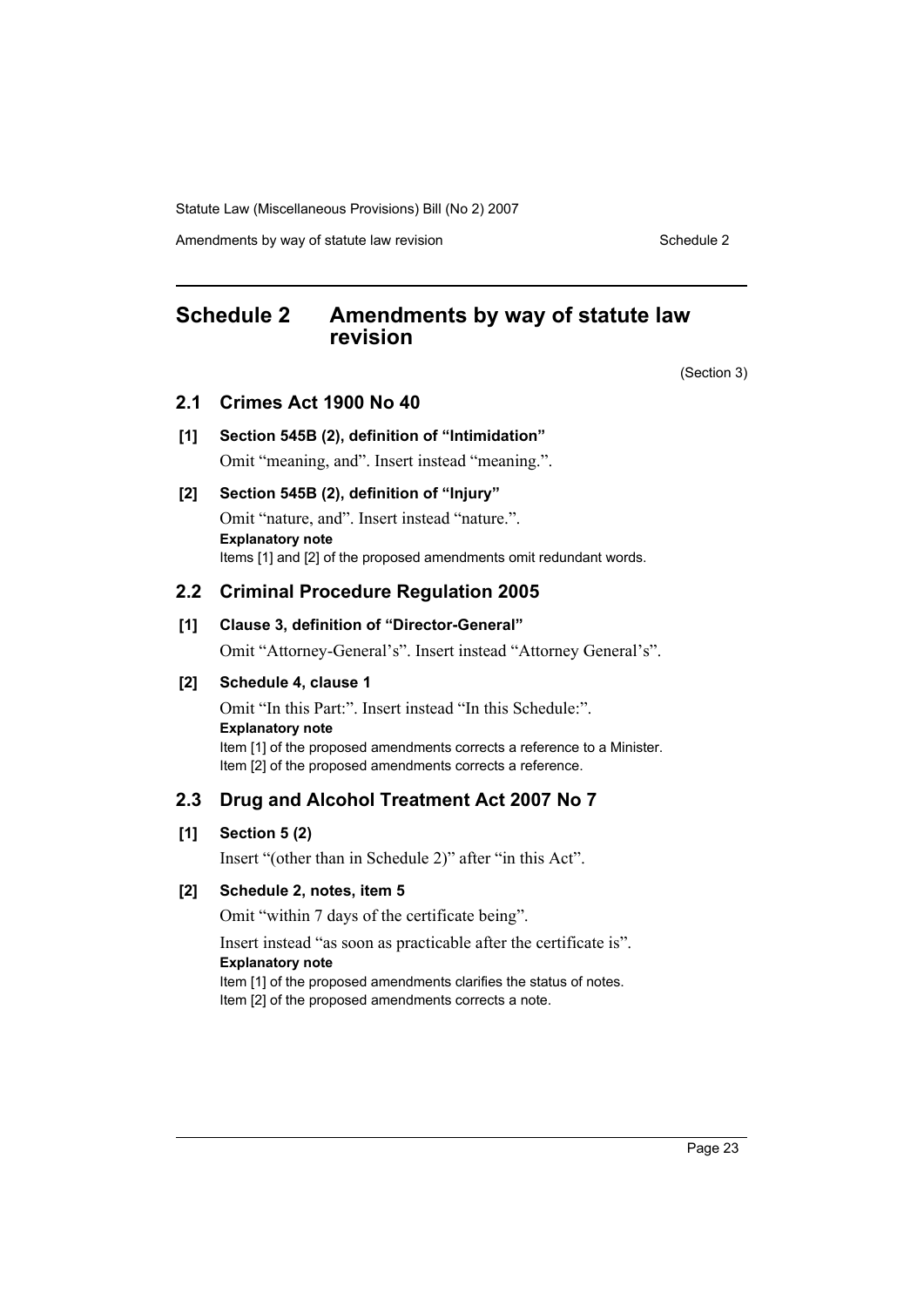Schedule 2 Amendments by way of statute law revision

## **2.4 Duties Act 1997 No 123**

### **Section 218BA, note**

Omit "mortgage duty is to be reduced by half on 1 January 2010 and abolished on 1 January 2011".

Insert instead "mortgage duty is to be abolished on 1 July 2009". **Explanatory note** The proposed amendment corrects a note.

## **2.5 Fair Trading Regulation 2007**

#### **Clause 76**

Insert "In this Division:" after the heading to the clause. **Explanatory note** The proposed amendment inserts missing words.

## **2.6 Fisheries Management (General) Regulation 2002**

### **Schedule 5, Part 3**

Omit the Part. Insert instead:

### **Part 3 Offences under Fisheries Management (Aquaculture) Regulation 2007**

| Clause $54(1)$ | \$200 |
|----------------|-------|
| Clause $54(5)$ | \$200 |
| Clause $54(6)$ | \$200 |
| Clause $55(4)$ | \$200 |
| Clause $56(6)$ | \$200 |
|                |       |

#### **Explanatory note**

The proposed amendment updates references to a repealed regulation.

### **2.7 Maitland Local Environmental Plan 1993**

#### **Clause 52A (as inserted by Maitland Local Environmental Plan 1993 (Amendment No 96))**

Renumber the clause as clause 52B. **Explanatory note** The proposed amendment corrects duplicate clause numbering.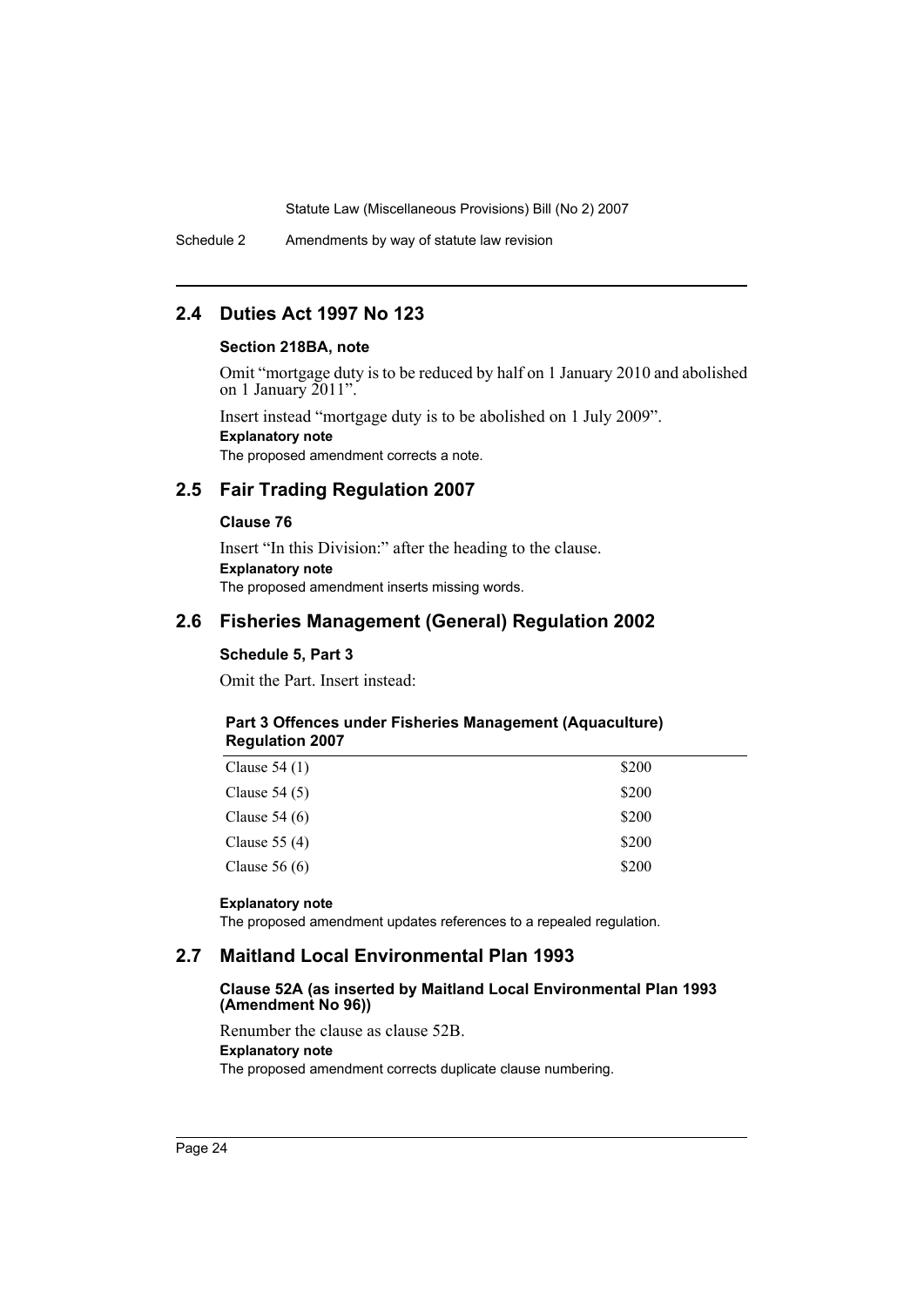## Amendments by way of statute law revision Schedule 2 Schedule 2

## **2.8 Marine Parks Regulation 1999**

#### **Schedule 1**

Omit "*Fisheries Management (Aquaculture) Regulation 2002*" wherever occurring.

Insert instead "*Fisheries Management (Aquaculture) Regulation 2007*". **Explanatory note** The proposed amendment updates references to a repealed regulation.

### **2.9 Mental Health Act 2007 No 8**

#### **Section 4 (2)**

Insert "(other than in Schedule 1)" after "in this Act". **Explanatory note** The proposed amendment clarifies the status of notes.

## **2.10 Mental Health (Criminal Procedure) Act 1990 No 10**

### **[1] Section 3 (4)**

Insert at the end of section 3:

(4) Notes included in this Act do not form part of this Act.

## **[2] Schedule 1**

Omit "(Section 41)". Insert instead "(Section 78)".

#### **Commencement**

Item [1] of the amendments to the *Mental Health (Criminal Procedure) Act 1990* commences, or is taken to commence, on the commencement of Schedule 7.7 [28] to the *Mental Health Act 2007*.

Item [2] of the amendments to the *Mental Health (Criminal Procedure) Act 1990* commences, or is taken to commence, on the commencement of Schedule 7.7 [30] to the *Mental Health Act 2007*.

#### **Explanatory note**

Item [1] of the proposed amendments clarifies the status of notes. Item [2] of the proposed amendments corrects a cross-reference.

## **2.11 National Parks and Wildlife Act 1974 No 80**

#### **Schedule 13, Part 2, Group 3**

Omit "*Cyanthea*". Insert instead "*Cyathea*". **Explanatory note** The proposed amendment corrects a typographical error.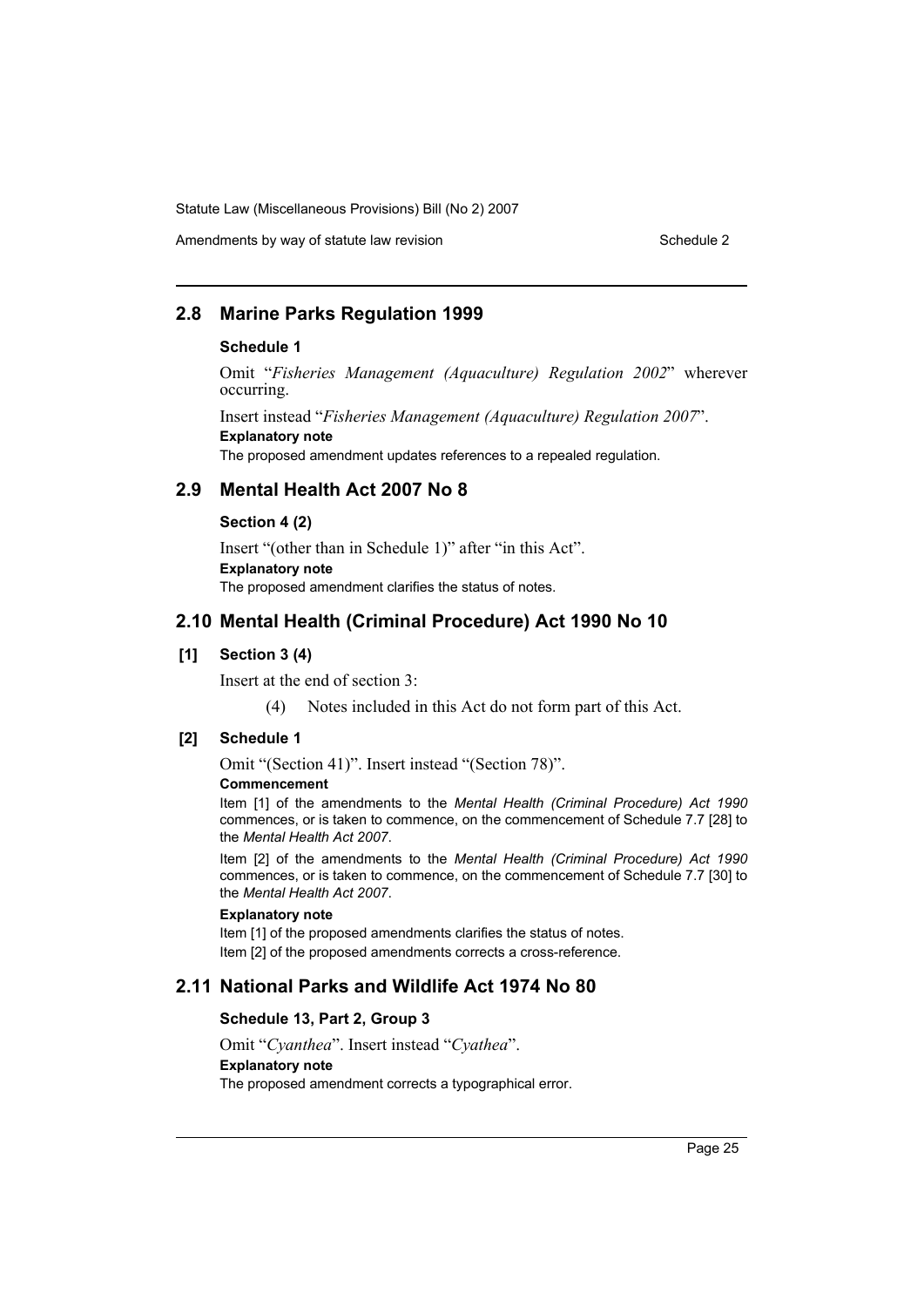Schedule 2 Amendments by way of statute law revision

## **2.12 Native Vegetation Regulation 2005**

### **Clause 41 (2), definition of "Sydney Latitude"**

Omit "33° 52′ 02.71 S". Insert instead "33° 52′ 02.71″S". **Explanatory note** The proposed amendment inserts missing units.

## **2.13 Public Sector Employment and Management (General) Regulation 1996**

### **Clause 100AA**

Omit "paragraph (h)" wherever occurring. Insert instead "paragraph (g)". **Explanatory note** The proposed amendment corrects cross-references.

## **2.14 Queanbeyan Local Environmental Plan 1998**

#### **Schedule 1**

Omit the definition of *relic* that refers to "Queanbeyan City". **Explanatory note** The proposed amendment omits a superseded definition.

## **2.15 Road Transport (General) Act 2005 No 11**

### **Section 5 (1) (h)**

Omit "regulation". Insert instead "statutory rule". **Explanatory note** The proposed amendment confirms that statutory rules form part of the road transport legislation.

## **2.16 Rural Fires Act 1997 No 65**

#### **Section 100B (6), definition of "special fire protection purpose"**

Omit paragraph (f). Insert instead:

(f) seniors housing within the meaning of *State Environmental Planning Policy (Housing for Seniors or People with a Disability) 2004*,

### **Explanatory note**

The proposed amendment updates a cross-reference.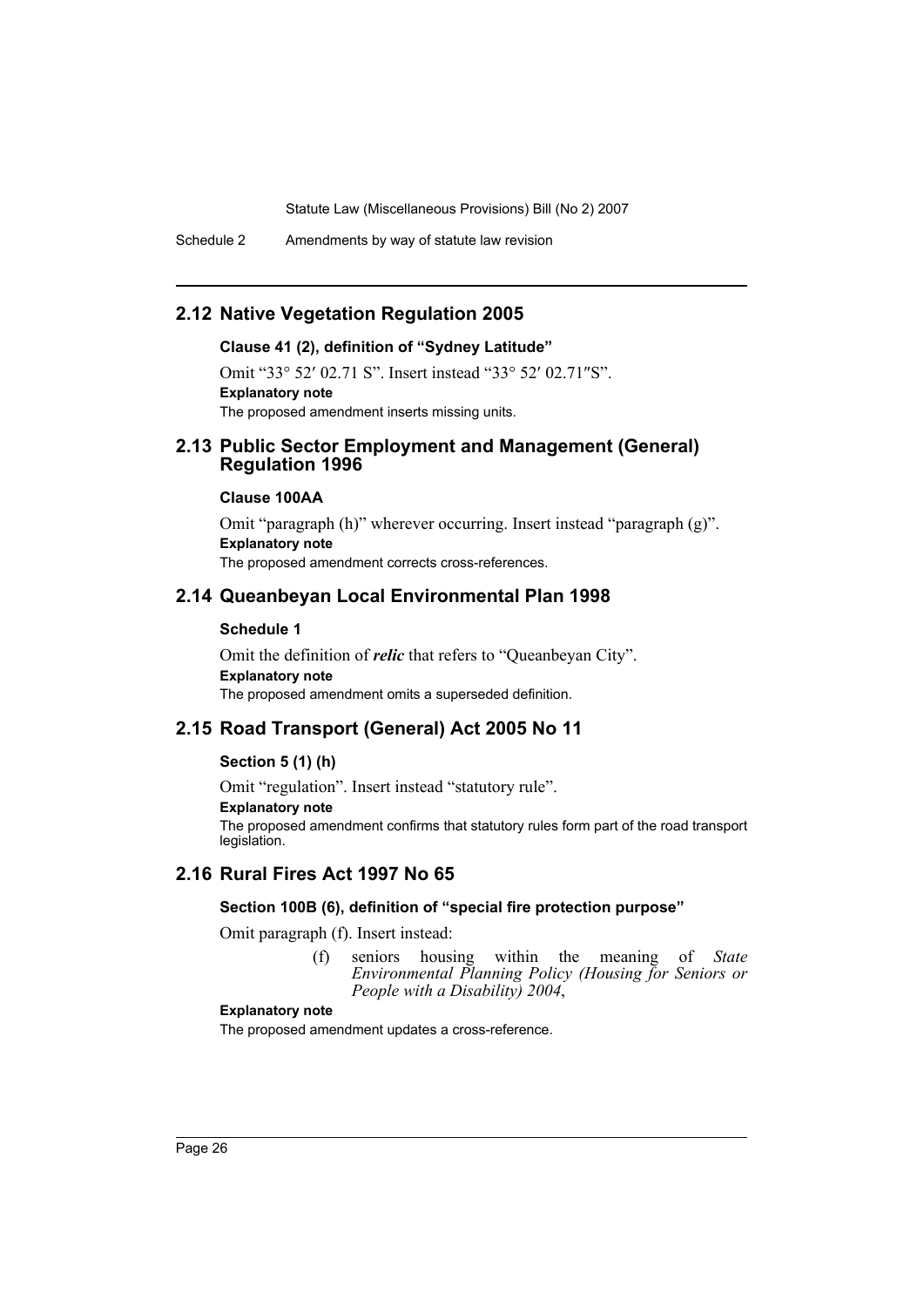Amendments by way of statute law revision Schedule 2 Schedule 2

## **2.17 State Environmental Planning Policy (Housing for Seniors or People with a Disability) 2004**

#### **Clause 27 (1)**

Omit "*Bushfire*". Insert instead "*Bush Fire*". **Explanatory note** The proposed amendment corrects a typographical error.

### **2.18 State Environmental Planning Policy (Major Projects) 2005**

### **[1] Schedule 6, Part 1, clause 1 (3), note**

Omit "Schedule 3.w" from the note to the subclause. Insert instead "Schedule 3.".

### **[2] Schedule 8, clause 1 (g)**

Renumber subparagraph (ii) where secondly occurring as subparagraph (iii). **Explanatory note**

Item [1] of the proposed amendments corrects a typographical error. Item [2] of the proposed amendments corrects duplicate subparagraph numbering.

### **2.19 State Environmental Planning Policy (Temporary Structures and Places of Public Entertainment) 2007**

#### **Clauses 15 (3) (e) and 16 (3) (d)**

Omit "clause 18 of the *Standard Instrument (Local Environmental Plans) Order 2006*" wherever occurring.

Insert instead "clause 18 of the standard instrument prescribed by the *Standard Instrument (Local Environmental Plans) Order 2006*".

### **Explanatory note**

The proposed amendment clarifies a cross-reference.

### **2.20 Subordinate Legislation Act 1989 No 146**

### **Section 11 (6)**

Omit "10 (3)". Insert instead "10 (4)". **Explanatory note** The proposed amendment corrects a cross-reference.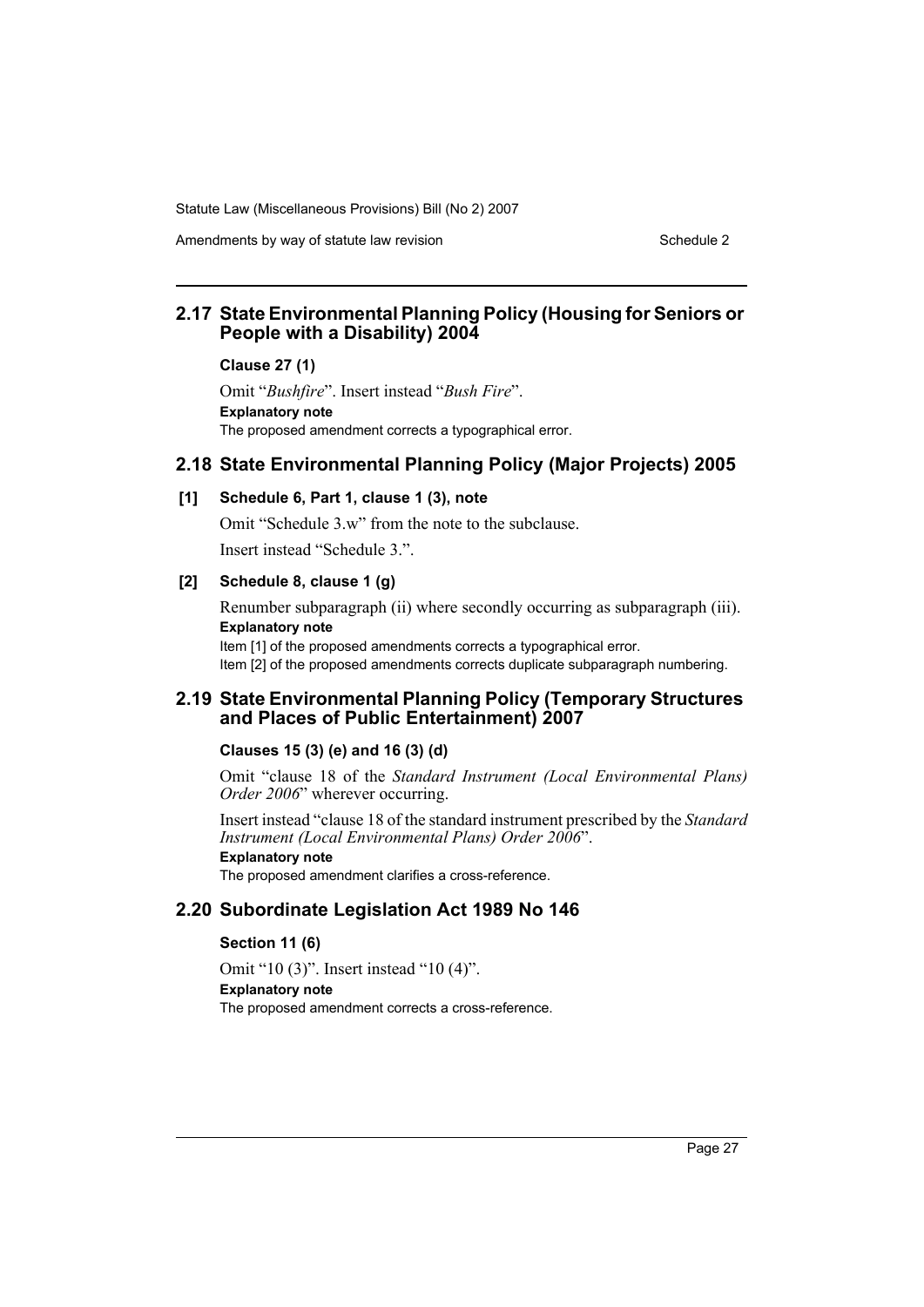Schedule 2 Amendments by way of statute law revision

## **2.21 Tallaganda Local Environmental Plan 1991**

### **Schedule 6, items 3 and 4**

Omit "(Amendment No 3)" wherever occurring.

Insert instead "(Amendment No 3)' ". **Explanatory note** The proposed amendment inserts missing punctuation.

## **2.22 Trustee Companies Act 1964 No 6**

### **[1] Section 25 (b)**

Omit "Permanent Trustee Company Limited".

Insert instead "Trust Company Fiduciary Services Limited".

### **[2] Section 36A (1)**

Omit "J.P. Morgan Trust Australia Limited, the Permanent Trustee Company Limited".

Insert instead "BNY Trust Company of Australia Limited, the Trust Company Fiduciary Services Limited".

### **[3] Section 36B (2)**

Omit "Permanent Trustee Company Limited". Insert instead "Trust Company Fiduciary Services Limited".

## **[4] Second Schedule**

Omit "**Permanent Trustee Company Limited**". Insert instead "**Trust Company Fiduciary Services Limited**".

## **[5] Third Schedule, First Part**

Omit "Permanent Trustee Company Limited". Insert instead "Trust Company Fiduciary Services Limited".

### **[6] Third Schedule, First Part**

Omit "J.P. Morgan Trust Australia Limited". Insert instead "BNY Trust Company of Australia Limited". **Explanatory note** The proposed amendments are consequential on the change of name of companies.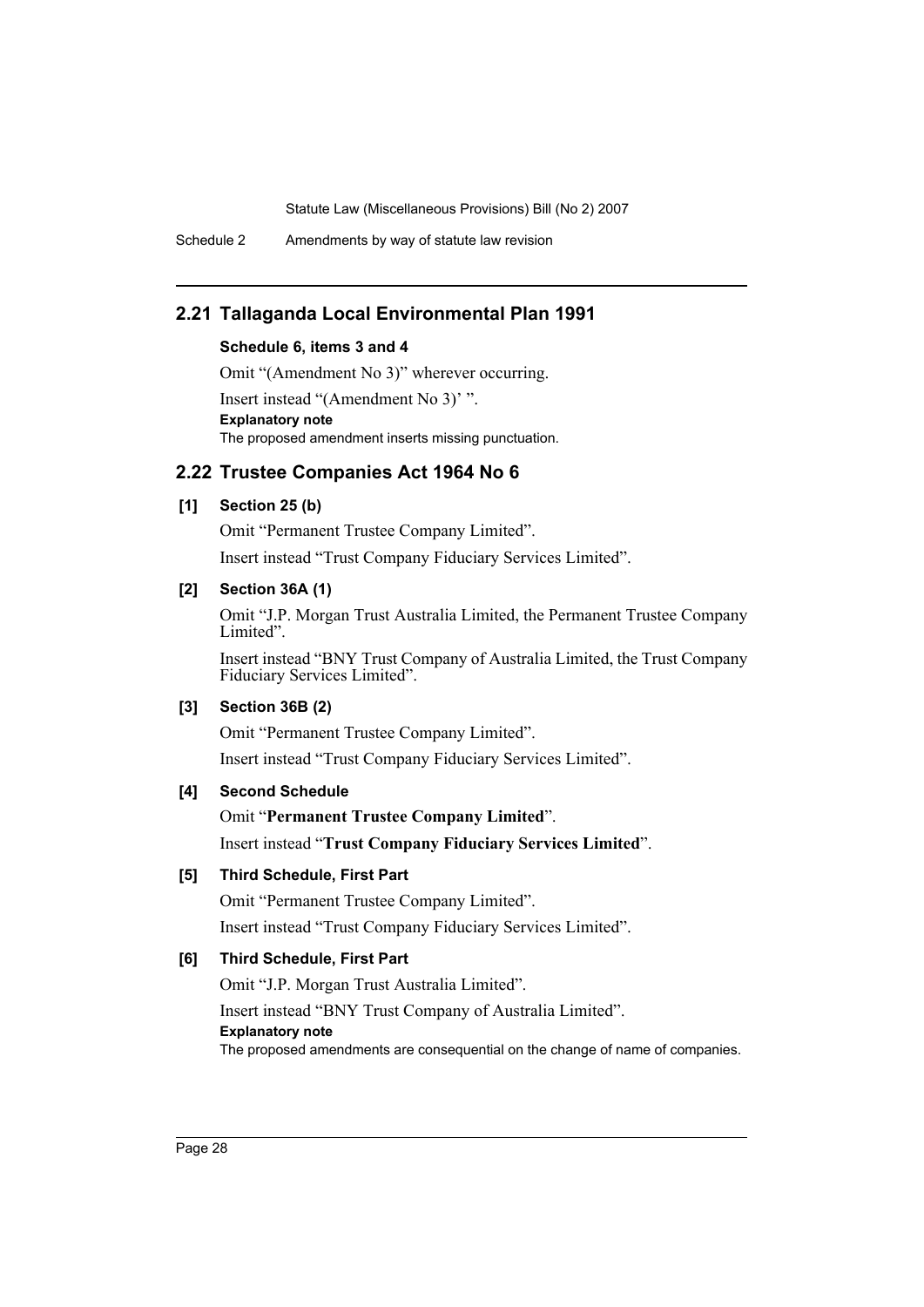Amendments by way of statute law revision Schedule 2 Schedule 2

## **2.23 Trustee Companies Regulation 2005**

## **[1] Clause 7 (2) (b)**

Omit "Permanent Trustee Company Limited". Insert instead "Trust Company Fiduciary Services Limited".

### **[2] Clause 7 (2) (e)**

Omit "J.P. Morgan Trust Australia Limited". Insert instead "BNY Trust Company of Australia Limited". **Explanatory note** The proposed amendments are consequential on the change of name of companies.

## **2.24 Water Industry Competition Act 2006 No 104**

### **Section 49 (5)**

Omit "prescribed". Insert instead "prescribe". **Explanatory note** The proposed amendment corrects a typographical error.

## **2.25 Water Sharing Plan for the Paterson Regulated River Water Source 2007**

### **[1] Clause 29 (1)**

Renumber paragraph (b) where secondly occurring as paragraph (c).

### **[2] Clause 29 (1), note**

Omit "imit". Insert instead "limit".

### **[3] Schedule 2**

Omit "hare" from the matter relating to Target 9b.

Insert instead "share".

#### **Explanatory note**

Item [1] of the proposed amendments corrects duplicate paragraph numbering. Items [2] and [3] of the proposed amendments correct typographical errors.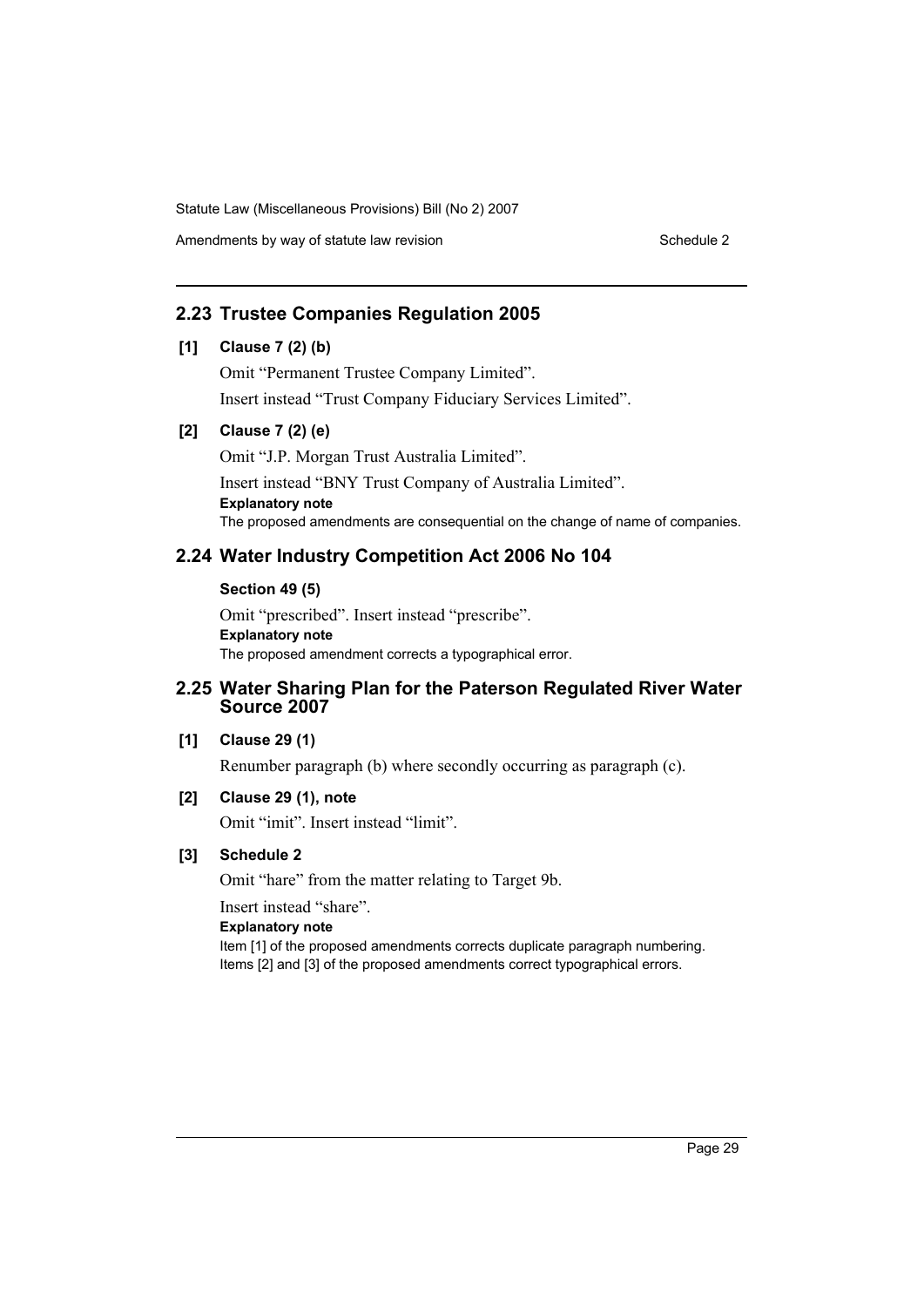Schedule 2 Amendments by way of statute law revision

## **2.26 Western Sydney Parklands Act 2006 No 92**

## **Section 40**

Omit "section 38". Insert instead "section 39". **Explanatory note** The proposed amendment corrects a cross-reference.

## **2.27 Willoughby Local Environmental Plan 1995**

## **[1] Clause 13AA and the tables to clauses 14, 35, 42, 47 and 53**

Omit "**Explanatory note.**" wherever occurring. Insert instead "**Note.**"

## **[2] Clause 13AB Notes**

Omit "In this plan, the explanatory notes". Insert instead "Notes in this plan". **Explanatory note** The proposed amendments clarify the status of notes.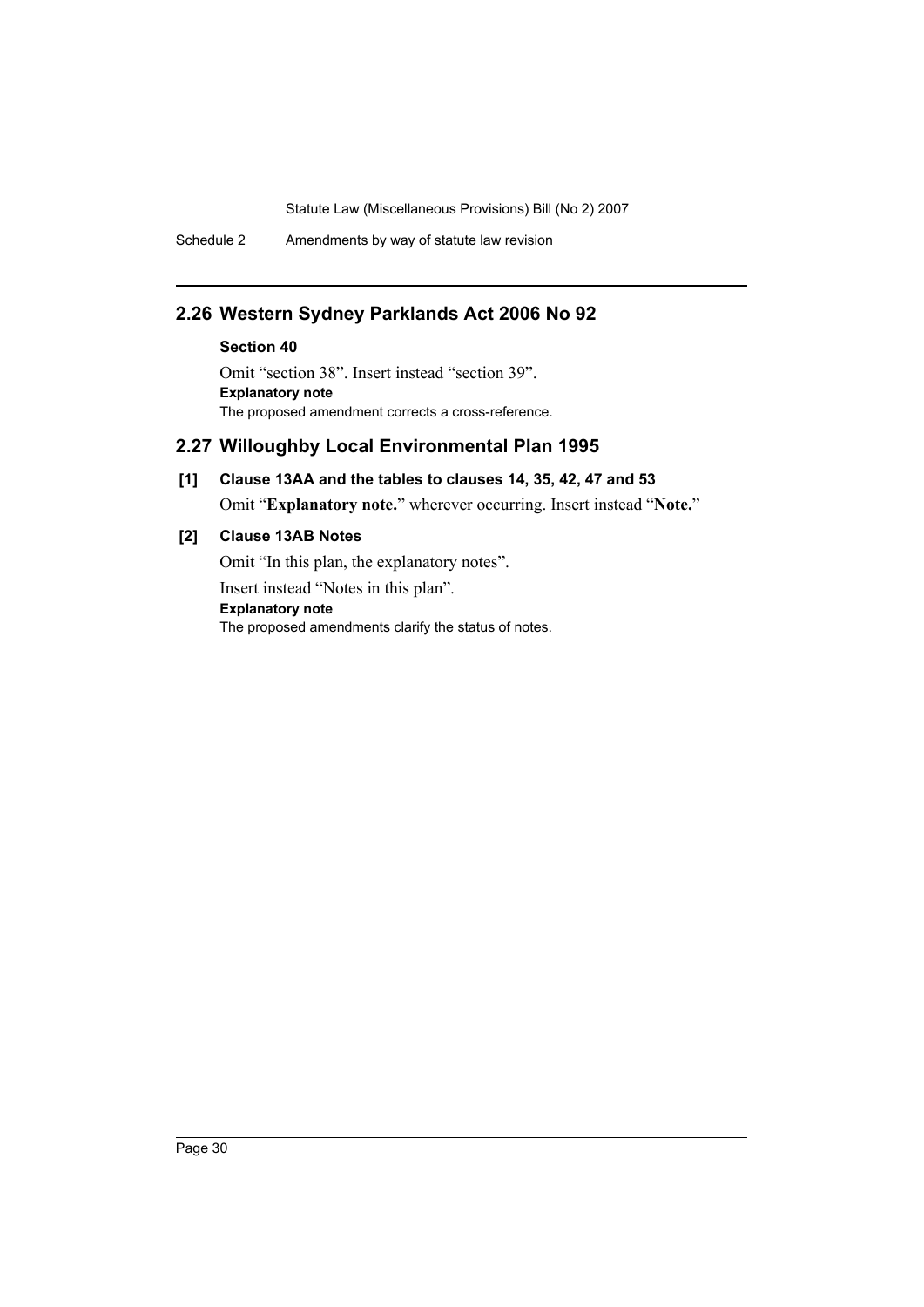Amendments consequential on publication of Planning for Bush Fire Protection

Schedule 3

## <span id="page-31-0"></span>**Schedule 3 Amendments consequential on publication of Planning for Bush Fire Protection**

(Section 3)

#### **Explanatory note**

The amendments proposed in this Schedule update a number of environmental planning instruments to take into account the preparation in December 2006 of a new edition of *Planning for Bush Fire Protection* by the NSW Rural Fire Service in co-operation with the Department of Planning.

## **3.1 Bathurst Regional (Interim) Local Environmental Plan 2005**

### **Clause 22 (3) (c)**

Omit "*Planning for Bushfire Protection*, ISBN 0 9585987 89, produced by the NSW Rural Fire Service".

Insert instead "*Planning for Bush Fire Protection*, ISBN 0 9751033 2 6, prepared by the NSW Rural Fire Service in co-operation with the Department of Planning, dated December 2006,".

## **3.2 Bellingen Local Environmental Plan 2003**

### **Dictionary, definition of "asset protection zone"**

Omit "*Planning for Bushfire Protection* published in December 2001 by the NSW Rural Fire Service in collaboration with Planning NSW".

Insert instead "*Planning for Bush Fire Protection*, ISBN 0 9751033 2 6, prepared by the NSW Rural Fire Service in co-operation with the Department of Planning, dated December 2006".

## **3.3 Blue Mountains Local Environmental Plan 2005**

**[1] Clauses 78 (2) and (3), 81 (2)–(4), 82 (2)–(4), 83 (3) (a), 86 and 117 (1) and Dictionary, definitions of "vegetation group 1", "vegetation group 2" and "vegetation group 3"**

Omit "*Bushfire*" wherever occurring. Insert instead "*Bush Fire*".

#### **[2] Dictionary, definition of "Planning for Bushfire Protection"**

Omit the definition. Insert instead:

*Planning for Bush Fire Protection* means the document of that name, ISBN 0 9751033 2 6, prepared by the NSW Rural Fire Service in co-operation with the Department of Planning, dated December 2006.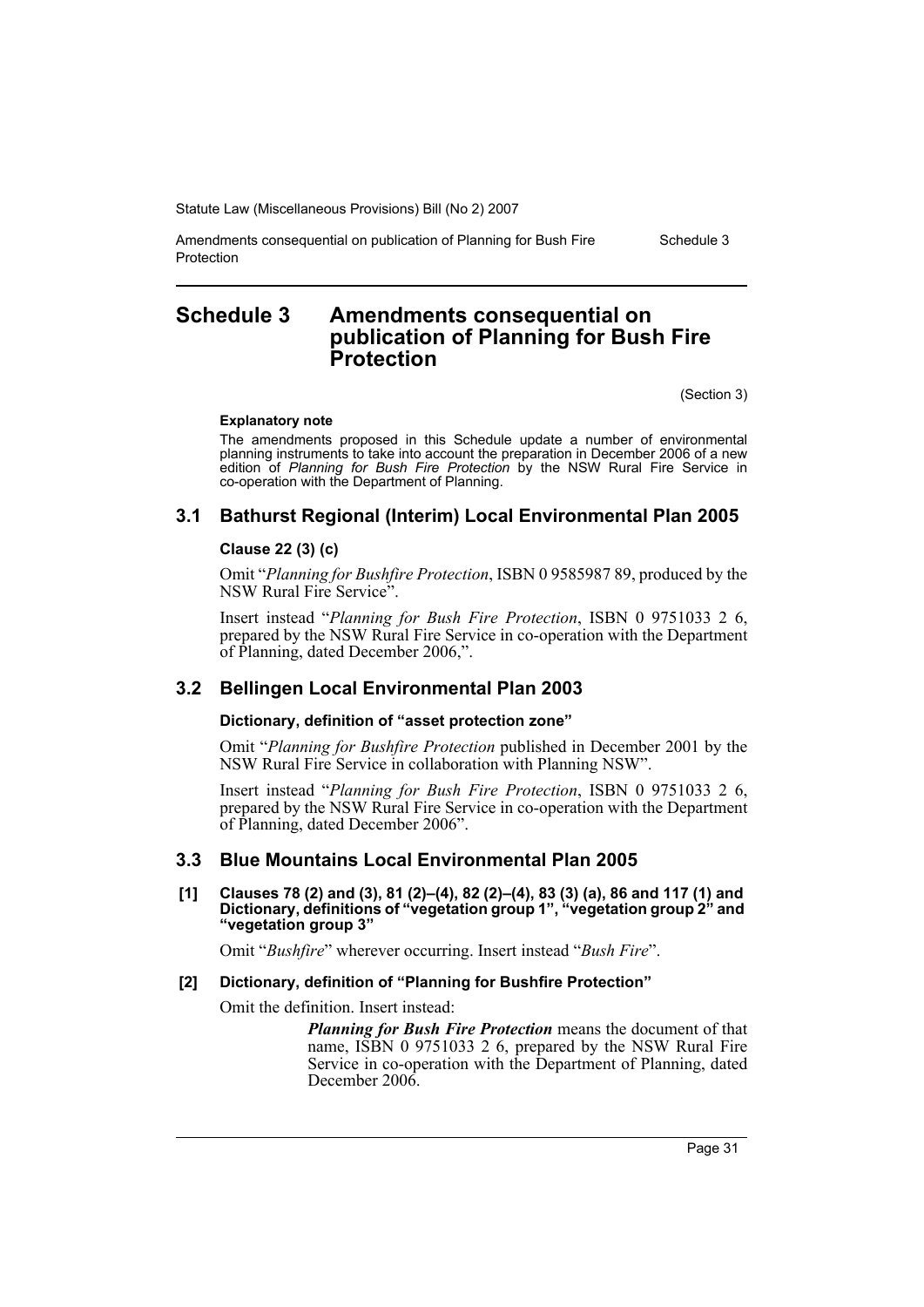Schedule 3 Amendments consequential on publication of Planning for Bush Fire Protection

## **3.4 Camden Local Environmental Plan No 74—Harrington Park**

### **Clause 37 (3) (b)**

Omit "*Planning for Bushfire Protection*, ISBN 0 9585987 8 9, produced by the NSW Rural Fire Service".

Insert instead "*Planning for Bush Fire Protection*, ISBN 0 9751033 2 6, prepared by the NSW Rural Fire Service in co-operation with the Department of Planning, dated December 2006".

## **3.5 Camden Local Environmental Plan No 121—Spring Farm**

### **Clause 18 (2)**

Omit "publication *Planning for Bushfire Protection* (December 2001) produced by the Department and the NSW Rural Fire Service".

Insert instead "document entitled *Planning for Bush Fire Protection*, ISBN 0 9751033 2 6, prepared by the NSW Rural Fire Service in co-operation with the Department of Planning, dated December 2006".

## **3.6 Campbelltown (Urban Area) Local Environmental Plan 2002**

### **[1] Clause 42A (1) (d) and (2)**

Omit "*Planning for Bushfire Protection*" wherever occurring.

Insert instead "*Planning for Bush Fire Protection*".

### **[2] Clause 42A (3), definition of "Planning for Bushfire Protection"**

Omit the definition. Insert instead:

*Planning for Bush Fire Protection* means the document titled *Planning for Bush Fire Protection*, ISBN 0 9751033 2 6, prepared by the NSW Rural Fire Service in co-operation with the Department of Planning, dated December 2006.

## **3.7 Central Darling Local Environmental Plan 2004**

## **[1] Clause 28 (2)**

Omit "*Planning for Bushfire Protection*". Insert instead "*Planning for Bush Fire Protection*".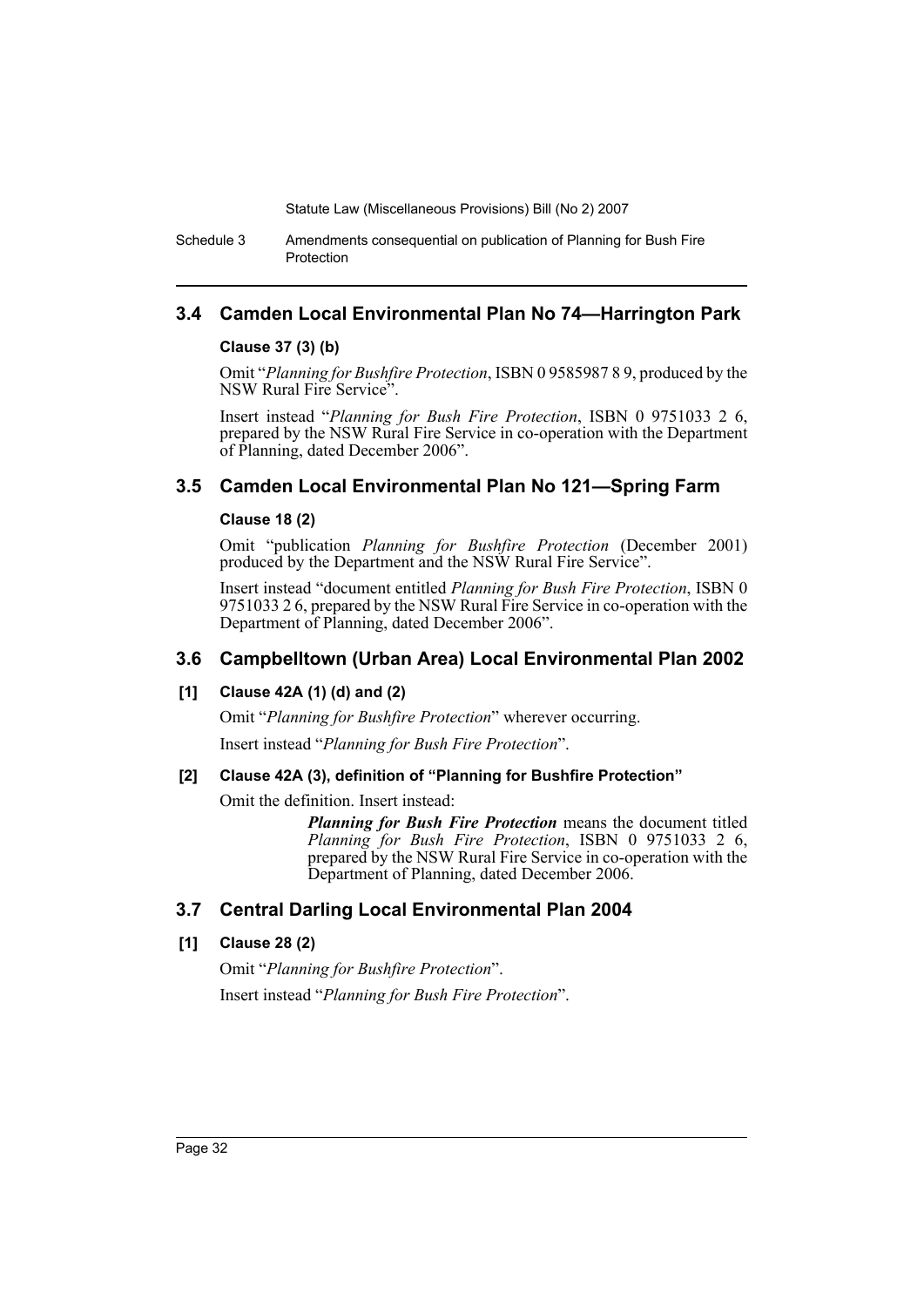Amendments consequential on publication of Planning for Bush Fire

# **[2] Clause 28 (3), definition of "Planning for Bushfire Protection"**

Omit the definition. Insert instead:

*Planning for Bush Fire Protection* means the document titled *Planning for Bush Fire Protection*, ISBN 0 9751033 2 6, prepared by the NSW Rural Fire Service in co-operation with the Department of Planning, dated December 2006.

## **3.8 Cooma-Monaro Local Environmental Plan 1999—(Rural)**

### **Clause 10 (2) (e)**

Protection

Omit "trees within a fuel free zone within the meaning of the document entitled "*Planning for Bush Fire Protection*" published by the Department of Bush Fire Services".

Insert instead "trees within an inner protection area within the meaning of the document entitled *Planning for Bush Fire Protection*, ISBN 0 9751033 2 6, prepared by the NSW Rural Fire Service in co-operation with the Department of Planning, dated December 2006,".

## **3.9 Dungog Local Environmental Plan 2006**

### **Clause 26 (3)**

Omit "*Planning for Bushfire Protection*, published by the NSW Rural Fire Service".

Insert instead "*Planning for Bush Fire Protection*, ISBN 0 9751033 2 6, prepared by the NSW Rural Fire Service in co-operation with the Department of Planning, dated December 2006".

## **3.10 Gilgandra Local Environmental Plan 2004**

### **Clause 35 (1) (a)**

Omit "December 2001 publication *Planning for Bush Fire Protection* produced by the Department and the Rural Fire Service".

Insert instead "document entitled *Planning for Bush Fire Protection*, ISBN 0 9751033 2 6, prepared by the NSW Rural Fire Service in co-operation with the Department of Planning, dated December 2006".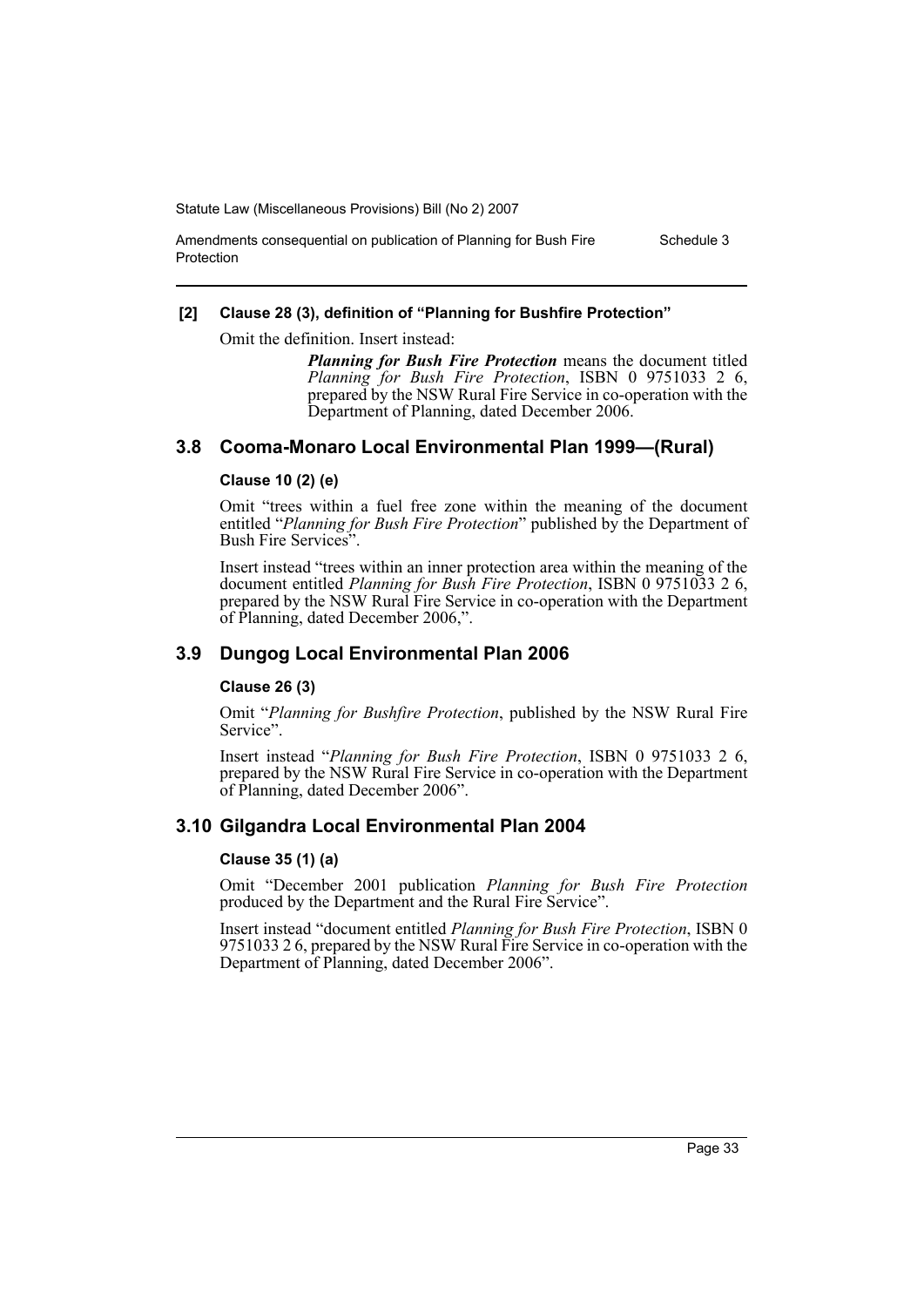Schedule 3 Amendments consequential on publication of Planning for Bush Fire Protection

## **3.11 Great Lakes Local Environmental Plan 1996**

### **Clause 10 (2) (e)**

Omit "trees within a fuel free zone within the meaning of the document entitled "Planning for Bush Fire Protection" published by the Department of Bush Fire Services".

Insert instead "trees within an inner protection area within the meaning of the document entitled *Planning for Bush Fire Protection*, ISBN 0 9751033 2 6, prepared by the NSW Rural Fire Service in co-operation with the Department of Planning, dated December 2006,".

### **3.12 Greater Metropolitan Regional Environmental Plan No 2— Georges River Catchment**

### **Clause 11, table**

Omit "*Planning for Bushfire Protection* prepared by the Department of Urban Affairs and Planning" from item 21 of the table.

Insert instead "entitled *Planning for Bush Fire Protection*, ISBN 0 9751033 2 6, prepared by the NSW Rural Fire Service in co-operation with the Department of Planning, dated December 2006".

## **3.13 Gunnedah Local Environmental Plan 1998**

### **[1] Clause 6 (1), definition of "bushfire hazard reduction"**

Omit the definition. Insert instead:

*bushfire hazard reduction* means a reduction or modification (by controlled burning or mechanical or manual means) of material that constitutes a bushfire hazard in accordance with the document entitled *Planning for Bush Fire Protection*, ISBN 0 9751033 2 6, prepared by the NSW Rural Fire Service in co-operation with the Department of Planning, dated December 2006.

### **[2] Clause 28 (4) (d)**

Omit "the tree is in a fuel free zone (within the meaning of the document entitled '*Planning for Bushfire Protection*' published by the Department of Rural Fire Services)".

Insert instead "the tree is in an inner protection area within the meaning of the document entitled *Planning for Bush Fire Protection*, ISBN 0 9751033 2 6, prepared by the NSW Rural Fire Service in co-operation with the Department of Planning, dated December 2006".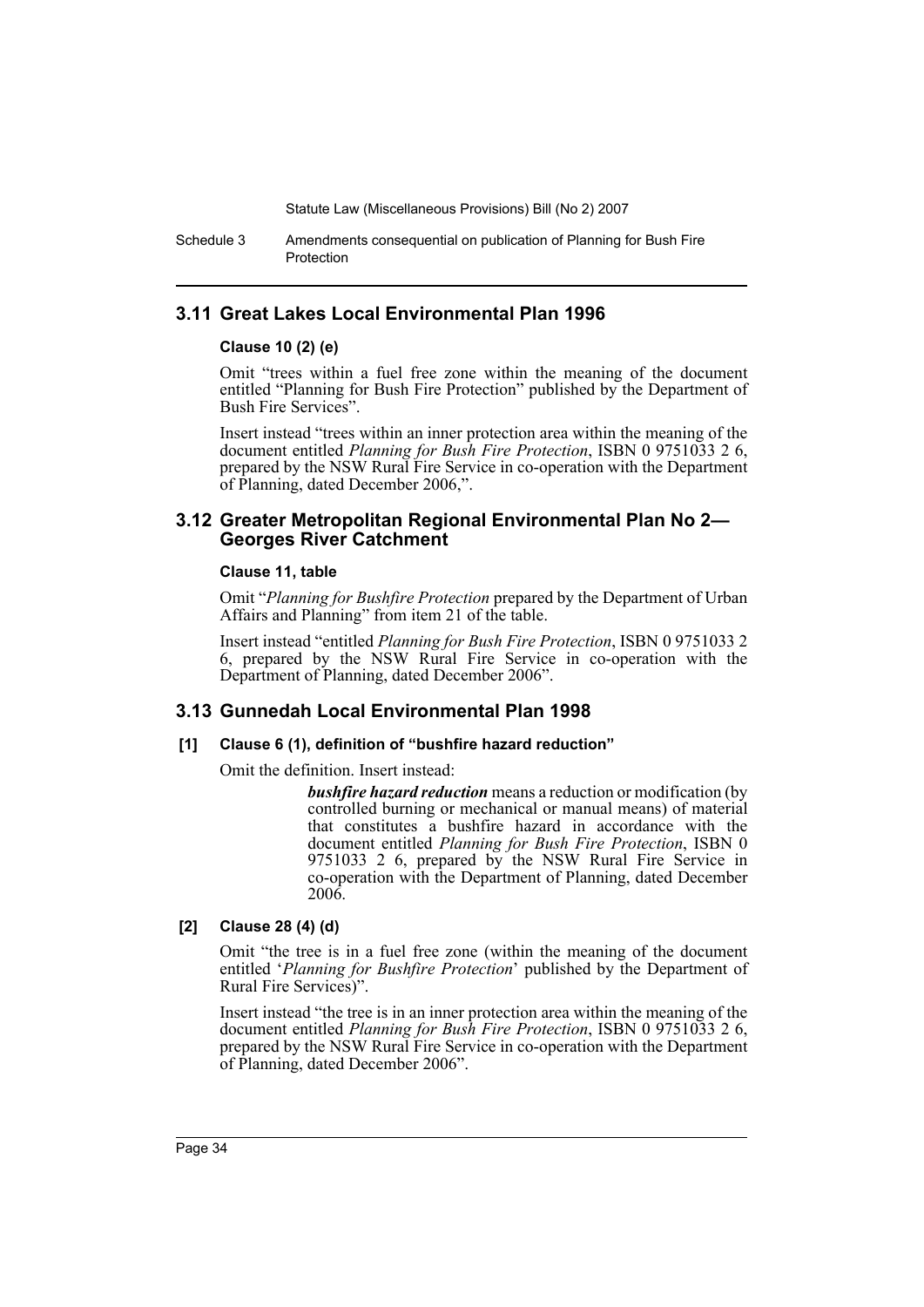Schedule 3

Amendments consequential on publication of Planning for Bush Fire Protection

## **3.14 Lake Macquarie Local Environmental Plan 2000—North Wallarah Peninsula**

#### **Clause 22 (3) (i)**

Omit "in a fuel free zone within the meaning of the document entitled *Planning for Bush Fire Protection* published by the Department of Bush Fire Services".

Insert instead "in an inner protection area within the meaning of the document entitled *Planning for Bush Fire Protection*, ISBN 0 9751033 2 6, prepared by the NSW Rural Fire Service in co-operation with the Department of Planning, dated December 2006".

## **3.15 Lake Macquarie Local Environmental Plan 2004**

### **[1] Clause 33 (3) (a)**

Omit "the guidelines provided by the latest edition of the publication *Planning for Bushfire Protection* approved by the Department and the Rural Fire Service".

Insert instead "*Planning for Bush Fire Protection*, ISBN 0 9751033 2 6, prepared by the NSW Rural Fire Service in co-operation with the Department of Planning, dated December 2006,".

### **[2] Clause 33 (3) (a), note**

Omit the note.

## **3.16 Liverpool Local Environmental Plan 1997**

#### **Clause 45C (4) (l)**

Omit "*Planning for Bushfire Protection 2001* as produced by the NSW Rural Fire Service".

Insert instead "*Planning for Bush Fire Protection*, ISBN 0 9751033 2 6, prepared by the NSW Rural Fire Service in co-operation with the Department of Planning, dated December 2006".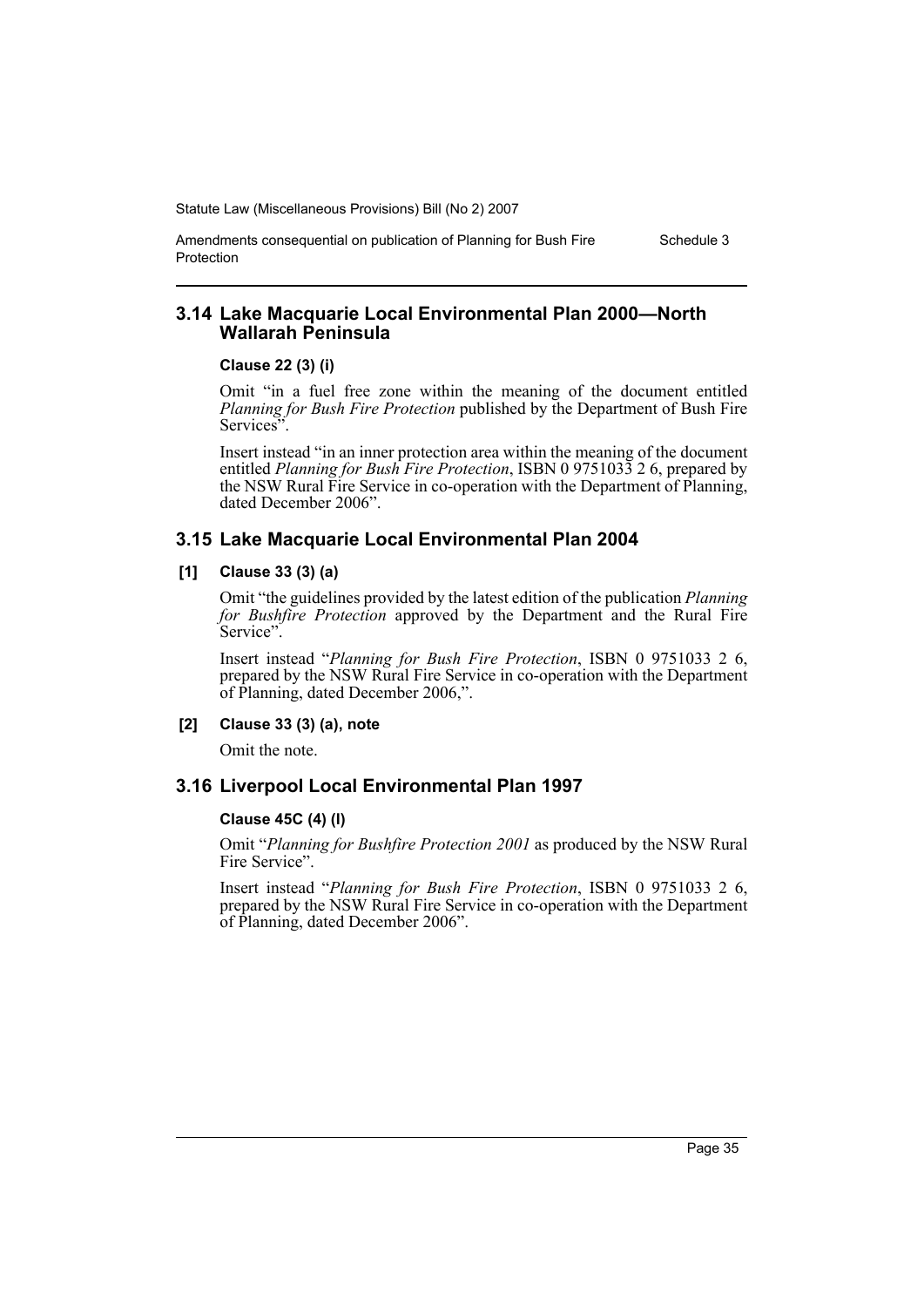Schedule 3 Amendments consequential on publication of Planning for Bush Fire Protection

## **3.17 Nambucca Local Environmental Plan 1995**

### **Clause 48 (a)**

Omit "*Planning for Bushfire Protection* published by the NSW Rural Fire Service in collaboration with Planning NSW in December 2001, or such Acts, regulations or documents as may replace these".

Insert instead "*Planning for Bush Fire Protection*, ISBN 0 9751033 2 6, prepared by the NSW Rural Fire Service in co-operation with the Department of Planning, dated December 2006".

## **3.18 Penrith Local Environmental Plan 2002 (Villages of Mulgoa and Wallacia)**

## **[1] Clause 20 (4) (b)**

Omit "*Planning for Bushfire Protection*, produced by the NSW Rural Fire Service".

Insert instead "*Planning for Bush Fire Protection*, ISBN 0 9751033 2 6, prepared by the NSW Rural Fire Service in co-operation with the Department of Planning, dated December 2006".

## **[2] Clause 20 (5) (a)**

Omit the paragraph. Insert instead:

(a) be satisfied that the development will be in accordance with *Planning for Bush Fire Protection*, ISBN 0 9751033 2 6, prepared by the NSW Rural Fire Service in co-operation with the Department of Planning, dated December 2006, and

## **3.19 Port Stephens Local Environmental Plan 2000**

## **Schedule 4**

Omit "*Planning for Bushfire Protection* (published in December 2001 by the NSW Rural Fire Service in collaboration with the Department of Planning)" wherever occurring.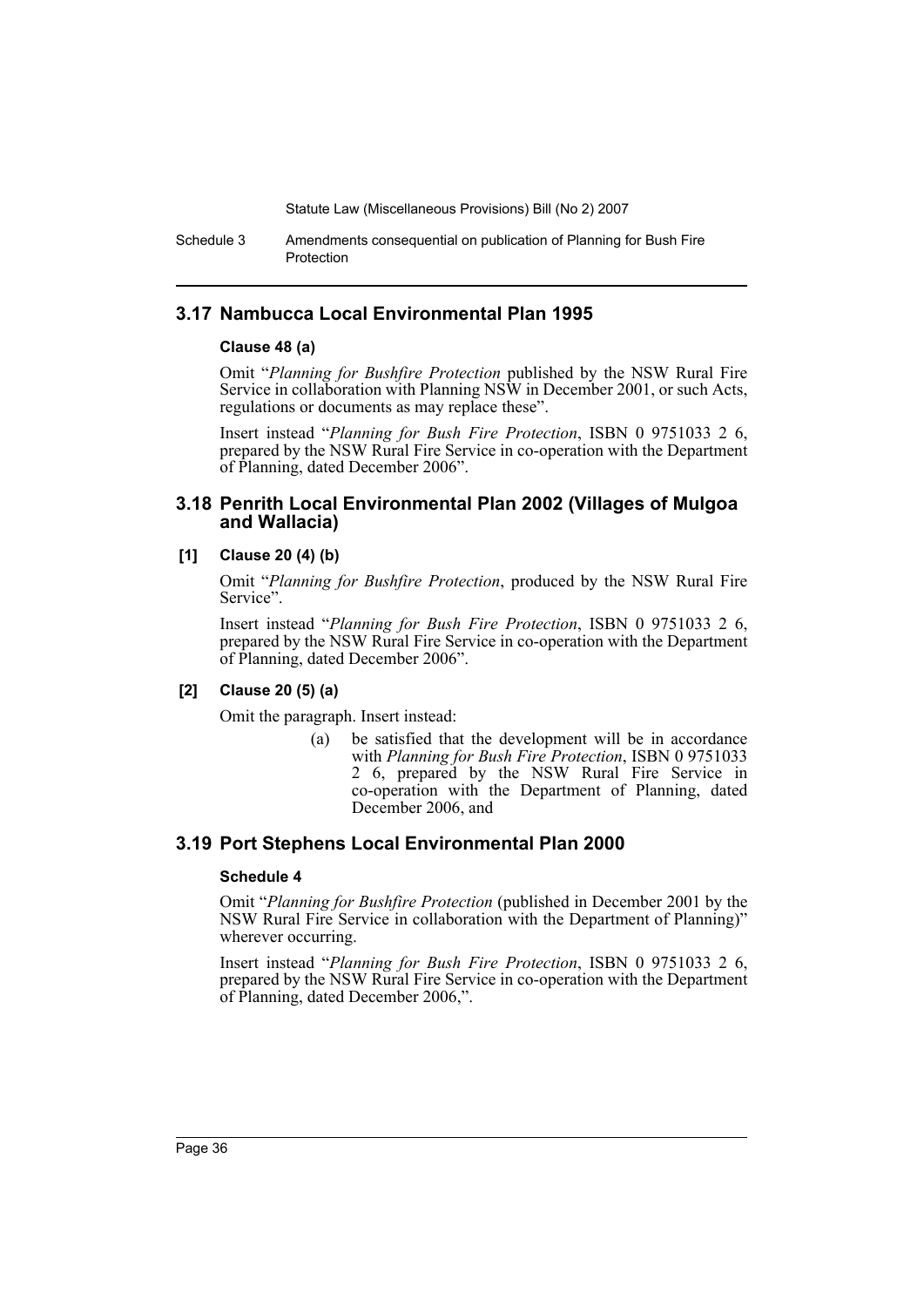Schedule 3

Amendments consequential on publication of Planning for Bush Fire

## **3.20 Severn Local Environmental Plan 2002**

## **Clause 42 (6) (d) (i)**

Protection

Omit "that the tree was in a fuel free zone within the meaning of the document entitled *Planning for Bush Fire Protection* published by the Department of Bush Fire Services".

Insert instead "that the tree was in an inner protection area within the meaning of the document entitled *Planning for Bush Fire Protection*, ISBN 0 9751033 2 6, prepared by the NSW Rural Fire Service in co-operation with the Department of Planning, dated December 2006".

## **3.21 Shellharbour Rural Local Environmental Plan 2004**

## **[1] Clause 39 (2) (e)**

Omit "*Planning for Bushfire Protection—2001*".

Insert instead "*Planning for Bush Fire Protection*, ISBN 0 9751033 2 6, prepared by the NSW Rural Fire Service in co-operation with the Department of Planning, dated December 2006,".

## **[2] Dictionary, definition of "asset protection zone"**

Omit "*Planning for Bush Fire Protection—Guidelines*".

Insert instead "*Planning for Bush Fire Protection*, ISBN 0 9751033 2 6, prepared by the NSW Rural Fire Service in co-operation with the Department of Planning, dated December 2006".

## **3.22 Shoalhaven Local Environmental Plan 1985**

## **[1] Clause 11C (2) (k) (i)**

Omit "'*Planning for Bushfire Protection*' guidelines published by the NSW Rural Fire Service".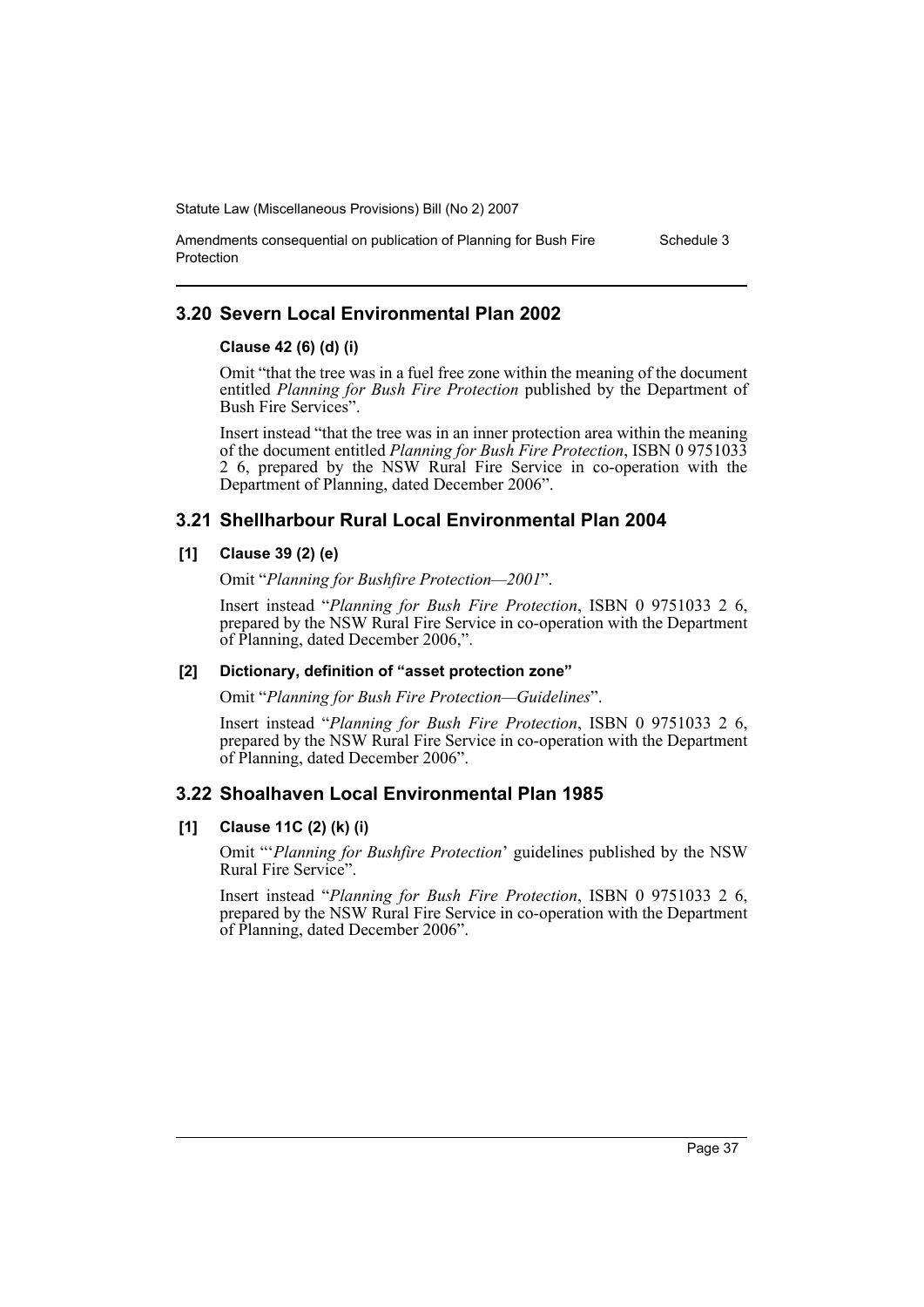Schedule 3 Amendments consequential on publication of Planning for Bush Fire Protection

## **[2] Clause 28 (3) (a)**

Omit "*Planning for Bushfire Protection* (ISBN 0 9585987 8 9), prepared by Planning & Environment Services, NSW Rural Fire Service in co-operation with the Department of Planning (as it then was), and published in December 2001".

Insert instead "*Planning for Bush Fire Protection*, ISBN 0 9751033 2 6, prepared by the NSW Rural Fire Service in co-operation with the Department of Planning, dated December 2006".

## **3.23 Snowy River Local Environmental Plan 1997**

#### **Clause 44 (3) (d)**

Omit "in a fuel free zone within the meaning of the document entitled '*Planning for Bush Fire Protection*' published by the Department of Bush Fire Services where the tree is of a size or species that represents a fire hazard in that fuel free zone".

Insert instead "in an inner protection area within the meaning of the document entitled *Planning for Bush Fire Protection*, ISBN 0 9751033 2 6, prepared by the NSW Rural Fire Service in co-operation with the Department of Planning, dated December 2006".

## **3.24 Sydney Regional Environmental Plan No 17—Kurnell Peninsula (1989)**

#### **Clause 34 (8) (c) (i)**

Omit "*Planning for Bushfire Protection* published in December 2001 by the NSW Rural Fire Service in collaboration with Planning NSW".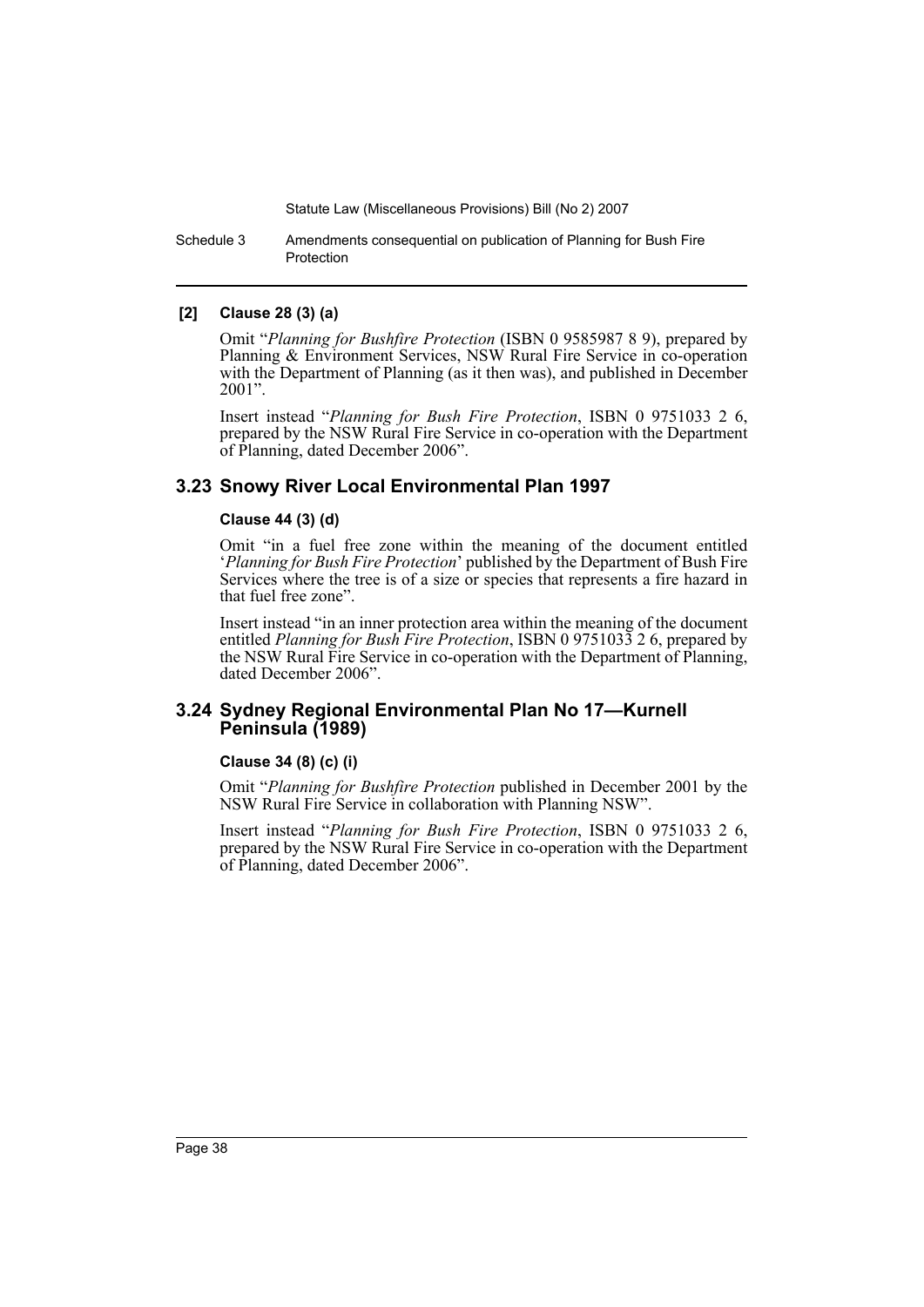#### Amendments consequential on publication of Planning for Bush Fire Protection

## **3.25 Sydney Regional Environmental Plan No 25—Orchard Hills**

## **Schedule 2**

Omit "*Planning for Bushfire Protection* (ISBN 0 9585987 8 9, published by Planning & Environment Services, NSW Rural Fire Service in co-operation with the former Department of Urban Affairs and Planning, and dated December 2001) have been met in the design and siting of all buildings on the site" from the matter relating to Lot 502, DP 866791 under the heading "**Wentworth Road**".

Insert instead "*Planning for Bush Fire Protection*, ISBN 0 9751033 2 6, prepared by the NSW Rural Fire Service in co-operation with the Department of Planning, dated December 2006, have been met".

## **3.26 Tamworth Local Environmental Plan 1996**

## **[1] Clause 17B (2)**

Omit "*Planning for Bushfire Protection*".

Insert instead "*Planning for Bush Fire Protection*".

## **[2] Clause 17B (3), definition of "Planning for Bushfire Protection"**

Omit the definition. Insert instead:

*Planning for Bush Fire Protection* means the document titled *Planning for Bush Fire Protection*, ISBN 0 9751033 2 6, prepared by the NSW Rural Fire Service in co-operation with the Department of Planning, dated December 2006.

## **3.27 Tweed Local Environmental Plan 2000**

## **Clause 39A (3)**

Omit "*Planning for Bushfire Protection*, prepared by Planning & Environment Services, NSW Rural Fire Service in co-operation with the then Department of Urban and Transport Planning, and dated December 2001".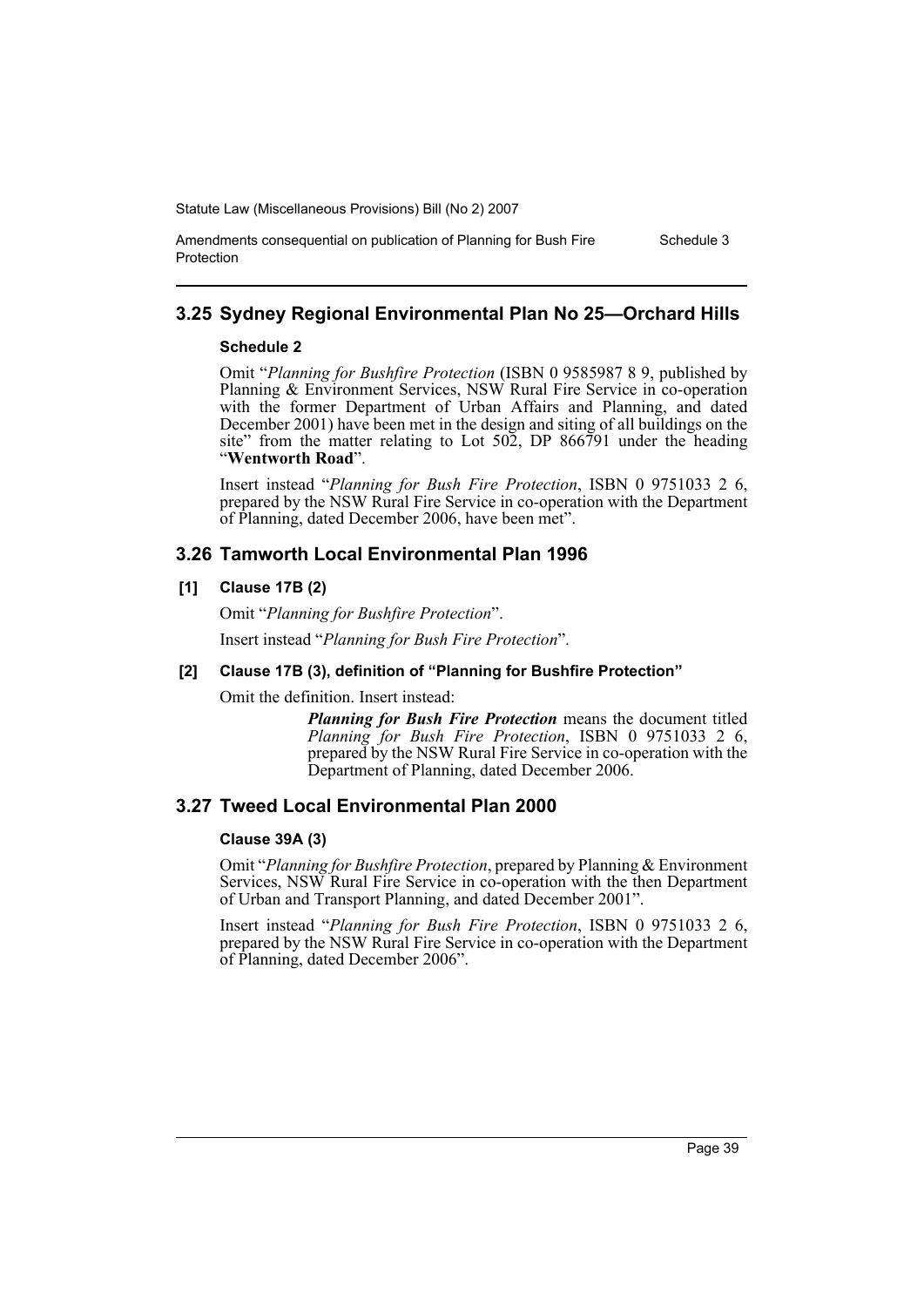Schedule 3 Amendments consequential on publication of Planning for Bush Fire Protection

## **3.28 Willoughby Local Environmental Plan 1995**

### **Clause 13C (9) (d) (i)**

Omit "*Planning for Bushfire Protection*, ISBN 0 9585987 8 9, prepared by Planning & Environment Services, NSW Rural Fire Service in co-operation with the former Department of Urban Affairs and Planning, and dated December 2001".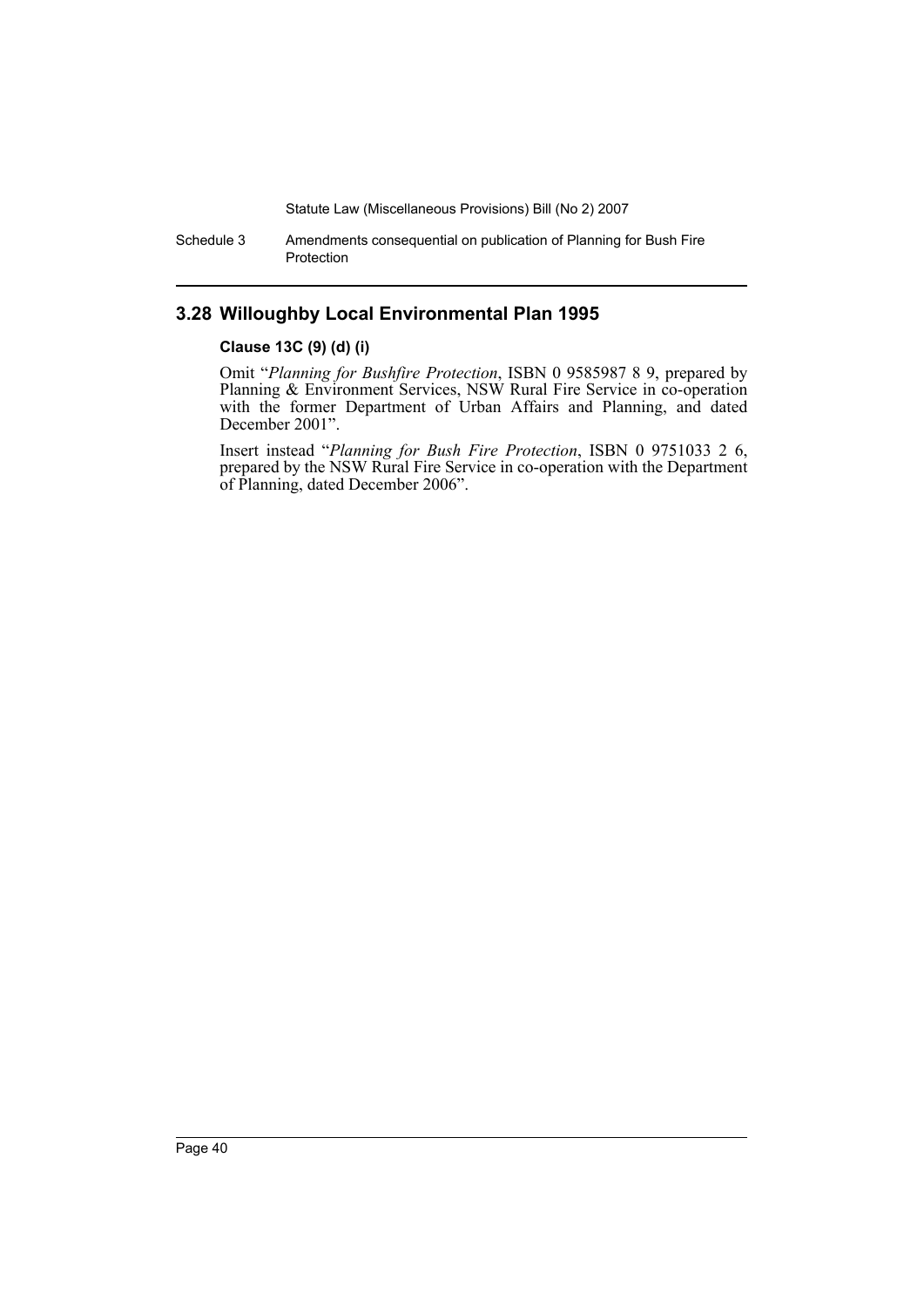Amendments transferring provisions and the state of the Schedule 4

## **Schedule 4 Amendments transferring provisions**

(Section 3)

## **4.1 Border Railways Act 1922 No 16**

#### **Section 11**

Insert after section 10:

#### **11 Repeal of Act does not affect operation of certain provisions**

- (1) Despite the repeal of the *Border Railways (Grain Elevators) Amendment Act 1957*, sections 1 (2) and 2–6 of that Act continue to have effect and are taken to have been transferred to this Act.
- (2) Sections 1 (2) and 2–6 of the *Border Railways (Grain Elevators) Amendment Act 1957* are transferred provisions to which section 30A of the *Interpretation Act 1987* applies.

## **4.2 Environmental Planning and Assessment Act 1979 No 203**

#### **[1] Schedule 6 Savings, transitional and other provisions**

Insert after clause 3:

## **Part 2A Environmental Planning Legislation Amendment Act 1995**

## **3A Application of amendment**

- (1) The amendment made by the amending Act extends to the consents granted by Port Stephens Shire Council on 7 June 1978 and 28 March 1979 to RZM (Newcastle) Limited in respect of mineral sandmining on land comprised in Mining Leases 594, 1226 and 744 despite the decision of the Land and Environment Court in *Paul Winn v Director-General of National Parks and Wildlife and RZM Pty Limited* (No 40209 of 1995).
- (2) Subclause (1) re-enacts (with minor modifications) section 4 of the amending Act. Subclause (1) is a transferred provision to which section 30A of the *Interpretation Act 1987* applies.
- (3) In this clause: *amending Act* means the *Environmental Planning Legislation Amendment Act 1995*.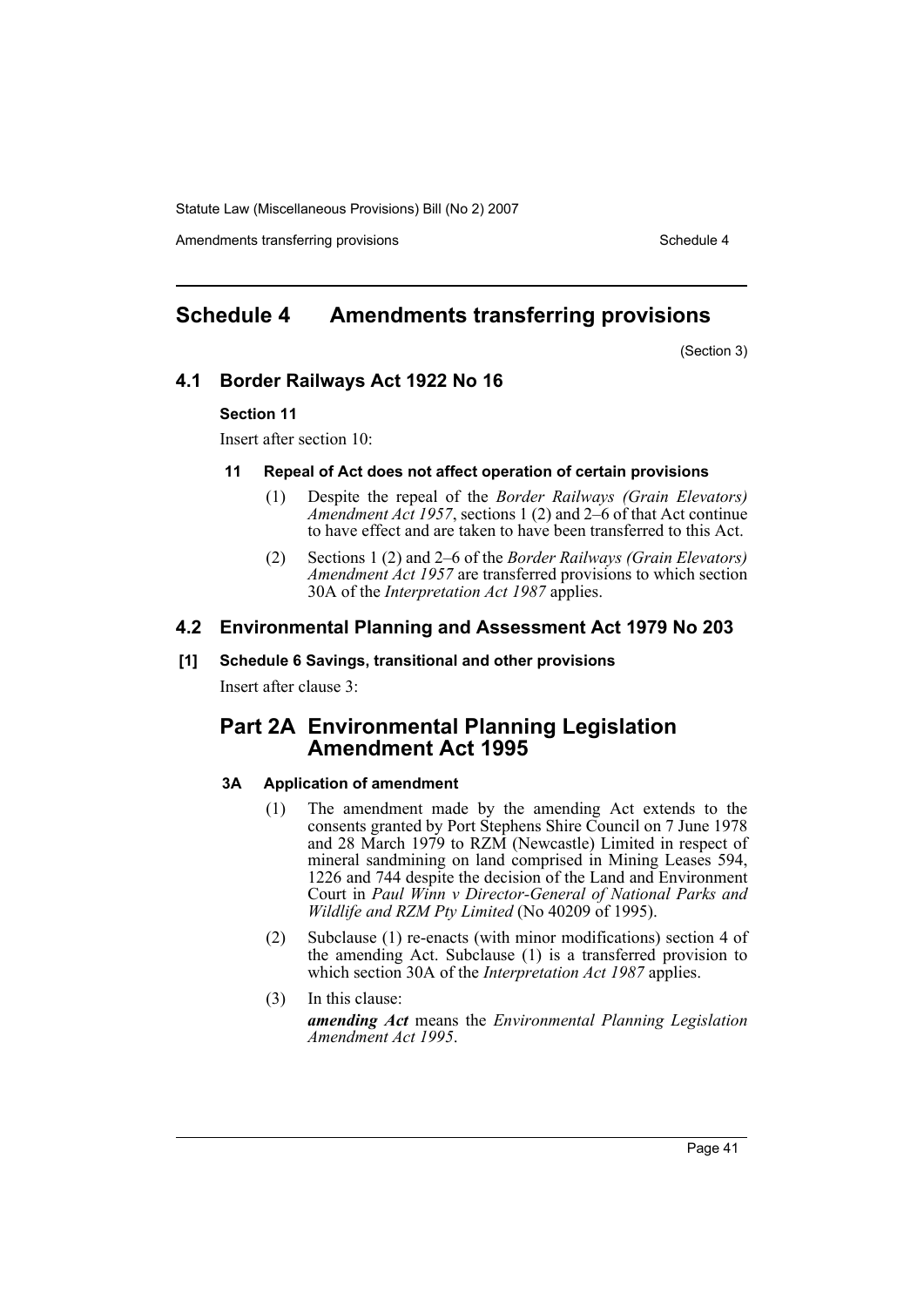Schedule 4 Amendments transferring provisions

### **[2] Schedule 6, Part 9A**

Insert after clause 37:

## **Part 9A Environmental Planning and Assessment Amendment (Affordable Housing) Act 2000**

### **37A Compensation**

- (1) To remove any doubt, the *Land Acquisition (Just Terms Compensation) Act 1991* does not apply to anything done or required to be done pursuant to a consent granted before or after 5 June 2000 (the commencement of the amending Act) in accordance with a provision referred to in section  $7(1)(a)$ , (b) or (c) of the amending Act.
- (2) Subclause (1) re-enacts (with minor modifications) section 9 of the amending Act. Subclause (1) is a transferred provision to which section 30A of the *Interpretation Act 1987* applies.
- (3) In this clause:

*amending Act* means the *Environmental Planning and Assessment Amendment (Affordable Housing) Act 2000*.

## **4.3 Farm Water Supplies Act 1946 No 22**

### **Section 20**

Insert after section 19:

#### **20 Repeal of Act does not affect operation of savings and transitional provisions**

- (1) Despite the repeal of the *Farm Water Supplies (Transfer of Functions) Amendment Act 1986*, clauses 4, 5, 7 and 9 of Schedule 3 to that Act continue to have effect and are taken to have been transferred to this Act.
- (2) Clauses 4, 5, 7 and 9 of Schedule 3 to the *Farm Water Supplies (Transfer of Functions) Amendment Act 1986* are transferred provisions to which section 30A of the *Interpretation Act 1987* applies.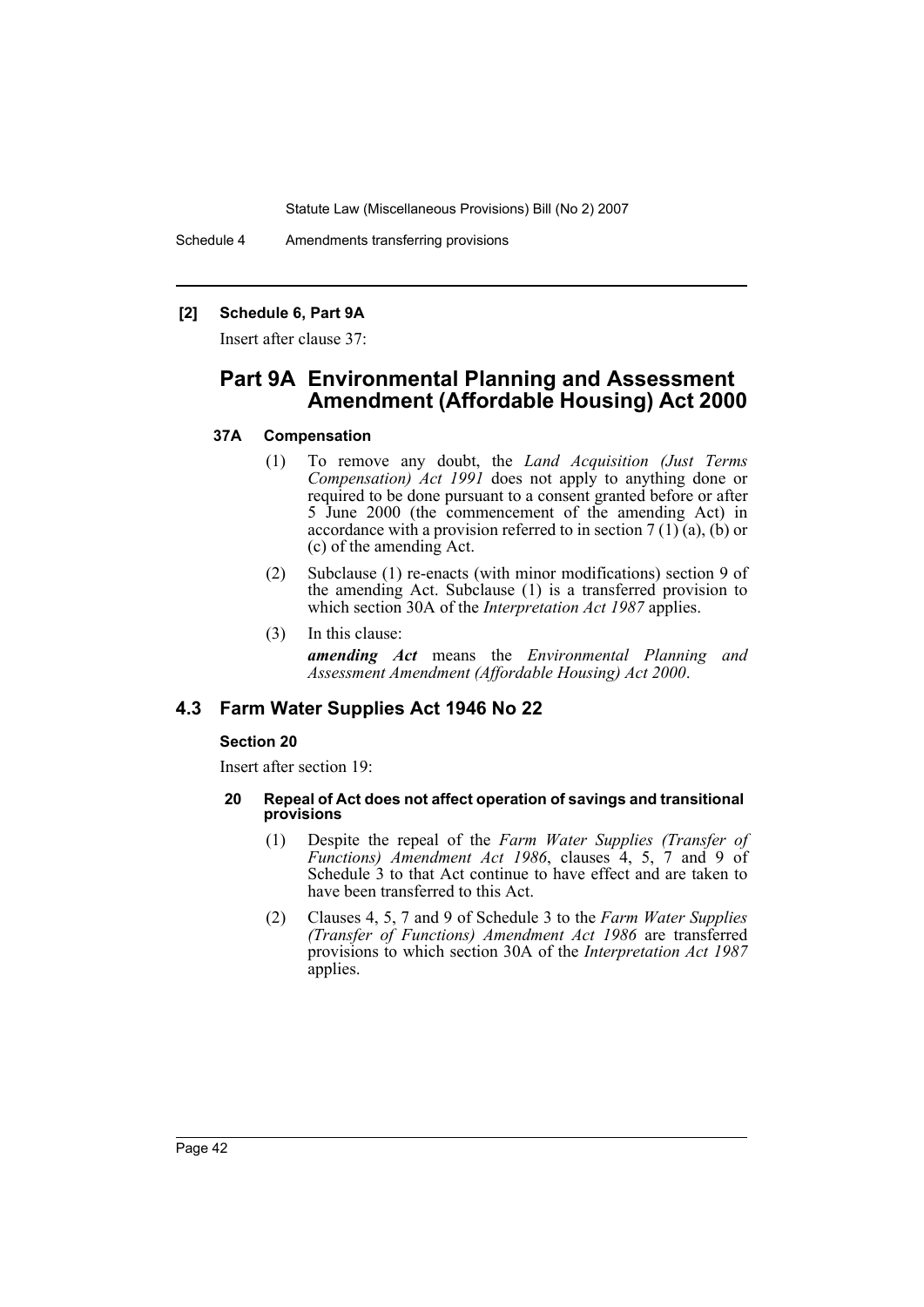Amendments transferring provisions and the state of the Schedule 4

## **4.4 General Post Office (Approaches Improvement) Act 1889 53 Vic No 13**

#### **Section 7**

Insert after section 6:

- **7 Repeal of Acts does not affect operation of savings and transitional provisions**
	- (1) Despite the repeal of the Acts listed in Column 1 of the Table to this subsection, the provisions listed in Column 2 continue to have effect and are taken to have been transferred to this Act.

#### **Table**

| Column 1                                                                                                                  | Column 2 |
|---------------------------------------------------------------------------------------------------------------------------|----------|
| General Post Office (Approaches Sections 2 and 3 and First and<br>Improvement) Act Amendment Act Second Schedules<br>1892 |          |
| General Post Office (Approaches Sections 4–7 and Schedules A–C<br>Improvement) Act Further<br>Amendment Act 1901          |          |

(2) The provisions listed in Column 2 of the Table to subsection (1) are transferred provisions to which section 30A of the *Interpretation Act 1987* applies.

## **4.5 Harness Racing Act 2002 No 39**

#### **Schedule 6 Savings, transitional and other provisions**

Insert after clause 1:

## **Part 1A Effect of repeal of Act**

### **1A Repeal of Act does not affect operation of savings and transitional provision**

- (1) Despite the repeal of the *Trotting Authority (Amendment) Act*  $1981$ , section  $\hat{4}$  of that Act continues to have effect and is taken to have been transferred to this Act.
- (2) Section 4 of the *Trotting Authority (Amendment) Act 1981* is a transferred provision to which section 30A of the *Interpretation Act 1987* applies.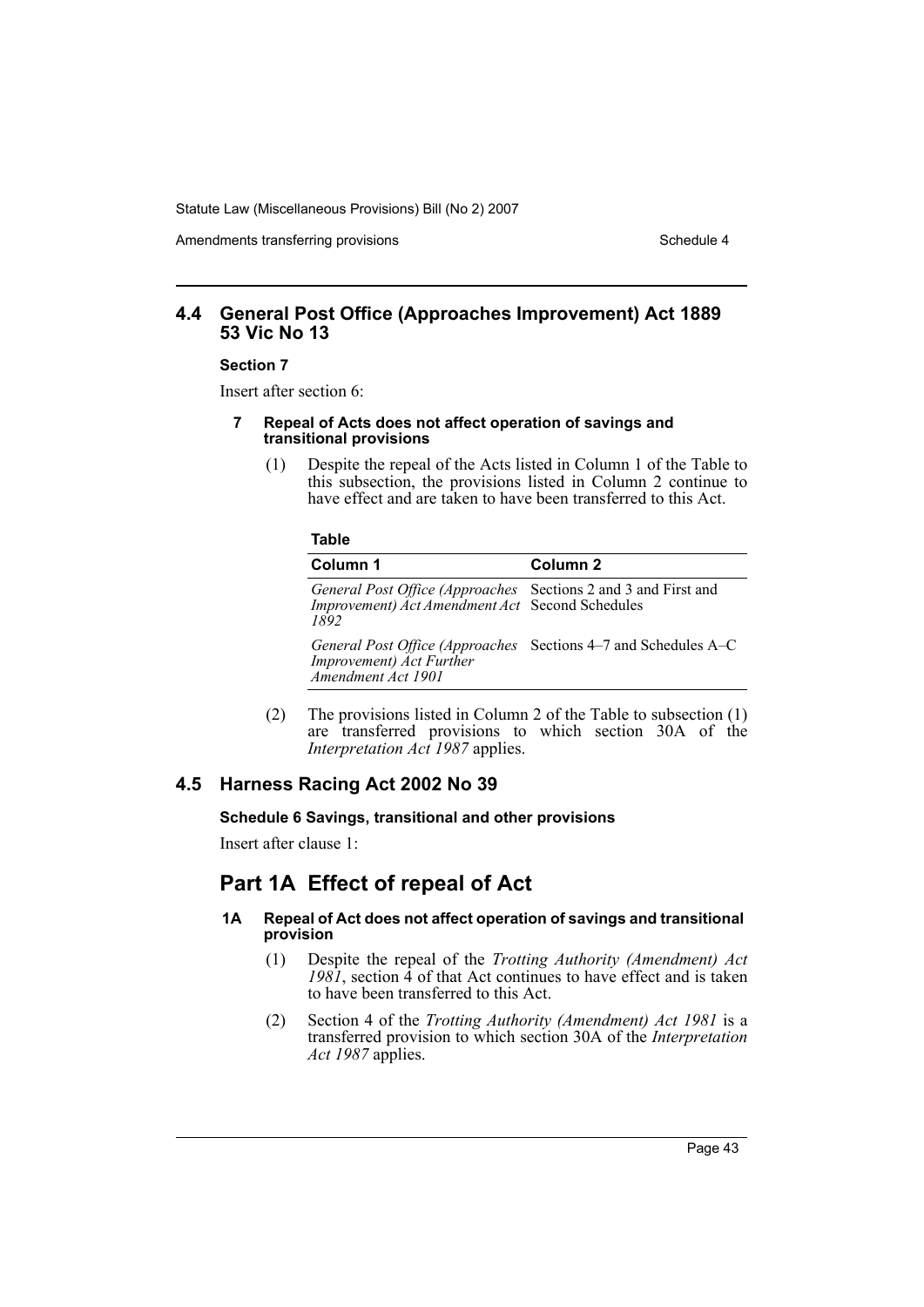## **4.6 Heritage Act 1977 No 136**

#### **Schedule 1 Savings and transitional provisions**

Insert after clause 1:

## **Part 1AA Effect of repeal of Act**

#### **1AA Repeal of Act does not affect operation of savings and transitional provisions**

- (1) Despite the repeal of the *Heritage (Elizabeth Farm) Amendment Act 1985*, section 4 of, and clause 3 of Schedule 3 to, that Act continue to have effect and are taken to have been transferred to this Act.
- (2) Section 4 of, and clause 3 of Schedule 3 to, the *Heritage (Elizabeth Farm) Amendment Act 1985* are transferred provisions to which section 30A of the *Interpretation Act 1987* applies.

## **4.7 Law Reform (Miscellaneous Provisions) Act 1944 No 28**

### **Section 3**

Insert after Part 2:

#### **3 Repeal of Act does not affect operation of savings and transitional provision**

- (1) Despite the repeal of the *Law Reform (Miscellaneous Provisions) (De Facto Relationships) Amendment Act 1984*, section 4 of that Act continues to have effect and is taken to have been transferred to this Act.
- (2) Section 4 of the *Law Reform (Miscellaneous Provisions) (De Facto Relationships) Amendment Act 1984* is a transferred provision to which section 30A of the *Interpretation Act 1987* applies.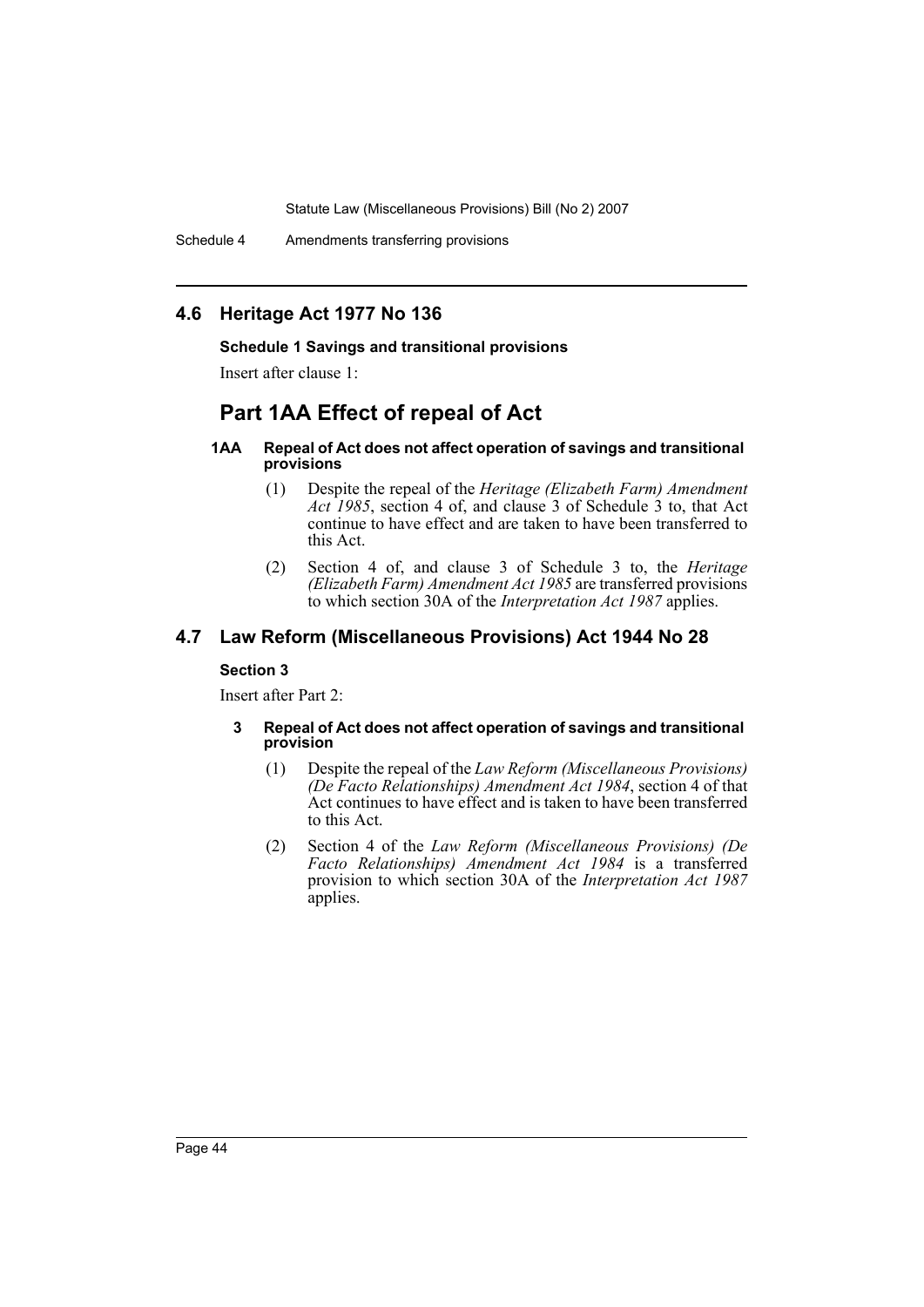Amendments transferring provisions and the state of the Schedule 4

## **4.8 Local Government Act 1993 No 30**

**Schedule 8 Savings, transitional and other provisions consequent on the enactment of other Acts**

Insert after clause 1:

## **Part 1A Effect of repeal of certain Acts**

#### **1A Repeal of Acts does not affect operation of savings, transitional and other provisions**

(1) Despite the repeal of the Acts listed in Column 1 of the Table to this subclause, the provisions listed in Column 2 continue to have effect and are taken to have been transferred to this Act.

### **Table**

| Column 1                                         | Column 2                                     |
|--------------------------------------------------|----------------------------------------------|
| Greater Newcastle (Amendment)<br><i>Act 1940</i> | Sections 2–4                                 |
| Local Government (Amendment)<br>Act 1951         | Sections 1 $(2)$ , 2–5 and 7 and<br>Schedule |
| Local Government (Further<br>Amendment) Act 1948 | Section $6(2)$                               |
| Local Government (Further<br>Amendment) Act 1972 | Sections 17 and 18                           |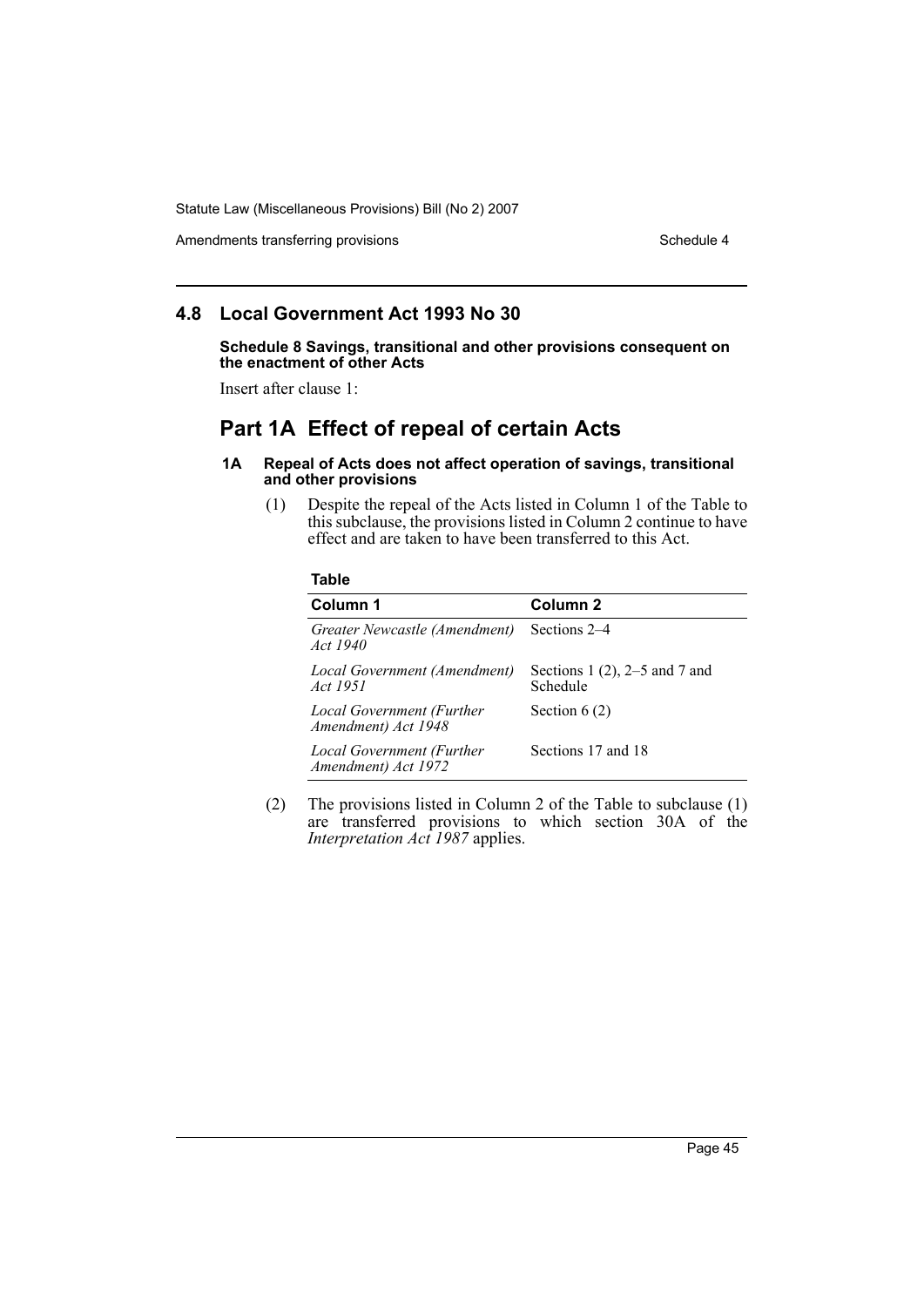## **4.9 Local Government and Other Authorities (Superannuation) Act 1927 No 35**

### **Schedule H Savings and transitional provisions**

Insert after clause 1:

## **Part 1A Effect of repeal of certain Acts**

#### **1A Repeal of Acts does not affect operation of savings, transitional and other provisions**

(1) Despite the repeal of the Acts listed in Column 1 of the Table to this subclause, the provisions listed in Column 2 continue to have effect and are taken to have been transferred to this Act.

|          | I  |          |
|----------|----|----------|
| ×<br>. . | ۰. | v.<br>۰, |

| Column 1                                                                         | Column <sub>2</sub> |
|----------------------------------------------------------------------------------|---------------------|
| Local Government and Other<br>Authorities (Superannuation)<br>Amendment Act 1983 | Section 4           |
| Local Government and Other<br>Authorities (Superannuation)<br>Amendment Act 1985 | Section 3           |
| Local Government<br>(Superannuation) Amendment Act<br>1948                       | Section 5           |
| University of Sydney (Certain<br><b>Employees</b> ) Superannuation Act<br>1979   | Sections 5–7        |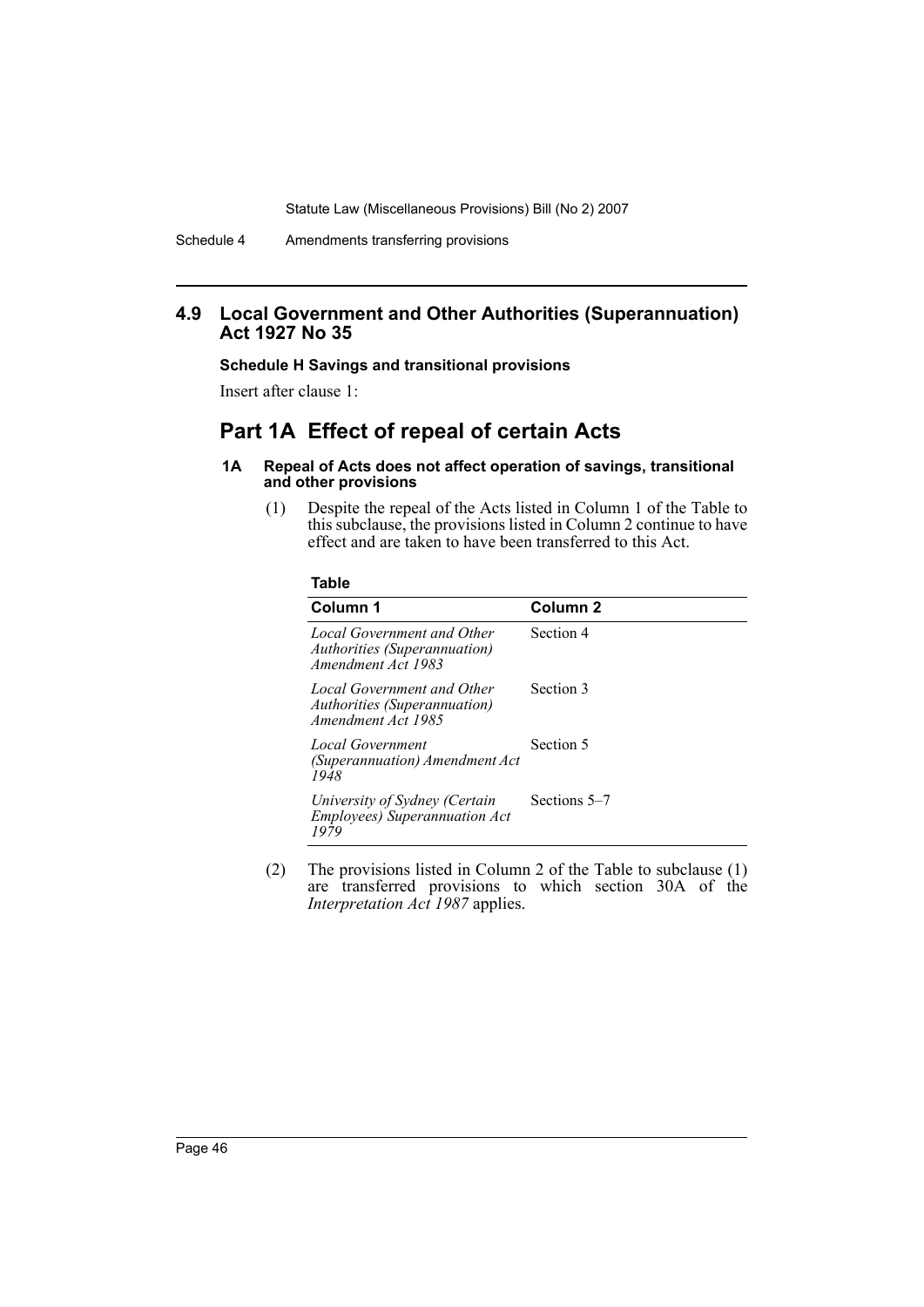Amendments transferring provisions and the state of the Schedule 4

## **4.10 Moore-street Improvement Act of 1890 54 Vic No 30**

#### **Section 27**

Insert after section 26:

#### **27 Repeal of Act does not affect operation of savings and transitional provisions**

- (1) Despite the repeal of the *Moore-street Improvement Act Amendment Act of 1892*, sections 1, 3 and 4 of that Act continue to have effect and are taken to have been transferred to this Act.
- (2) Sections 1, 3 and 4 of the *Moore-street Improvement Act Amendment Act of 1892* are transferred provisions to which section 30A of the *Interpretation Act 1987* applies.

## **4.11 New South Wales Retirement Benefits Act 1972 No 70**

### **Schedule 1 Savings and transitional provisions**

Insert after clause 1:

**Table** 

#### **2 Repeal of Acts does not affect operation of savings, transitional and other provisions**

(1) Despite the repeal of the Acts listed in Column 1 of the Table to this subclause, the provisions listed in Column 2 continue to have effect and are taken to have been transferred to this Act.

| rable                                                                  |                                  |
|------------------------------------------------------------------------|----------------------------------|
| Column 1                                                               | Column 2                         |
| New South Wales Retirement<br>Benefits (Amendment) Act 1976            | Clauses 2, 3 and 7 of Schedule 6 |
| New South Wales Retirement<br>Benefits (Amendment) Act 1979            | Sections 3, 5 and 6              |
| New South Wales Retirement<br>Benefits (Further Amendment)<br>Act 1983 | Clauses 2 and 3 of Schedule 2    |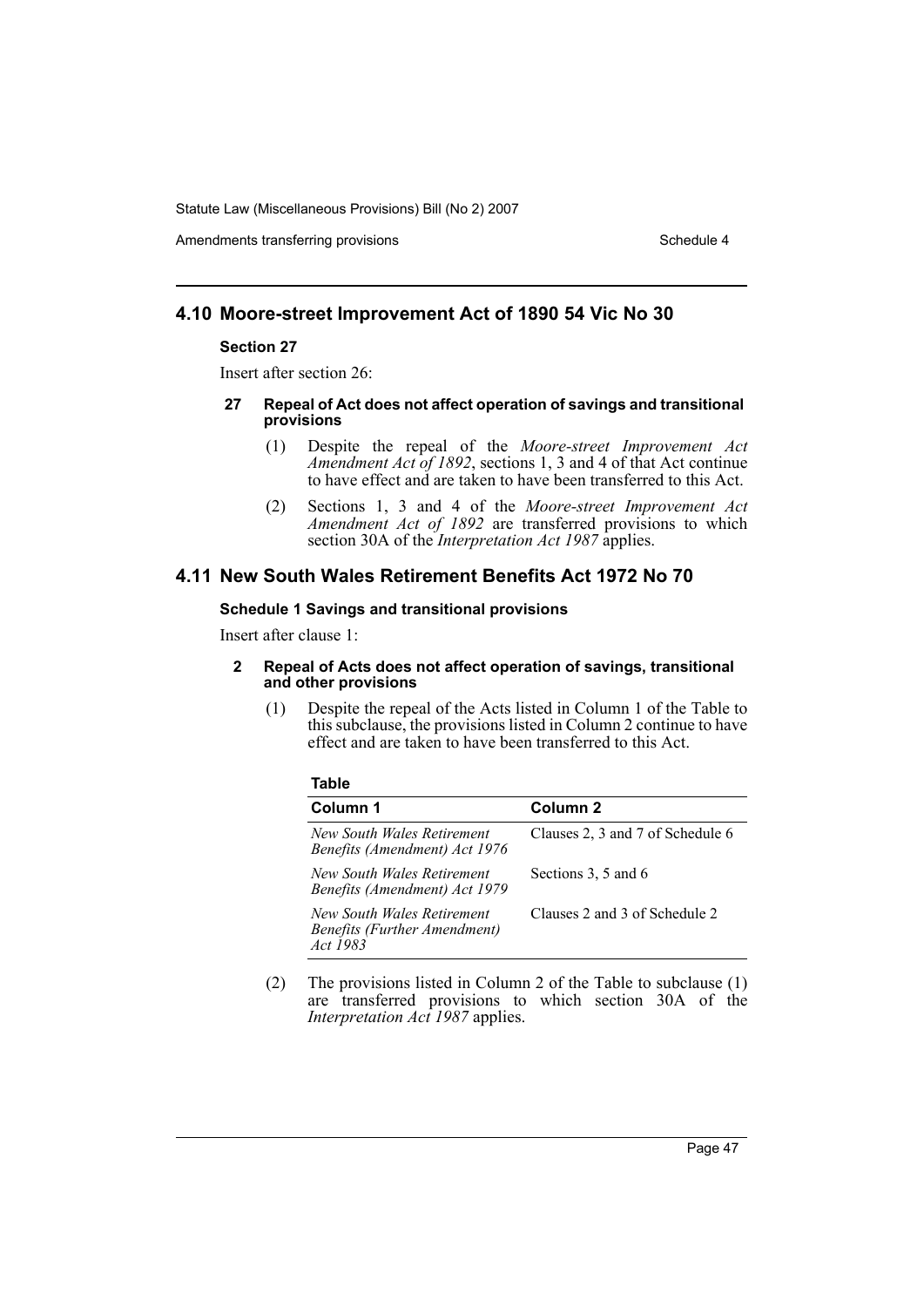Schedule 4 Amendments transferring provisions

## **4.12 Newcastle Agricultural, Horticultural, and Industrial Association Act of 1905**

#### **Section 5**

Insert after section 4:

#### **5 Repeal of Act does not affect operation of certain provisions**

- (1) Despite the repeal of the *Newcastle Agricultural, Horticultural, and Industrial Association (Extension) Act 1925*, section 2 of, and the Schedule to, that Act continue to have effect and are taken to have been transferred to this Act.
- (2) Section 2 of, and the Schedule to, the *Newcastle Agricultural, Horticultural, and Industrial Association (Extension) Act 1925* are transferred provisions to which section 30A of the *Interpretation Act 1987* applies.

## **4.13 Parliamentary Contributory Superannuation Act 1971 No 53**

#### **Schedule 1 Savings, transitional and other provisions**

Insert after clause 11:

#### **12 Repeal of Acts does not affect operation of savings and transitional provisions**

(1) Despite the repeal of the Acts listed in Column 1 of the Table to this subclause, the provisions listed in Column 2 continue to have effect and are taken to have been transferred to this Act.

| . .<br>×<br>۰,<br>×<br>۰, |
|---------------------------|
|---------------------------|

| Column 1                                                                                 | Column <sub>2</sub>   |
|------------------------------------------------------------------------------------------|-----------------------|
| <b>Parliamentary Contributory</b><br>Superannuation (Amendment) Act<br>1981              | Section 4             |
| <b>Parliamentary Contributory</b><br>Superannuation (Constitution)<br>Amendment Act 1979 | Section 4             |
| Superannuation Legislation<br>(Amendment) Act 1991                                       | Part 2 of Schedule 11 |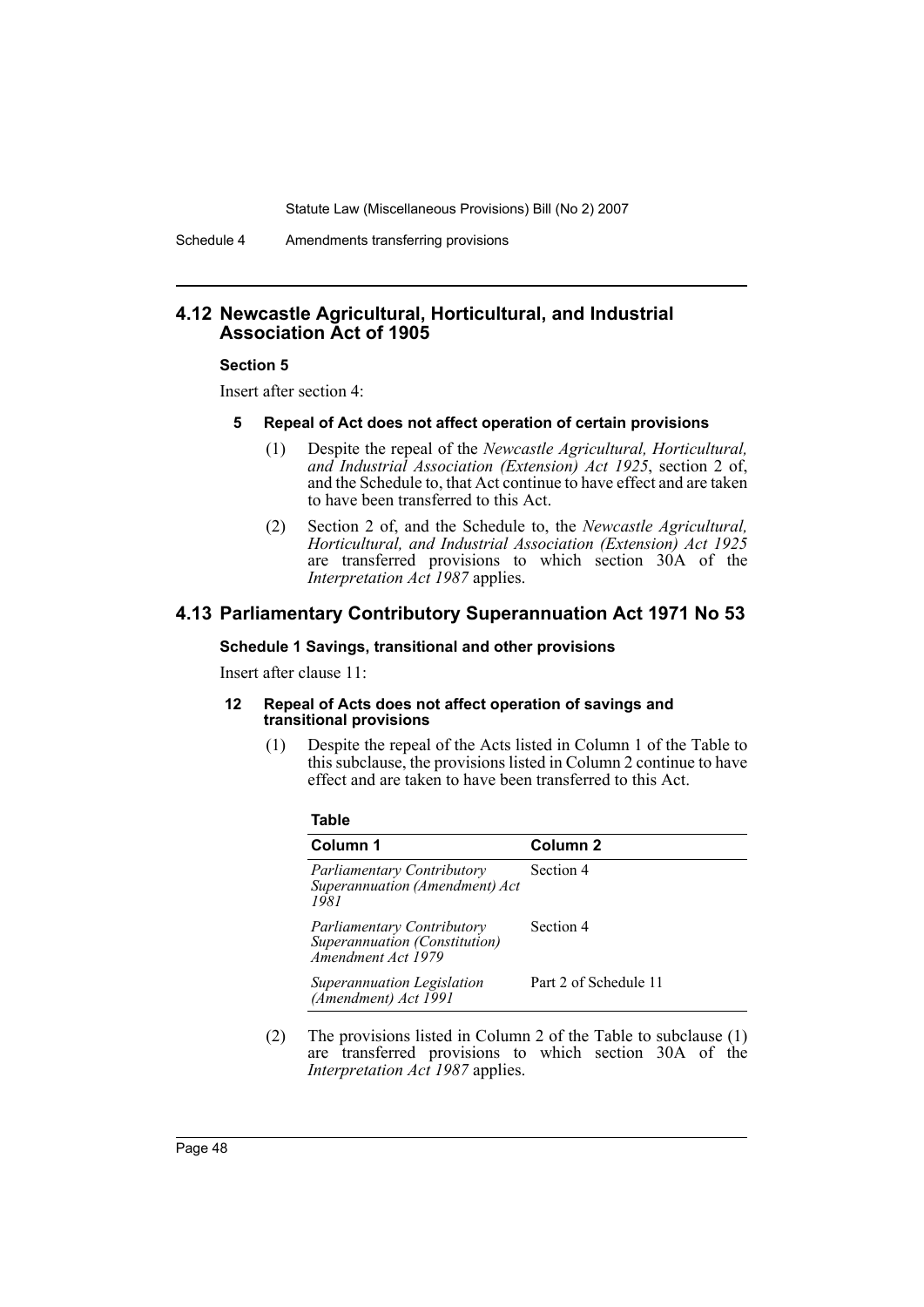Amendments transferring provisions and the state of the Schedule 4

## **4.14 Pipelines Act 1967 No 90**

#### **Schedule 1 Savings, transitional and other provisions**

Insert after clause 1:

# **Part 1A Effect of repeal of Act**

### **1A Repeal of Act does not affect operation of savings and transitional provisions**

- (1) Despite the repeal of the *Pipelines (Amendment) Act 1974*, section 2 of that Act continues to have effect and is taken to have been transferred to this Act.
- (2) Section 2 of the *Pipelines (Amendment) Act 1974* is a transferred provision to which section 30A of the *Interpretation Act 1987* applies.

## **4.15 Police Regulation (Superannuation) Act 1906 No 28**

### **Schedule 6 Savings and transitional provisions**

Insert after clause 1:

# **Part 1A Effect of repeal of certain Acts**

#### **1A Repeal of Acts does not affect operation of savings, transitional and other provisions**

(1) Despite the repeal of the Acts listed in Column 1 of the Table to this subclause, the provisions listed in Column 2 continue to have effect and are taken to have been transferred to this Act.

| Column 1                                                                       | Column <sub>2</sub> |
|--------------------------------------------------------------------------------|---------------------|
| Police Regulation<br>(Superannuation) Amendment Act<br>1974                    | Section 4           |
| Police Regulation<br>(Superannuation) Amendment Act<br>1981                    | Section $5(4)$      |
| <i>Police Regulation</i><br>(Superannuation and Appeals)<br>Amendment Act 1979 | Schedules 5 and 6   |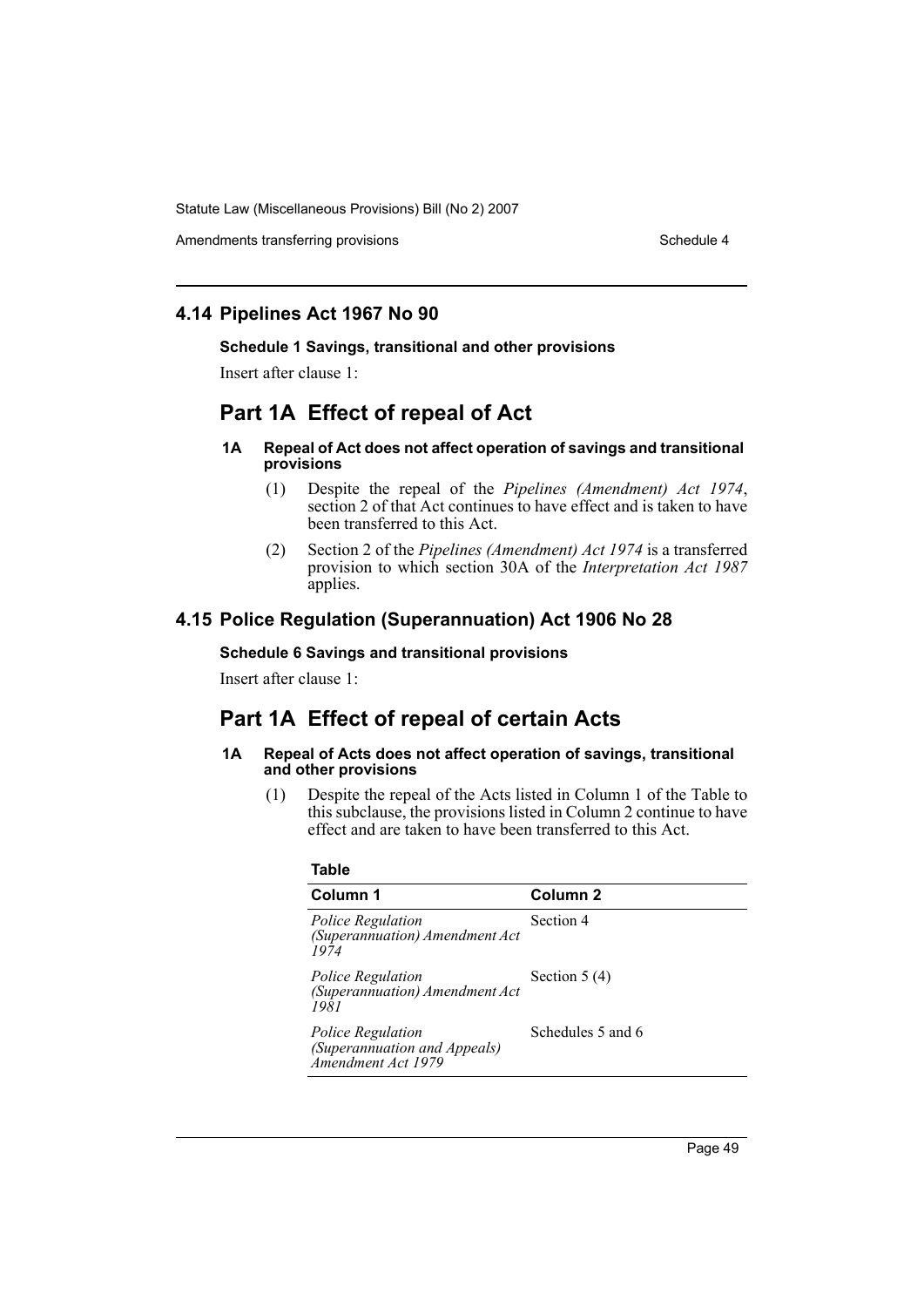Schedule 4 Amendments transferring provisions

(2) The provisions listed in Column 2 of the Table to subclause (1) are transferred provisions to which section 30A of the *Interpretation Act 1987* applies.

## **4.16 Public Works Act 1912 No 45**

#### **Ninth Schedule Savings and transitional provisions**

Insert after clause 2:

## **Effect of repeal of certain Acts**

#### **3 Repeal of Acts does not affect operation of savings and transitional provisions**

(1) Despite the repeal of the Acts listed in Column 1 of the Table to this subclause, the provisions listed in Column 2 continue to have effect and are taken to have been transferred to this Act.

### **Table**

| Column 1                                                              | Column 2                          |
|-----------------------------------------------------------------------|-----------------------------------|
| Broken Hill Water and Sewerage<br>(Radium Hill) Amendment Act<br>1954 | Sections 3–8 and Schedule         |
| Warwick Farm Railway<br>(Amendment) Act 1924                          | Sections 2 and 3 and the Schedule |

(2) The provisions listed in Column 2 of the Table to subclause (1) are transferred provisions to which section 30A of the *Interpretation Act 1987* applies.

## **4.17 Seat of Government Surrender Act 1909 No 14**

#### **Section 9**

Insert after section 8:

#### **9 Repeal of Act does not affect operation of savings and transitional provision**

(1) Despite the repeal of the *Seat of Government Surrender (Amendment) Act 1923*, section 4 of, and the Schedule to, that Act continue to have effect and are taken to have been transferred to this Act.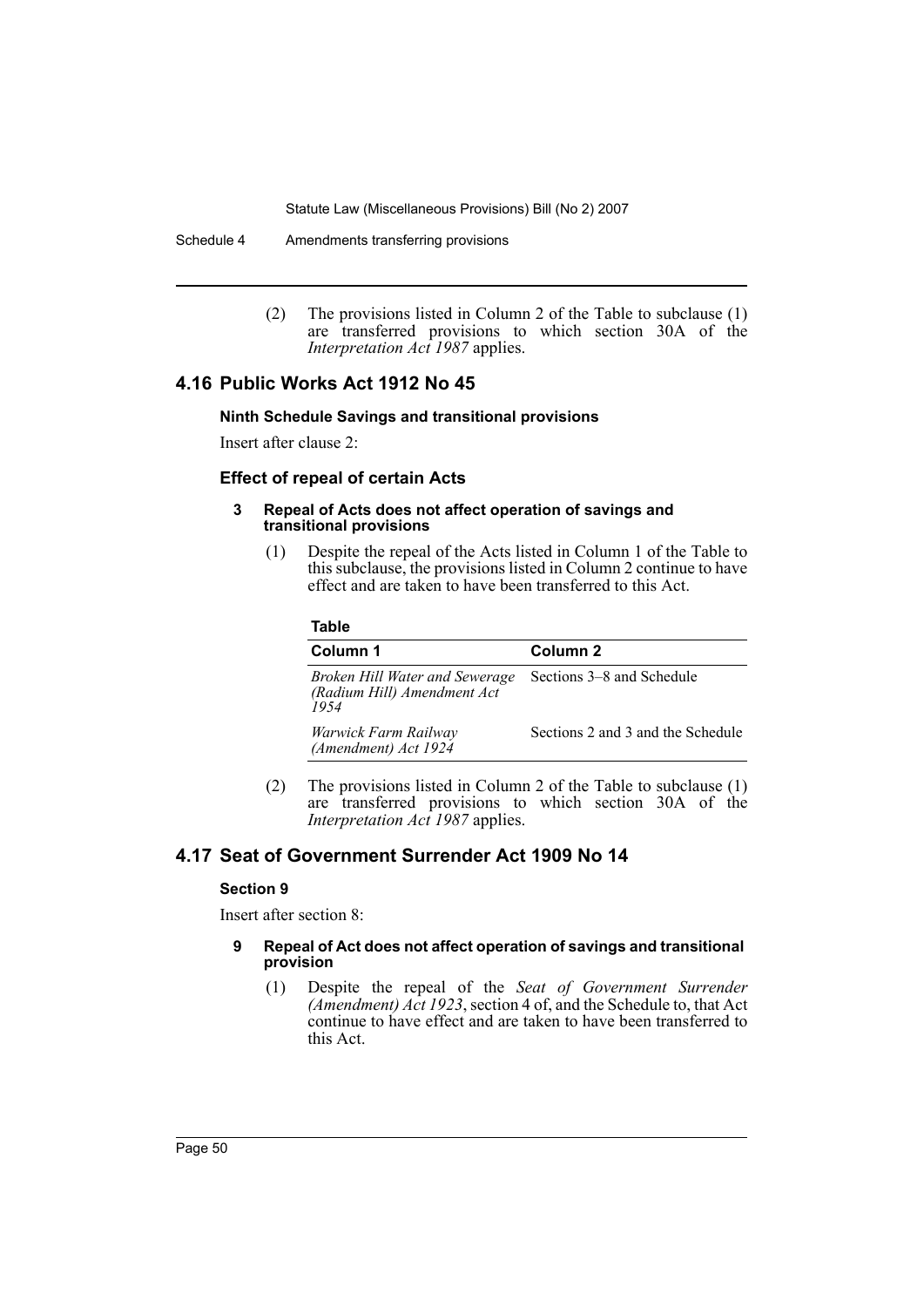Amendments transferring provisions and the state of the Schedule 4

(2) Section 4 of, and the Schedule to, the *Seat of Government Surrender (Amendment) Act 1923* are transferred provisions to which section 30A of the *Interpretation Act 1987* applies.

## **4.18 Stamp Duties Act 1920 No 47**

#### **Tenth Schedule Savings, transitional and other provisions**

Insert after clause 1A:

## **Part 1B Effect of repeal of Act**

#### **1B Repeal of Act does not affect operation of exemption**

- (1) Despite the repeal of the *Stamp Duties (Churches) Amendment Act 1977*, section 4 of that Act continues to have effect and is taken to have been transferred to this Act.
- (2) Section 4 of the *Stamp Duties (Churches) Amendment Act 1977* is a transferred provision to which section 30A of the *Interpretation Act 1987* applies.

## **4.19 Stanford Coal-mine Railway Act of 1900**

### **Section 44**

Insert after section 43:

#### **44 Repeal of Act does not affect operation of savings and transitional provision**

- (1) Despite the repeal of the *Stanford Coal-mine Railway (Amendment) Act 1943*, sections 2–6 of that Act continue to have effect and are taken to have been transferred to this Act.
- (2) Sections 2–6 of the *Stanford Coal-mine Railway (Amendment) Act 1943* are transferred provisions to which section 30A of the *Interpretation Act 1987* applies.

## **4.20 Superannuation Act 1916 No 28**

#### **[1] Schedule 25 Savings and transitional provisions**

Insert at the beginning of the list of Acts in clause 1 (1):

*Superannuation Legislation (Amendment) Act 1991*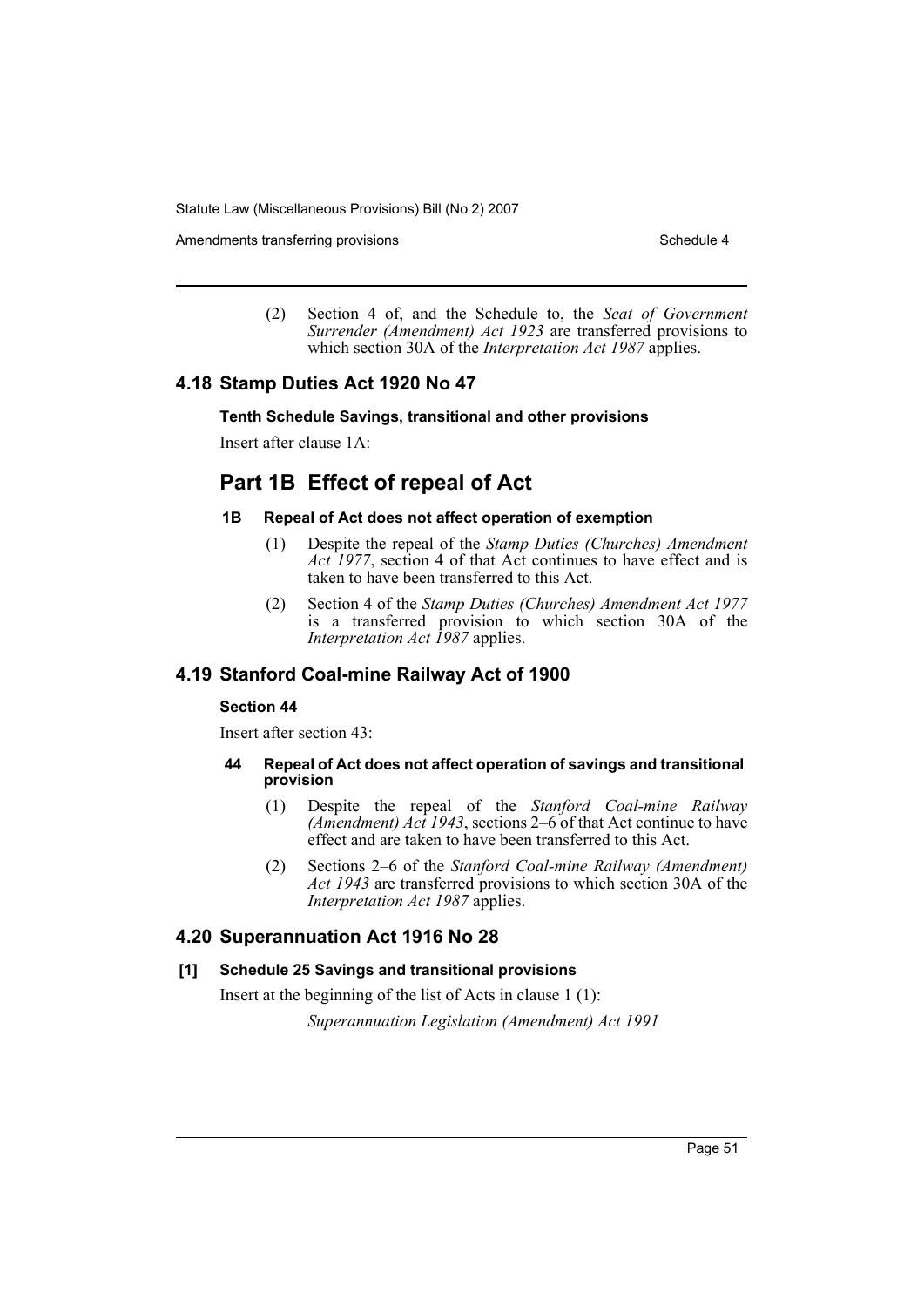Schedule 4 Amendments transferring provisions

### **[2] Schedule 25, Part 1A**

Insert after clause 1:

## **Part 1A Effect of repeal of certain Acts**

#### **1A Repeal of Acts does not affect operation of savings and transitional provisions**

(1) Despite the repeal of the Acts listed in Column 1 of the Table to this subclause, the provisions listed in Column 2 continue to have effect and are taken to have been transferred to this Act.

#### **Table**

| Column 1                                                       | Column 2 |
|----------------------------------------------------------------|----------|
| <i>Superannuation (Amendment) Act</i> Sections 3 and 4<br>1935 |          |
| Superannuation (Amendment) Act Section 2 (3) and (4)<br>1948   |          |
| Superannuation (Amendment) Act Section 12<br>1972              |          |

(2) The provisions listed in Column 2 of the Table to subclause (1) are transferred provisions to which section 30A of the *Interpretation Act 1987* applies.

## **4.21 Sydney Grammar School Act 1854**

## **Section 15**

Insert after section 14:

#### **15 Repeal of Act does not affect operation of savings and transitional provisions**

- (1) Despite the repeal of the *Sydney Grammar School (Amendment) Act 1972*, sections 2 and 3 of that Act continue to have effect and are taken to have been transferred to this Act.
- (2) Sections 2 and 3 of the *Sydney Grammar School (Amendment) Act 1972* are transferred provisions to which section 30A of the *Interpretation Act 1987* applies.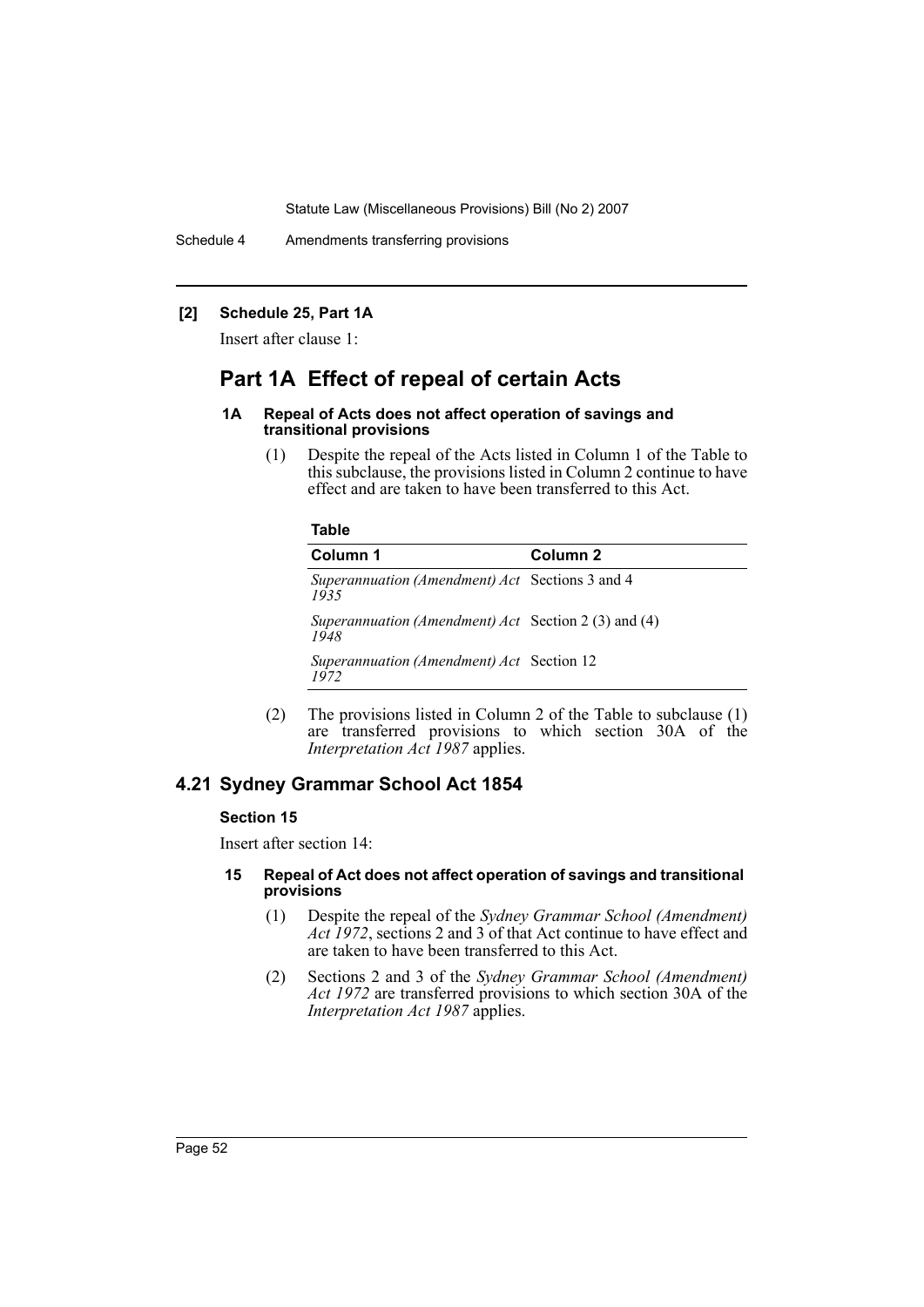Amendments transferring provisions Schedule 4

## **4.22 Sydney Harbour Foreshore Authority Act 1998 No 170**

#### **Schedule 5 Savings, transitional and other provisions**

Insert after clause 1:

## **Part 1A Effect of repeal of Act**

#### **1A Repeal of Act does not affect operation of savings, transitional and other provisions**

- (1) Despite the repeal of the *Sydney Cove Redevelopment Authority (Amendment and Validation) Act 1985*, sections 8–10 of that Act continue to have effect and are taken to have been transferred to this Act.
- (2) Sections 8–10 of the *Sydney Cove Redevelopment Authority (Amendment and Validation) Act 1985* are transferred provisions to which section 30A of the *Interpretation Act 1987* applies.

## **4.23 Teaching Service Act 1980 No 23**

## **Schedule 3 Savings and transitional provisions**

Insert after clause 2:

## **Part 1A Effect of repeal of Act**

#### **2A Repeal of Act does not affect operation of savings and transitional provisions**

- (1) Despite the repeal of the *Miscellaneous Acts (Education Commission) Repeal and Amendment Act 1980*, clauses 4–6 and 16 of Schedule  $\overline{3}$  to that Act continue to have effect and are taken to have been transferred to this Act.
- (2) Clauses 4–6 and 16 of Schedule 3 to the *Miscellaneous Acts (Education Commission) Repeal and Amendment Act 1980* are transferred provisions to which section 30A of the *Interpretation Act 1987* applies.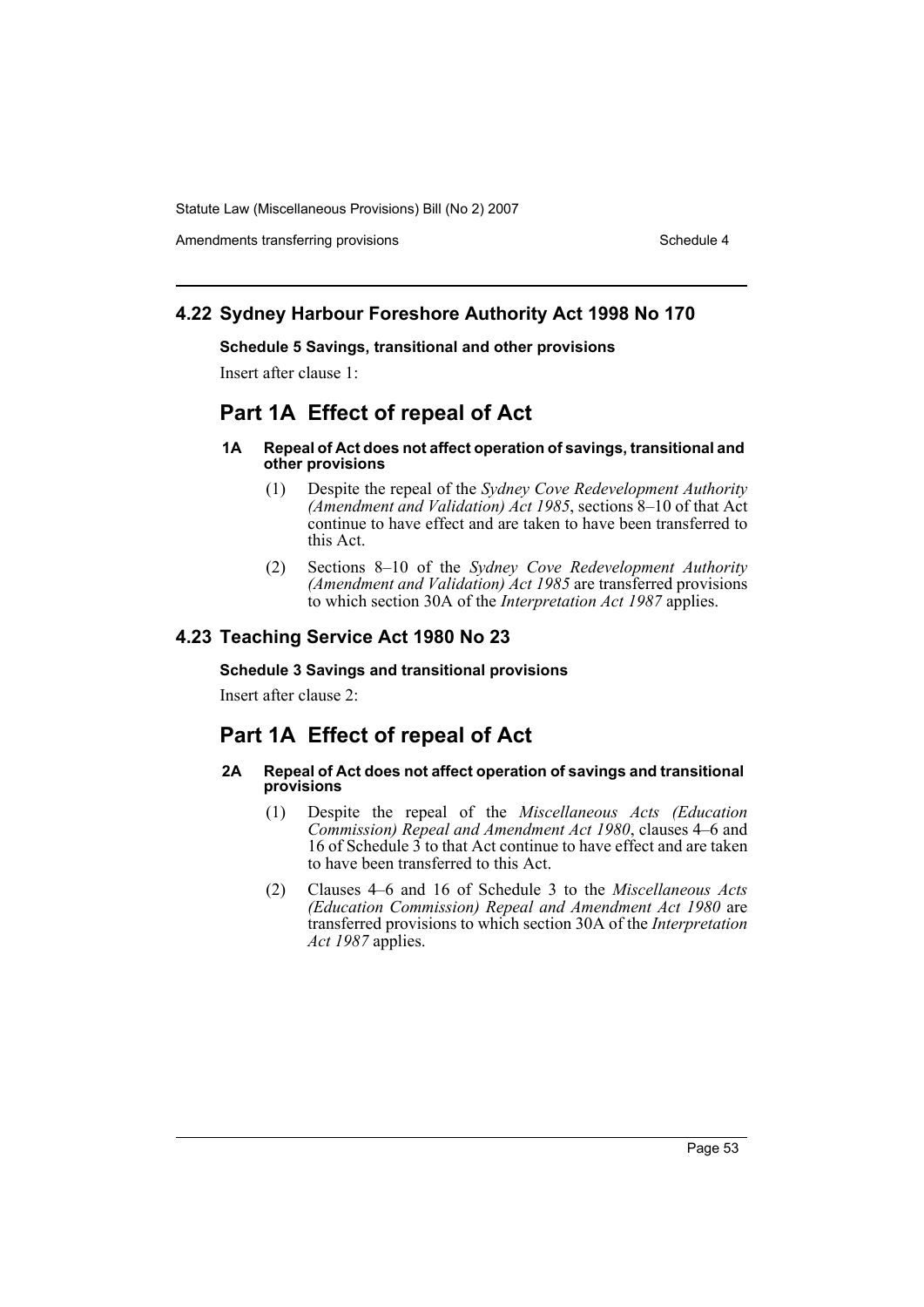Schedule 4 Amendments transferring provisions

## **4.24 Trustee Companies Act 1964 No 6**

#### **Section 38**

Insert after section 37A:

#### **38 Repeal of Act does not affect operation of savings and transitional provisions**

- (1) Despite the repeal of the *Trustee Companies (Amendment) Act 1983*, sections 3–5 of that Act continue to have effect and are taken to have been transferred to this Act.
- (2) Sections 3–5 of the *Trustee Companies (Amendment) Act 1983* are transferred provisions to which section 30A of the *Interpretation Act 1987* applies.

## **4.25 University of Sydney Act 1989 No 124**

#### **Schedule 3 Savings and transitional provisions**

Insert after clause 10:

**Table**

#### **10A Repeal of Acts does not affect operation of savings and transitional provisions**

(1) Despite the repeal of the Acts listed in Column 1 of the Table to this subclause, the provisions listed in Column 2 continue to have effect and are taken to have been transferred to this Act.

| Column 1                                               | Column 2               |
|--------------------------------------------------------|------------------------|
| University Amendment<br>(Exhibitioners' Fees) Act 1918 | Sections 1–3           |
| University Prizes and Medals<br>Alteration Act 1917    | Section 2 and Schedule |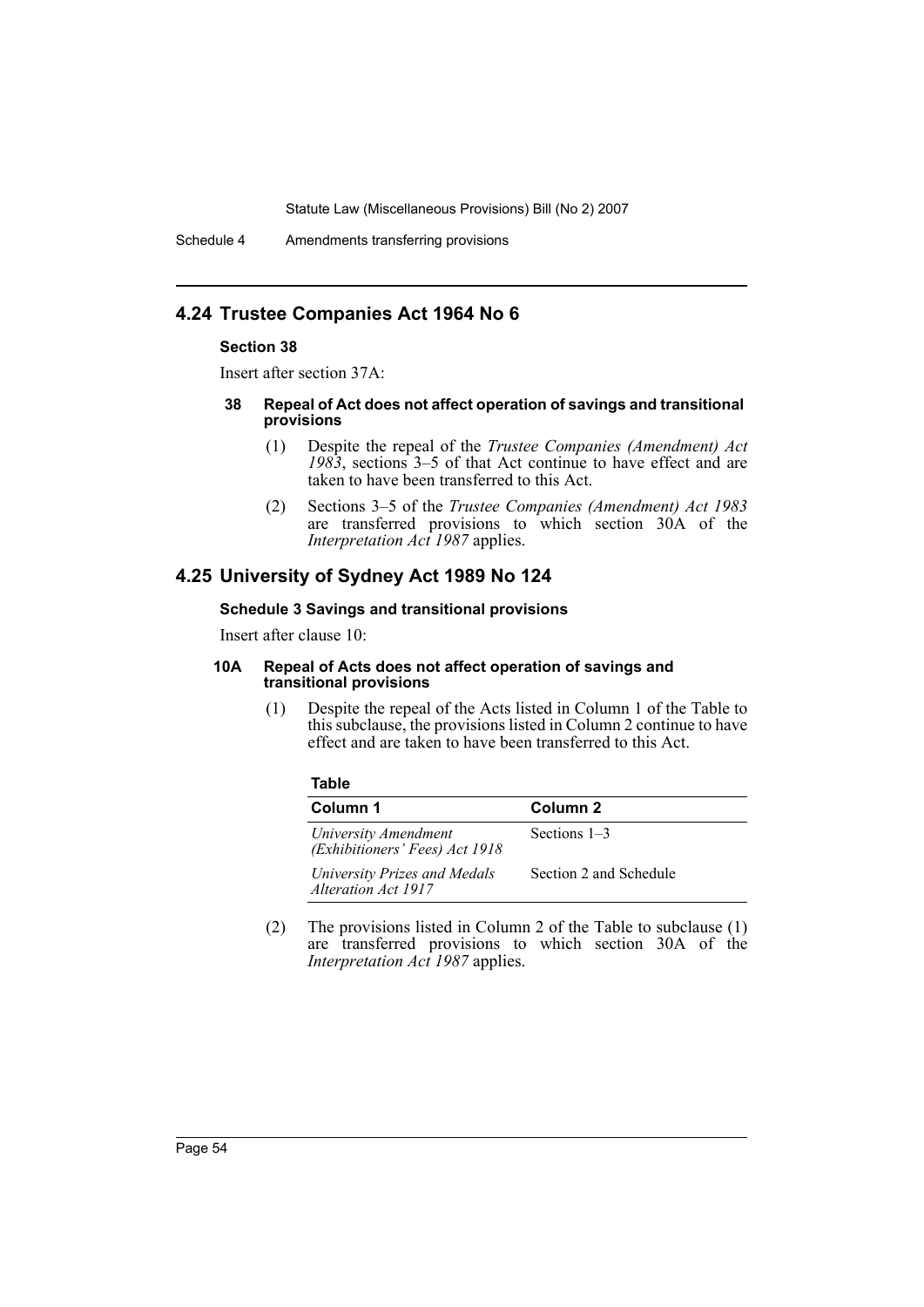Amendments transferring provisions Schedule 4

## **4.26 Voluntary Workers (Soldiers' Holdings) Act 1917 No 25**

### **Section 12**

Insert after section 11:

### **12 Repeal of Act does not affect operation of certain provisions**

- (1) Despite the repeal of the *Voluntary Workers (Soldiers' Holdings) Amendment Act 1974*, sections 4–8 of that Act continue to have effect and are taken to have been transferred to this Act.
- (2) Sections 4–8 of the *Voluntary Workers (Soldiers' Holdings) Amendment Act 1974* are transferred provisions to which section 30A of the *Interpretation Act 1987* applies.

## **4.27 Wentworth Irrigation Act 1890 54 Vic No 7**

## **Schedule 3 Savings and transitional provisions**

Insert after clause 1:

## **Part 1A Effect of repeal of Act**

## **1A Repeal of Act does not affect operation of certain provision**

- (1) Despite the repeal of the *Wentworth Irrigation (Amendment) Act 1979*, section 4 of that Act continues to have effect and is taken to have been transferred to this Act.
- (2) Section 4 of the *Wentworth Irrigation (Amendment) Act 1979* is a transferred provision to which section 30A of the *Interpretation Act 1987* applies.

## **4.28 Western Lands Act 1901 No 70**

#### **Schedule 3 Savings, transitional and other provisions**

Insert after clause 1AAA:

## **Part 1AA Effect of repeal of Act**

### **1AAB Repeal of Act does not affect operation of savings and transitional provisions**

(1) Despite the repeal of the *Western Lands (Amendment) Act of 1905*, sections 11, 13–16, 27–29 and 33–40 of that Act continue to have effect and are taken to have been transferred to this Act.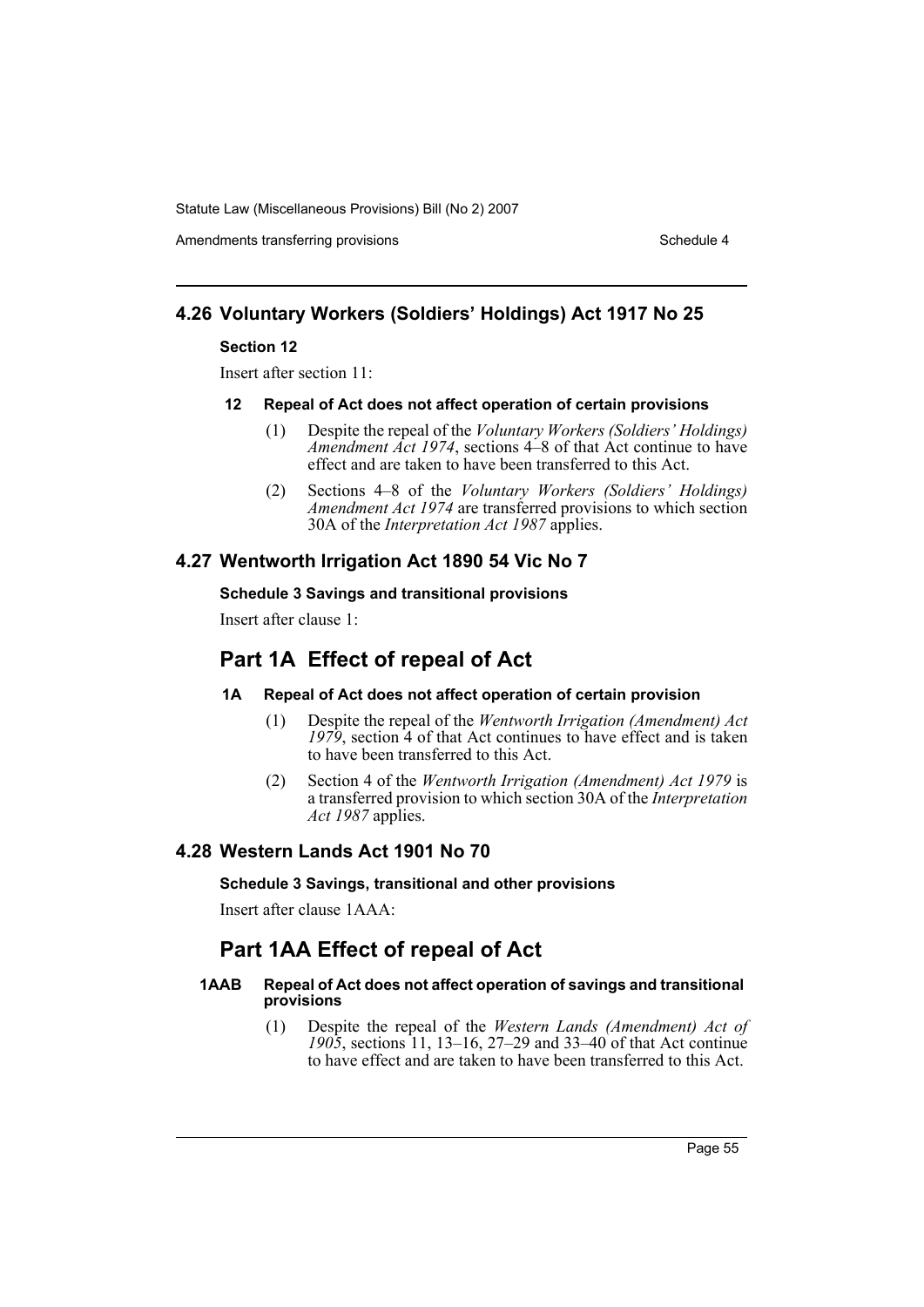Schedule 4 Amendments transferring provisions

(2) Sections 11, 13–16, 27–29 and 33–40 of the *Western Lands (Amendment) Act of 1905* are transferred provisions to which section 30A of the *Interpretation Act 1987* applies.

## **4.29 Workers Compensation Act 1987 No 70**

## **Schedule 6 Savings, transitional and other provisions**

Insert after Part 18:

## **Part 18AA Provisions consequent on enactment of Miscellaneous Acts (Workers' Compensation) Amendment Act 1984**

#### **1 Repeal of Act does not affect operation of savings, transitional and other provisions**

- (1) Despite the repeal of the *Miscellaneous Acts (Workers' Compensation) Amendment Act 1984*, clauses 1–6 and 8–10 of Schedule 2 to that Act continue to have effect and are taken to have been transferred to this Act.
- (2) Clauses 1–6 and 8–10 of Schedule 2 to the *Miscellaneous Acts (Workers' Compensation) Amendment Act 1984* are transferred provisions to which section 30A of the *Interpretation Act 1987* applies.

## **4.30 Young Men's Christian Association of Sydney Incorporation Act 1906**

### **Section 13**

Insert after section 12:

#### **13 Repeal of Act does not affect operation of savings and transitional provisions**

- (1) Despite the repeal of the *Young Men's Christian Association of Sydney Incorporation (Amendment) Act 1976*, sections 3 and 4 of that Act continue to have effect and are taken to have been transferred to this Act.
- (2) Sections 3 and 4 of the *Young Men's Christian Association of Sydney Incorporation (Amendment) Act 1976* are transferred provisions to which section 30A of the *Interpretation Act 1987* applies.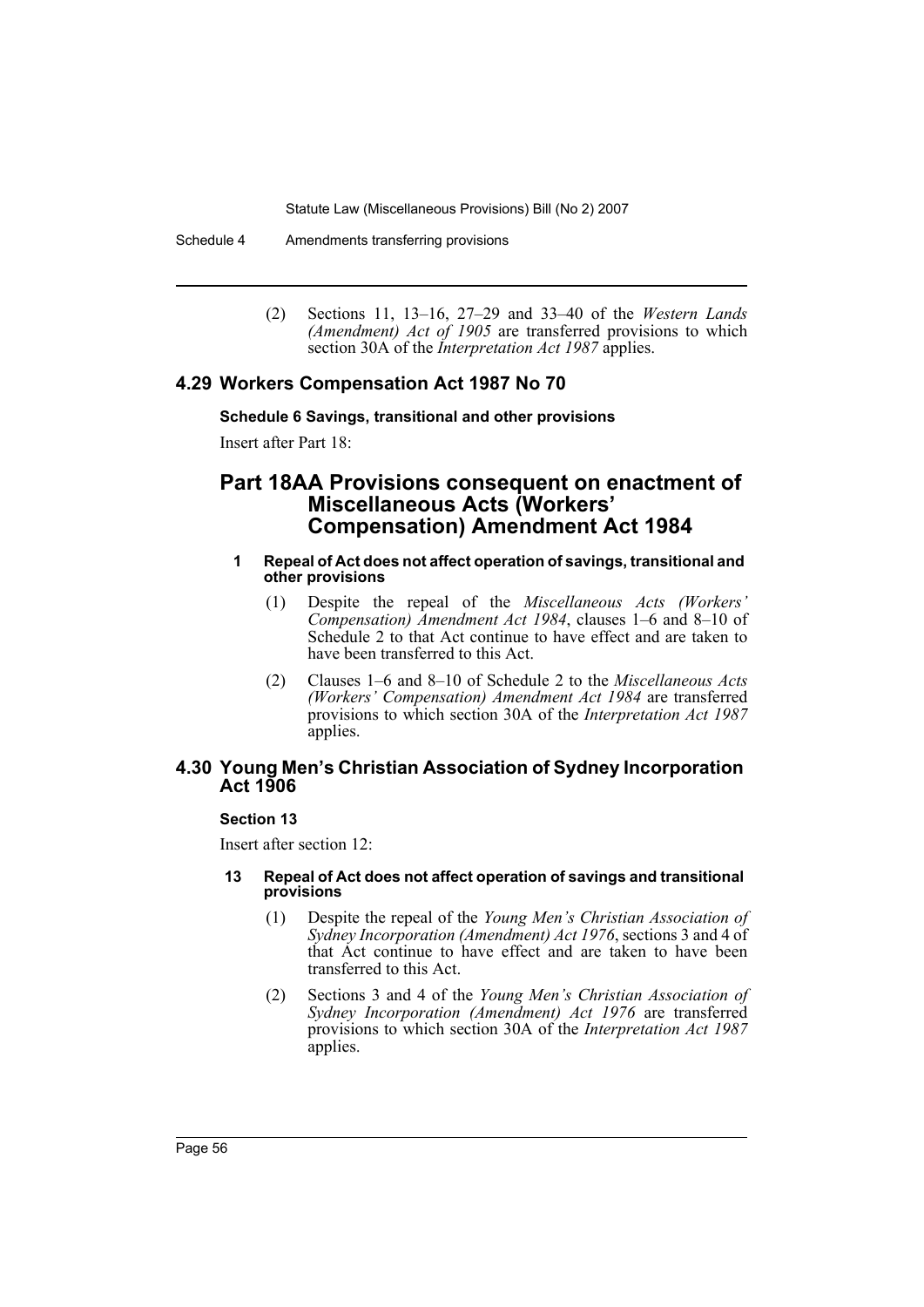Repeals **Schedule 5** Schedule 5

## **Schedule 5 Repeals**

(Section 4)

## **Part 1 Acts that are redundant**

*Appropriation Act 2006* No 46 *Appropriation (Budget Variations) Act 2006* No 22 *Appropriation (Parliament) Act 2006* No 47 *Appropriation (Special Offices) Act 2006* No 48 *Conveyancing and Law of Property (Supplemental) Act 1901* No 37 *Crown Lands (Validation of Revocations) Act 1983* No 55 *Governor-General's Establishment Contribution Act 1900* No 78 *King George V and King George VI Memorial Act 1953* No 26 *National Oil Proprietary Limited Agreement Ratification Act 1937* No 2 *Newcastle Tattersall's Club Act of 1945*

## **Part 2 Acts that contain only amendments that are commenced**

**Note.** Section 30 (2) (c) of the *Interpretation Act 1987* ensures that, when an Act is repealed, no amendment or validation made by the Act is affected. *Residential Tenancies Amendment (Public Housing) Act 2004* No 66 *Smoke-free Environment Amendment Act 2004* No 110 *Statute Law (Miscellaneous Provisions) Act (No 2) 2004* No 91 *Statute Law (Miscellaneous Provisions) Act 2005* No 64 *Statute Law (Miscellaneous Provisions) Act (No 2) 2005* No 98 *Workers Compensation Amendment (Insurance Reform) Act 2003* No 81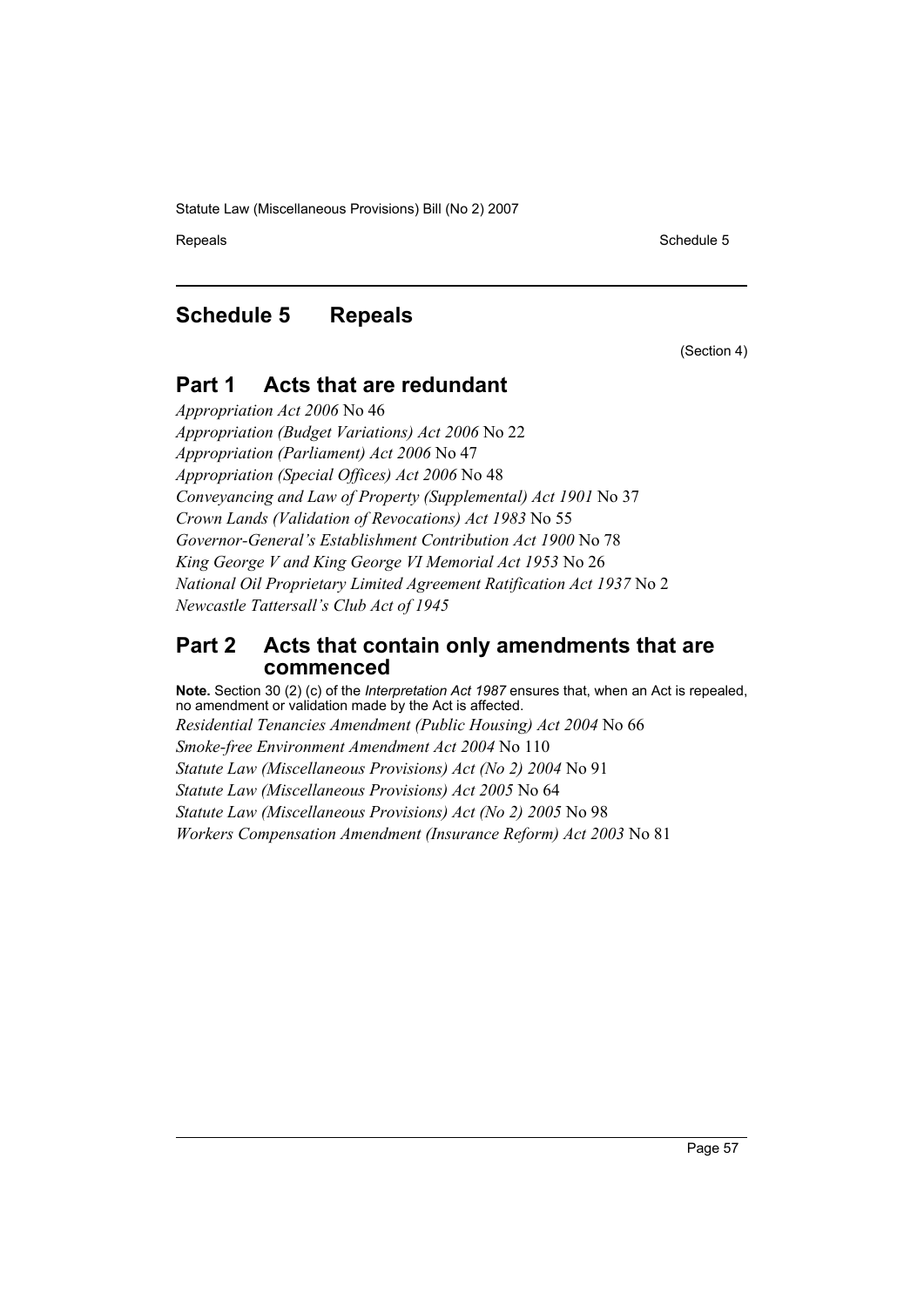Schedule 5 Repeals

## **Part 3 Acts that contain only commenced amendments and redundant savings, transitional and other provisions**

**Note.** Section 30 (2) (c) of the *Interpretation Act 1987* ensures that, when an Act is repealed, no amendment or validation made by the Act is affected. Section 30 (2) (d) ensures that, when an Act is repealed, the operation of any savings or transitional provision contained in the Act is not affected.

*Administration of Justice Act 1973* No 19

*Architects (Amendment) Act 1983* No 25

*Australian Oil Refining Pty. Limited Agreement Ratification (Amendment) Act 1961* No 35

*Baptist Union Incorporation (Amendment) Act 1984* No 5

*Bishop Tyrrell Trust (Amendment) Act 1939* No 27

*Border Railways (Amendment) Act 1941* No 13

*Camperdown Cemetery (Amendment) Act 1950* No 15

*Camperdown Cemetery (Amendment) Act 1977* No 22

*Centenary Celebration (Amendment) Act 1934* No 26

*Centenary Celebration (Amendment) Act 1959* No 18

*Centenary Celebration (Amendment) Act 1980* No 154

*Coal and Oil Shale Mine Workers (Superannuation) Amendment Act 1978* No 28

*Coal and Oil Shale Mine Workers (Superannuation) Amendment Act 1979* No 10

*Coal Mining (Amendment) Act 1981* No 110

*Companies (Amendment) Act 1971* No 61

*Constitution (Amendment) Act 1992* No 106

*Constitution Amendment Act 2000* No 30

*Constitution Amendment (Legislative Council) Act 1932* (1933 No 2)

*Constitution and Parliamentary Electorates and Elections (Amendment) Act 1978* No 75

*Constitution (Consolidated Fund) Amendment Act 1982* No 95

*Constitution (Legislative Council Compensation) Act 1979* No 11

*Constitution (Legislative Council) Further Amendment Act 1991* No 61

*Conveyancing (Amendment) Act 1976* No 84

*Conveyancing (Amendment) Act 1984* No 20

*Conveyancing (Amendment) Act 1985* No 142

*Conveyancing (Passing of Risk) Amendment Act 1986* No 6

*Conveyancing (Plan Registration) Amendment Act 1986* No 150

*Conveyancing (Real Property Computer Register) Amendment Act 1979* No 171

*Courts Legislation (Crown Appeals) Amendment Act 1994* No 56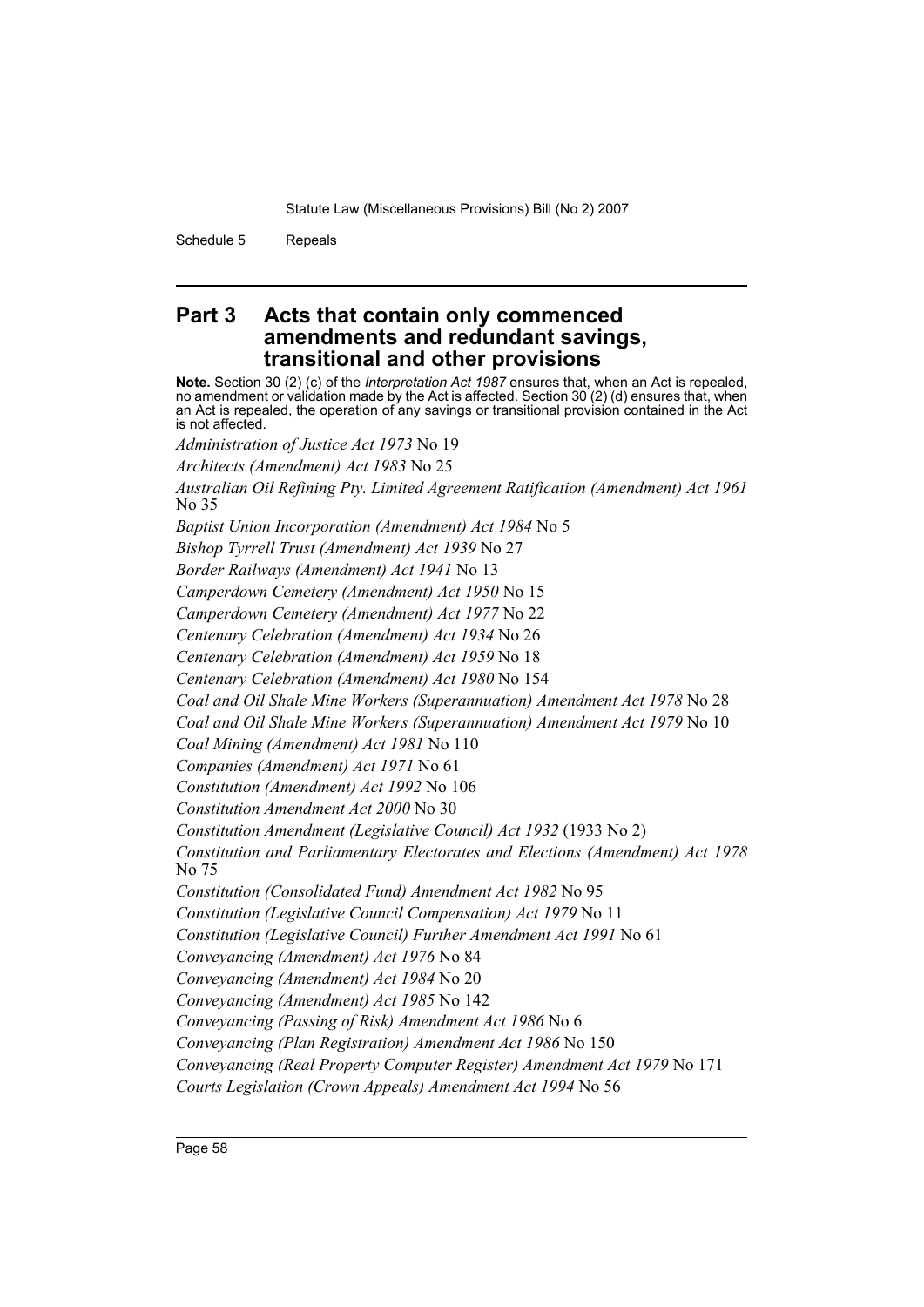Repeals **Schedule 5** and the set of the set of the set of the set of the set of the set of the set of the set of the set of the set of the set of the set of the set of the set of the set of the set of the set of the set of

*Crimes (Amendment) Act 1988* No 81 *Crimes and Other Acts (Amendment) Act 1974* No 50 *Crimes (Bail) Amendment Act 1978* No 166 *Crimes (Compensation) Amendment Act 1984* No 70 *Crimes (Criminal Destruction and Damage) Amendment Act 1987* No 287 *Crimes (Domestic Violence) Amendment Act 1993* No 101 *Crimes (Identity of Offenders) Amendment Act 1992* No 19 *Crimes Legislation (Dangerous Articles) Amendment Act 1994* No 17 *Crimes (Mental Disorder) Amendment Act 198*9 No 100 *Crimes (Procedure) Amendment Act 1983* No 170 *Crimes (Procedure) Amendment Act 1987* No 289 *District Court (Amendment) Act 1987* No 164 *District Court (Garnishee Proceedings) Amendment Act 1987* No 20 *District Court (Procedure) Amendment Act 1984* No 170 *Environmental Planning and Assessment (Amendment) Act 1985* No 228 *Financial Institutions (New South Wales) Amendment Act 1996* No 32 *Local Government and Other Authorities (Superannuation) Amendment Act 1979* No 7 *Local Government and Other Authorities (Superannuation) Amendment Act 1980* No 191 *Local Government (Consequential Provisions) Act 1993* No 32 *Miscellaneous Acts (Community Welfare) Repeal and Amendment Act 1987* No 58 *Miscellaneous Acts (Financial Accommodation) Amendment Act 1981* No 83 *Miscellaneous Acts (Public Finance and Audit) Repeal and Amendment Act 1983* No 153 *Motor Vehicles (Third Party Insurance) Amendment Act 1984* No 86 *Necropolis (Amendment) Act 1973* No 4 *New South Wales Retirement Benefits (Amendment) Act 1973* No 43 *New South Wales Retirement Benefits (Amendment) Act 1982* No 26 *New South Wales Retirement Benefits (Fund Closure) Amendment Act 1985* No 43 *Optical Dispensers (Amendment) Act 1987* No 276 *Parliamentary Contributory Superannuation (Amendment) Act 1979* No 132 *Parliamentary Electorates and Elections (Amendment) Act 1926* No 12 *Parliamentary Electorates and Elections (Amendment) Act 1928* No 55 *Parliamentary Electorates and Elections (Amendment) Act 1987* No 132 *Parliamentary Remuneration Further Amendment Act 1998* No 119 *Police Regulation (Superannuation) Amendment Act 1984* No 73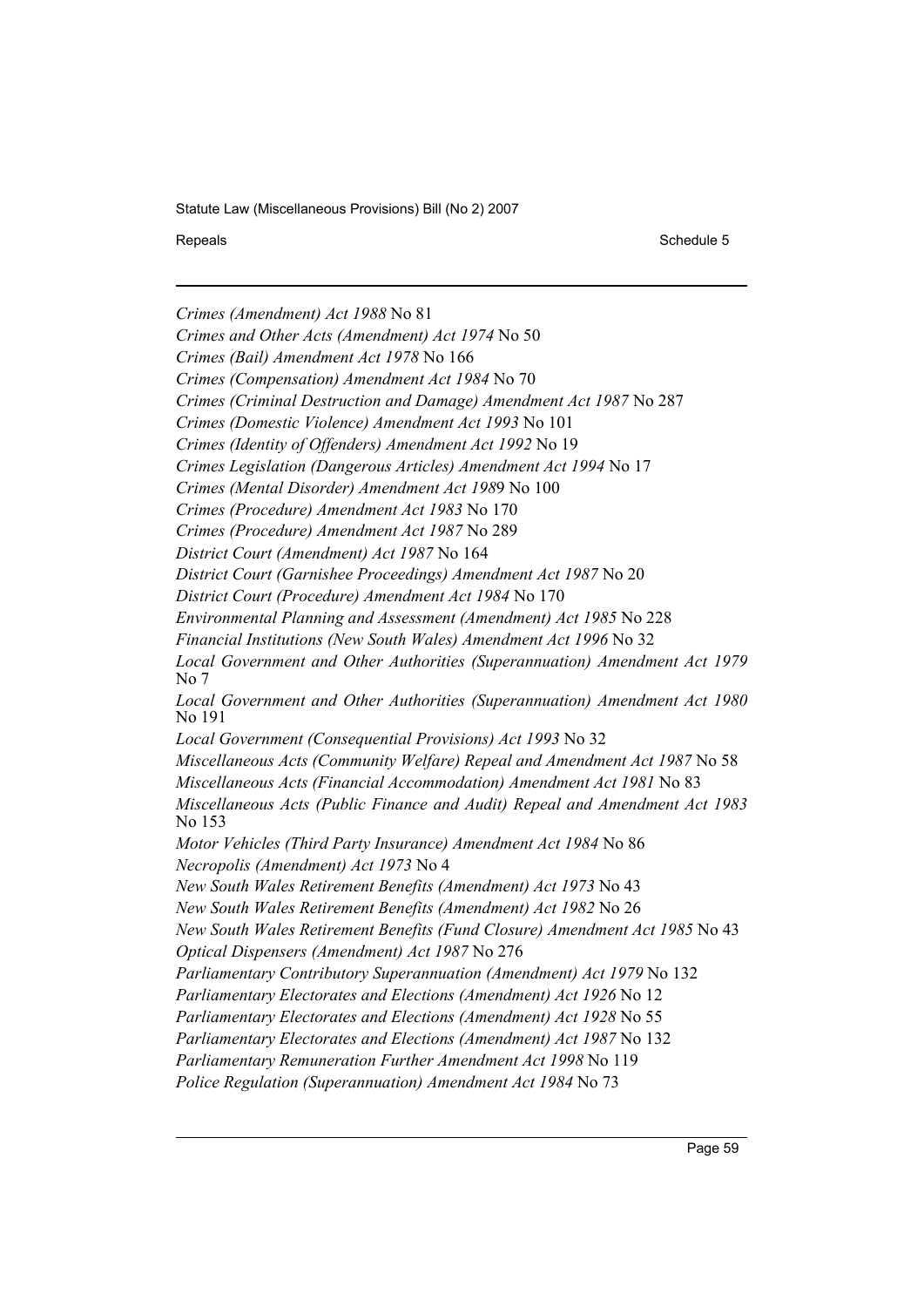Schedule 5 Repeals

*Police Regulation (Superannuation) Amendment Act 1987* No 220 *Police Regulation (Superannuation) (Workers Compensation) Amendment Act 1987* No 81 *Real Property (Amendment) Act 1970* No 23 *Real Property (Amendment) Act 1989* No 15 *Real Property (Caveats) Amendment Act 1986* No 167 *Real Property (Computer Register) Amendment Act 1979* No 164 *Real Property (Crown Land Titles) Amendment Act 1980* No 193 *Real Property (Further Amendment) Act 1987* No 280 *Registration of Births, Deaths and Marriages (Amendment) Act 1975* No 57 *Royal Botanic Gardens and Domain Trust Amendment Act 1996* No 20 *Simon University College (Amendment) Act 1989* No 88 *Stamp Duties (Administration) Amendment Act 1983* No 13 *Stamp Duties (Further Amendment) Act 1987* No 227 *State Development and Country Industries Assistance (Amendment) Act 1985* No 187 *Statute Law Revision Act 1937* No 35 *Strata Titles (Amendment) Act 1987* No 147 *Strata Titles (Leasehold) Amendment Act 1987* No 148 *Strata Titles (Real Property Computer Register) Amendment Act 1979* No 174 *Superannuation (Amendment) Act 1975* No 98 *Superannuation (Decimal Currency) Amendment Act 1965* No 37 *Superannuation (Retrenchment) Amendment Act 1987* No 40 *Superannuation (Solicitor General) Amendment Act 1979* No 58 *Supreme Court (Amendment) Act 1987* No 163 *Supreme Court (Commercial Division) Amendment Act 1985* No 28 *Sydney Turf Club (Amendment) Act 1974* No 26 *Transferred Officers Extended Leave (Amendment) Act 1963* No 52 *Transferred Officers Extended Leave (Amendment) Act 1973* No 33 *Trustee Companies (Amendment) Act 1989* No 42 *Trustee Companies (Further Amendment) Act 1982* No 173 *University and College Lands and Victoria Park (Amendment) Act 1937* No 36 *Valuation of Land (Amendment) Act 1984* No 120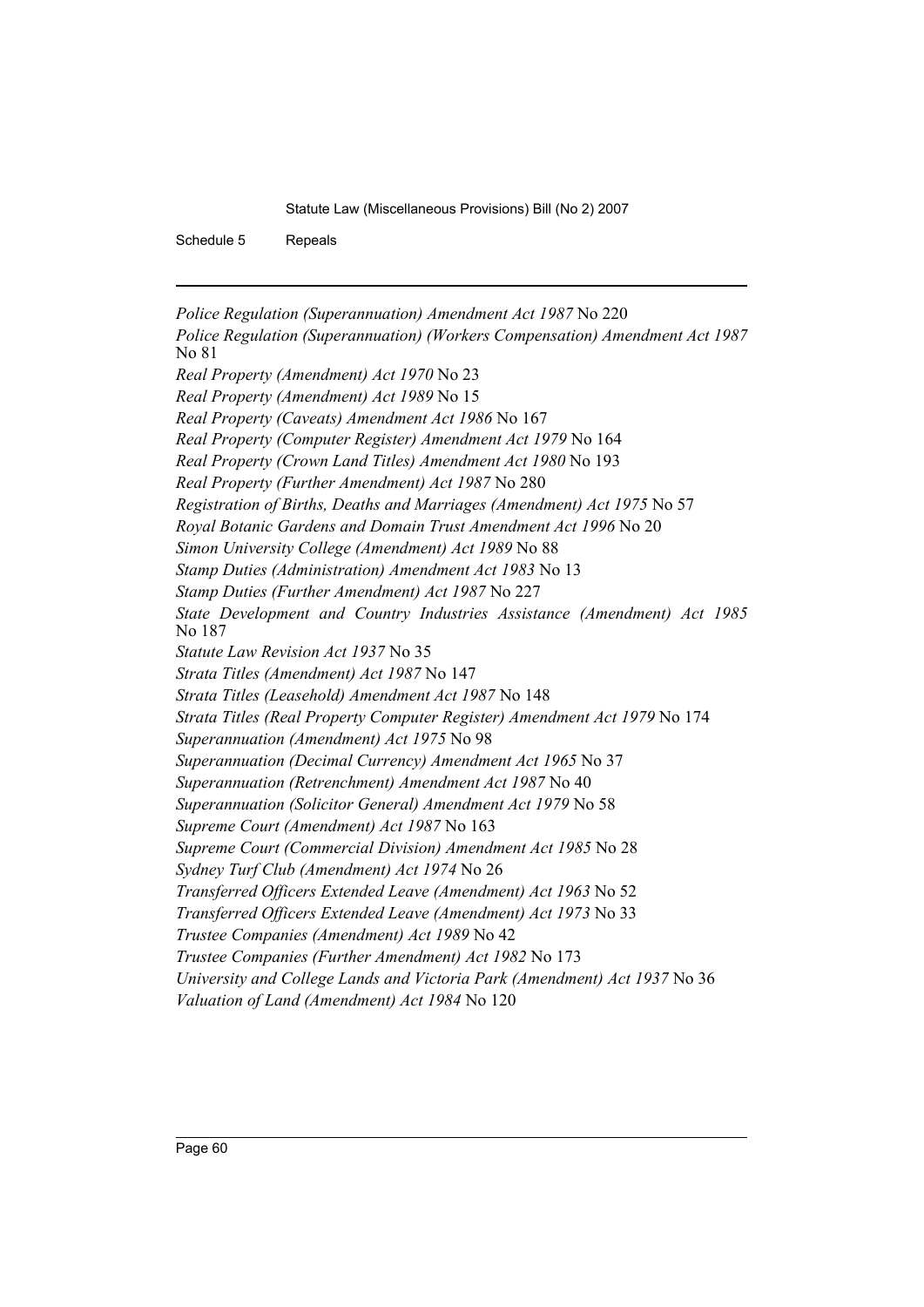Repeals Schedule 5

## **Part 4 Acts that contain only commenced amendments and provisions being transferred to another Act by Schedule 4**

**Note.** Section 30 (2) (c) of the *Interpretation Act 1987* ensures that, when an Act is repealed, no amendment or validation made by the Act is affected. Section 30A provides that, when a provision is transferred from an Act to another Act and an Act states that the provision is a transferred provision to which section 30A applies, the transfer does not affect the operation (if any) or meaning of the provision.

| Column 1                                                                                         | <b>Column 2</b>                                                     |
|--------------------------------------------------------------------------------------------------|---------------------------------------------------------------------|
| Name of Act being repealed                                                                       | Act to which provisions being<br>transferred by Schedule 4          |
| <b>Border Railways (Grain Elevators)</b><br>Amendment Act 1957 No 9                              | <b>Border Railways Act 1922</b>                                     |
| Broken Hill Water and Sewerage (Radium<br>Hill) Amendment Act 1954 No 12                         | Public Works Act 1912                                               |
| <b>Environmental Planning and Assessment</b><br>Amendment (Affordable Housing) Act 2000<br>No 29 | <b>Environmental Planning and Assessment Act</b><br>1979            |
| <b>Environmental Planning Legislation</b><br>Amendment Act 1995 No 90                            | Environmental Planning and Assessment Act<br>1979                   |
| Farm Water Supplies (Transfer of Functions)<br><i>Amendment Act 1986</i> No 104                  | Farm Water Supplies Act 1946                                        |
| General Post Office (Approaches<br>Improvement) Act Amendment Act 1892<br>55 Vic No 11           | General Post Office (Approaches<br>Improvement) Act 1889            |
| General Post Office (Approaches<br>Improvement) Act Further Amendment Act<br>$1901$ No 39        | General Post Office (Approaches<br>Improvement) Act 1889            |
| Greater Newcastle (Amendment) Act 1940<br>No 28                                                  | Local Government Act 1993                                           |
| Heritage (Elizabeth Farm) Amendment Act<br>1985 No 144                                           | Heritage Act 1977                                                   |
| Law Reform (Miscellaneous Provisions)<br>(De Facto Relationships) Amendment Act<br>1984 No 150   | Law Reform (Miscellaneous Provisions) Act<br>1944                   |
| Local Government and Other Authorities<br>(Superannuation) Amendment Act 1983<br>No 22           | Local Government and Other Authorities<br>(Superannuation) Act 1927 |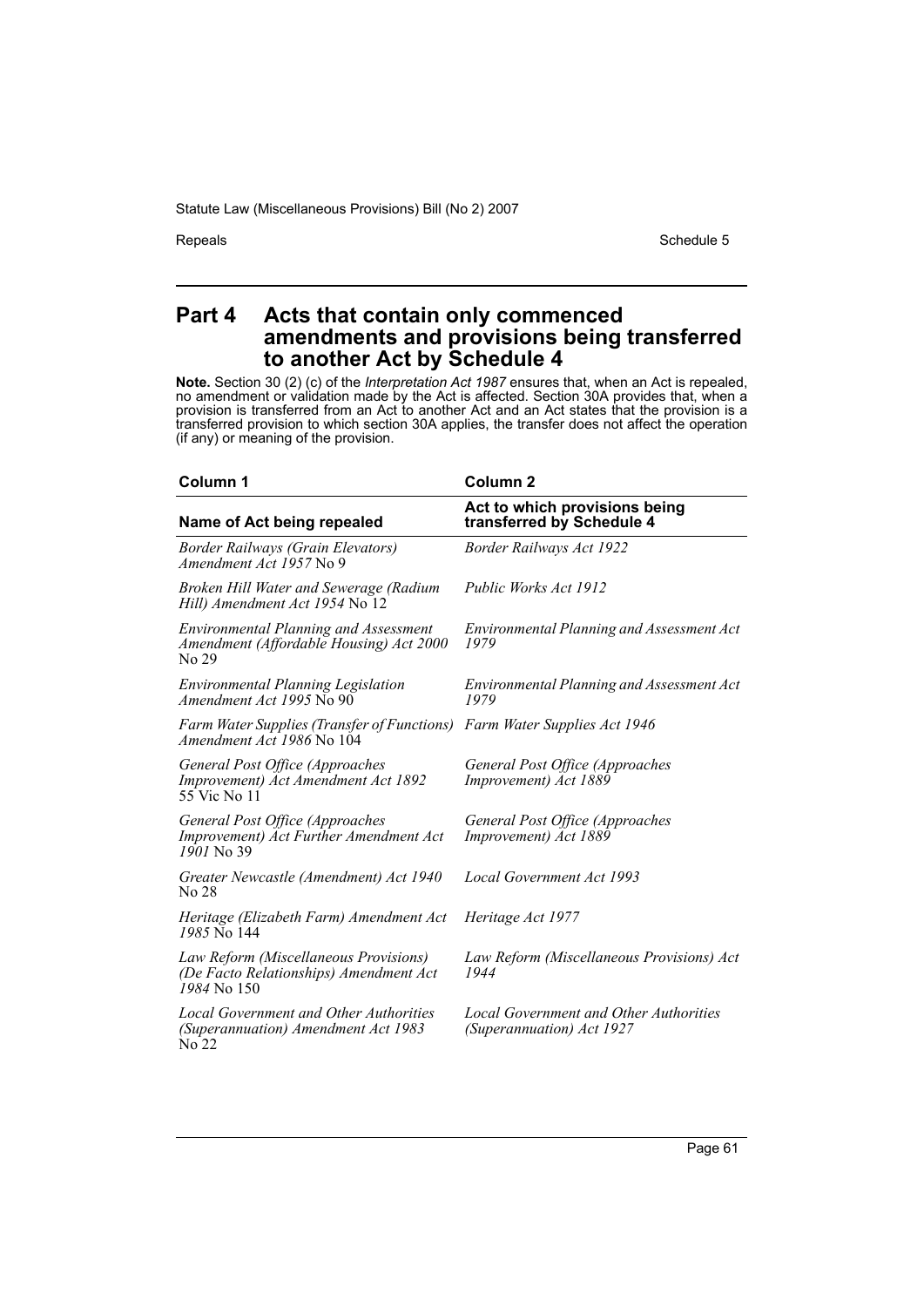Schedule 5 Repeals

#### *Local Government and Other Authorities (Superannuation) Amendment Act 1985* No 179 *Local Government and Other Authorities (Superannuation) Act 1927 Local Government (Amendment) Act 1951* No 18 *Local Government Act 1993 Local Government (Further Amendment) Act 1948* No 44 *Local Government Act 1993 Local Government (Further Amendment) Act 1972* No 64 *Local Government Act 1993 Local Government (Superannuation) Amendment Act 1948* No 33 *Local Government and Other Authorities (Superannuation) Act 1927 Miscellaneous Acts (Education Commission) Repeal and Amendment Act 1980* No 24 *Teaching Service Act 1980 Miscellaneous Acts (Workers' Compensation) Amendment Act 1984* No 93 *Workers Compensation Act 1987 Moore-street Improvement Act Amendment Act of 1892* 55 Vic No 13 *Moore-street Improvement Act of 1890 New South Wales Retirement Benefits (Amendment) Act 1976* No 28 *New South Wales Retirement Benefits Act 1972 New South Wales Retirement Benefits (Amendment) Act 1979* No 124 *New South Wales Retirement Benefits Act 1972 New South Wales Retirement Benefits (Further Amendment) Act 1983* No 63 *New South Wales Retirement Benefits Act 1972 Newcastle Agricultural, Horticultural, and Industrial Association (Extension) Act 1925* No 20 *Newcastle Agricultural, Horticultural and Industrial Association Act of 1905 Parliamentary Contributory Superannuation Parliamentary Contributory Superannuation (Amendment) Act 1981* No 86 *Act 1971 Parliamentary Contributory Superannuation (Constitution) Amendment Act 1979* No 6 *Parliamentary Contributory Superannuation Act 1971 Pipelines (Amendment) Act 1974* No 2 *Pipelines Act 1967 Police Regulation (Superannuation) Amendment Act 1974* No 46 *Police Regulation (Superannuation) Act 1906 Police Regulation (Superannuation) Amendment Act 1981* No 24 *Police Regulation (Superannuation) Act 1906* **Column 1 Column 2 Name of Act being repealed Act to which provisions being transferred by Schedule 4**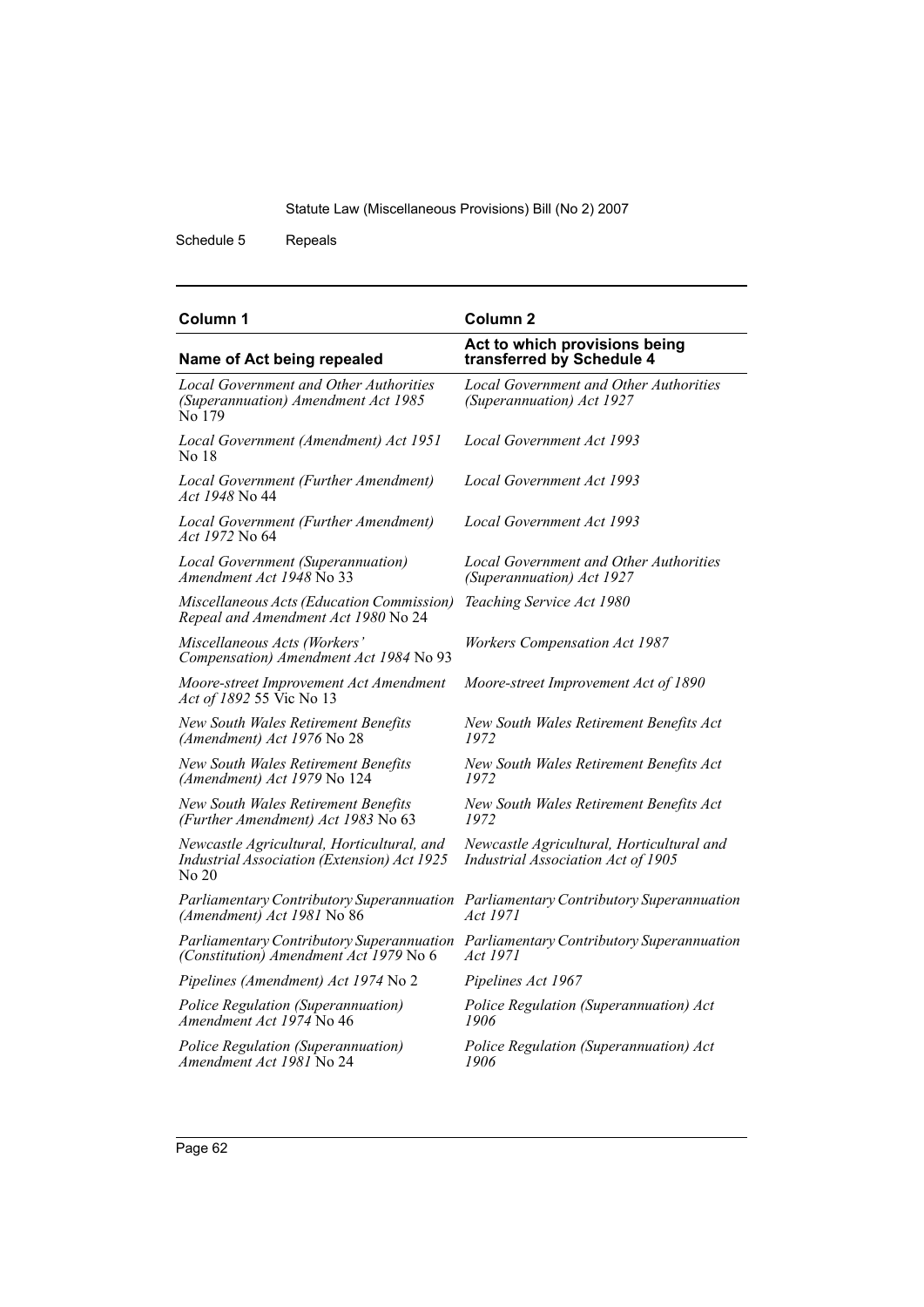Repeals Schedule 5

| Column 1                                                                             | Column <sub>2</sub>                                                        |
|--------------------------------------------------------------------------------------|----------------------------------------------------------------------------|
| Name of Act being repealed                                                           | Act to which provisions being<br>transferred by Schedule 4                 |
| Police Regulation (Superannuation and<br>Appeals) Amendment Act 1979 No 133          | Police Regulation (Superannuation) Act<br>1906                             |
| Seat of Government Surrender (Amendment)<br><i>Act 1923</i> No 31                    | Seat of Government Surrender Act 1909                                      |
| Stamp Duties (Churches) Amendment Act<br>1977 No. 92                                 | Stamp Duties Act 1920                                                      |
| Stanford Coal-mine Railway (Amendment)<br>Act 1943 No 35                             | Stanford Coal-mine Railway Act of 1900                                     |
| Superannuation (Amendment) Act 1935<br>No 26                                         | Superannuation Act 1916                                                    |
| Superannuation (Amendment) Act 1948<br>No 9                                          | Superannuation Act 1916                                                    |
| Superannuation (Amendment) Act 1972<br>No 66                                         | Superannuation Act 1916                                                    |
| Superannuation Legislation (Amendment)<br><i>Act 1991</i> No 95                      | Parliamentary Contributory Superannuation<br>Act 1971                      |
| Sydney Cove Redevelopment Authority<br>(Amendment and Validation) Act 1985<br>No 194 | Sydney Harbour Foreshore Authority Act<br>1998                             |
| Sydney Grammar School (Amendment) Act<br>1972 No 42                                  | Sydney Grammar School Act 1854                                             |
| Trotting Authority (Amendment) Act 1981<br>No <sub>3</sub>                           | Harness Racing Act 2002                                                    |
| Trustee Companies (Amendment) Act 1983<br>No 82                                      | Trustee Companies Act 1964                                                 |
| University Amendment (Exhibitioners' Fees)<br><i>Act 1918</i> No 43                  | University of Sydney Act 1989                                              |
| University of Sydney (Certain Employees)<br>Superannuation Act 1979 No 190           | <b>Local Government and Other Authorities</b><br>(Superannuation) Act 1927 |
| University Prizes and Medals Alteration Act<br>1917 No 19                            | University of Sydney Act 1989                                              |
| Voluntary Workers (Soldiers' Holdings)<br>Amendment Act 1974 No 27                   | Voluntary Workers (Soldiers' Holdings) Act<br>1917                         |
| Warwick Farm Railway (Amendment) Act<br>1924 No 17                                   | Public Works Act 1912                                                      |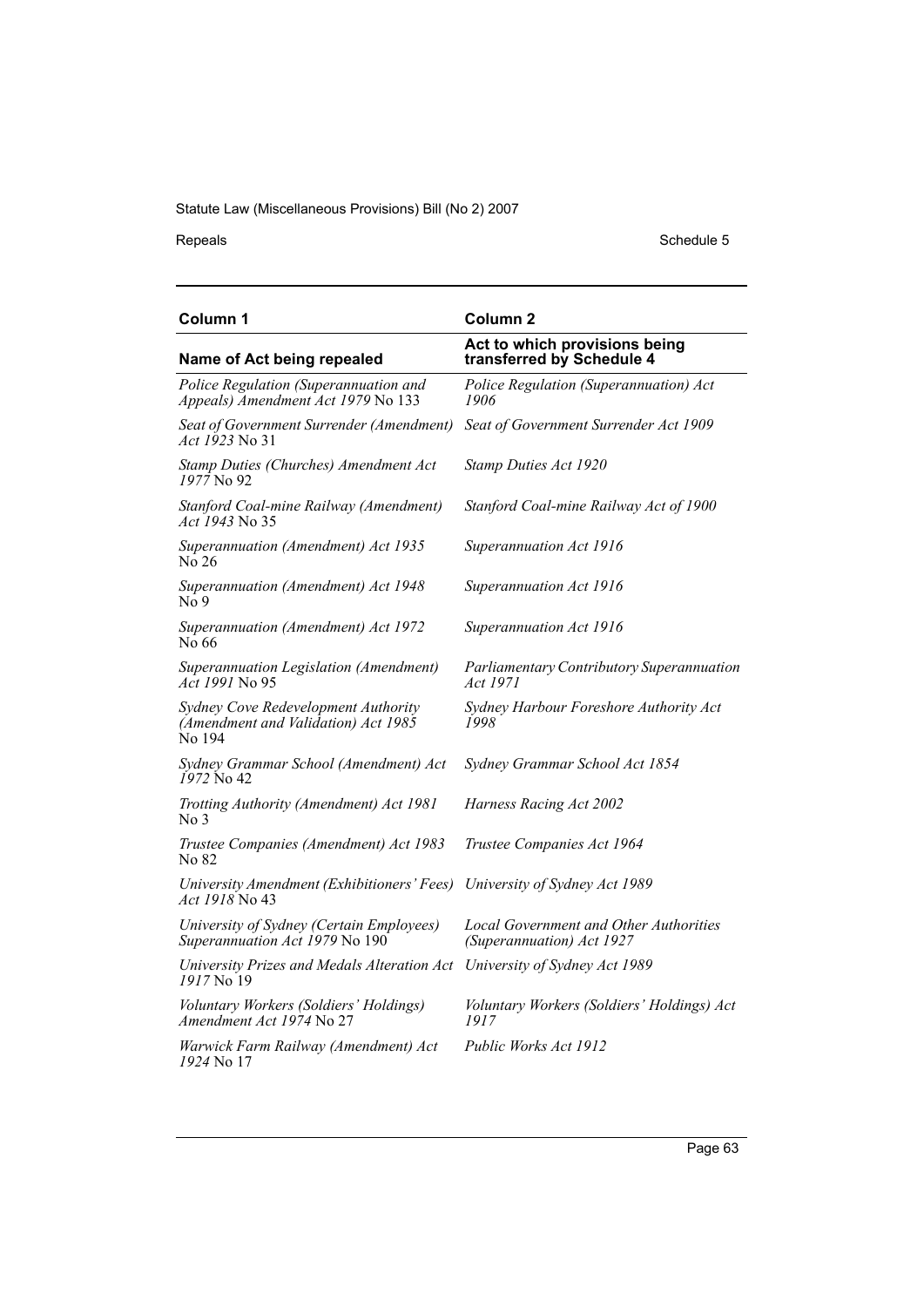Schedule 5 Repeals

| Column 1                                                                                     | Column 2                                                              |
|----------------------------------------------------------------------------------------------|-----------------------------------------------------------------------|
| Name of Act being repealed                                                                   | Act to which provisions being<br>transferred by Schedule 4            |
| Wentworth Irrigation (Amendment) Act 1979 Wentworth Irrigation Act 1890<br>No 161            |                                                                       |
| Western Lands (Amendment) Act of 1905<br>No 38                                               | Western Lands Act 1901                                                |
| Young Men's Christian Association of<br>Sydney Incorporation (Amendment) Act<br>$1976$ No 60 | Young Men's Christian Association of<br>Sydney Incorporation Act 1906 |

#### **Explanatory note**

Part 1 repeals Acts that are redundant.

Part 2 repeals Acts that contain only amendments, or amendments and repeals, that have commenced.

Part 3 repeals Acts that contain only amendments, or amendments and repeals, that have commenced and savings, transitional or other provisions that are redundant.

Part 4 repeals Acts that contain only amendments that have commenced and savings, transitional or other provisions the operation of which is preserved by amendments proposed to be made by Schedule 4 to this Act.

The repeals are explained in detail in the Explanatory note relating to this Act. In relation to the repeal of amending Acts, it should be noted that the Acts are repealed simply to rationalise the legislation in force and that the repeals have no substantive effect on the amendments made by the Acts or any associated provisions. The Acts that were amended by the Acts being repealed are up-to-date on the Legislation Database maintained by the Parliamentary Counsel's Office and are available electronically (www.legislation.nsw.gov.au).

Section 30 (2) of the *Interpretation Act 1987* ensures that the following matters are not affected when an Act or statutory rule is amended or repealed:

- (a) the proof of any past act or thing,
- (b) any right, privilege, obligation or liability saved by the operation of the Act or statutory rule,
- (c) any amendment or validation made by the Act or statutory rule,
- (d) the operation of any savings or transitional provision contained in the Act or statutory rule.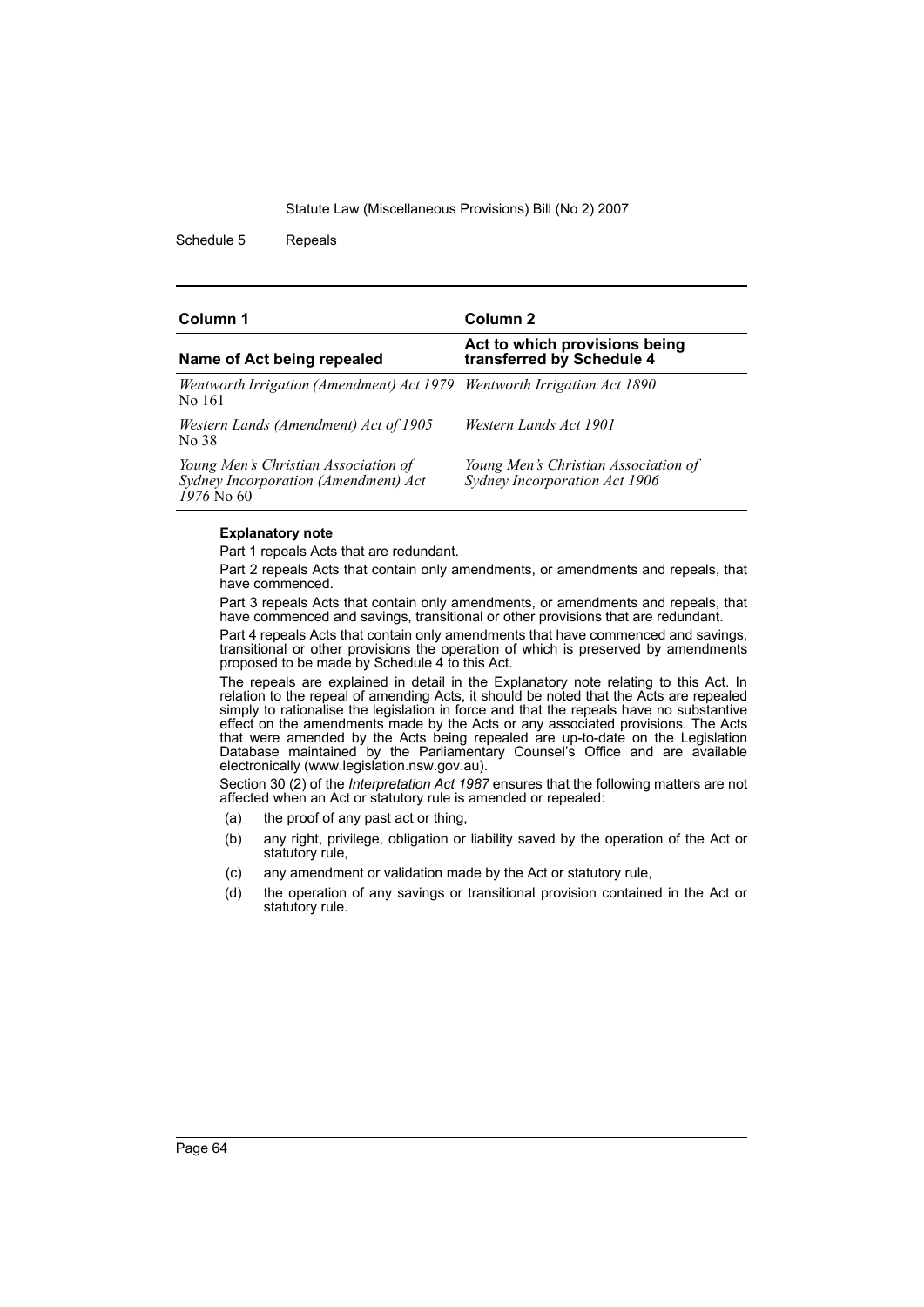General savings, transitional and other provisions Schedule 6 Schedule 6

## **Schedule 6 General savings, transitional and other provisions**

(Section 5)

#### **1 Effect of amendment of amending provisions**

- (1) An amendment made by Schedule 1 or 2 to an amending provision contained in an Act is, if the amending provision has commenced before the date of assent to this Act, taken to have effect as from the commencement of the amending provision (whether or not the amending provision has been repealed).
- (2) In this clause:

*amending provision* means a provision of an Act that makes a direct amendment to an Act by:

- (a) the repeal or omission of matter contained in the amended Act without the insertion of any matter instead of the repealed or omitted matter, or
- (b) the omission of matter contained in the amended Act and the insertion of matter instead of the omitted matter, or
- (c) the insertion into the amended Act of matter, not being matter inserted instead of matter omitted from the Act.

#### **Explanatory note**

This clause ensures that certain amendments, including amendments correcting errors in technical provisions (for example, headings indicating the section to be amended or directions as to where a new section is to be inserted) and rectifying minor drafting errors (for example, corrections in numbering of provisions, correction or insertion of cross-references, omission of unnecessary matter or insertion of omitted matter), will be taken to have commenced on the date the amendments to which they relate commenced.

#### **2 Effect of amendment or repeal on acts done or decisions made**

Except where it is expressly provided to the contrary, if this Act:

- (a) amends a provision of an Act or an instrument, or
- (b) repeals and re-enacts (with or without modification) a provision of an Act or an instrument,

any act done or decision made under the provision amended or repealed has effect after the amendment or repeal as if it had been done or made under the provision as so amended or repealed.

#### **Explanatory note**

This clause ensures that the amendment or repeal of a provision will not, unless expressly provided, vitiate any act done or decision made under the provision as in force before the amendment or repeal.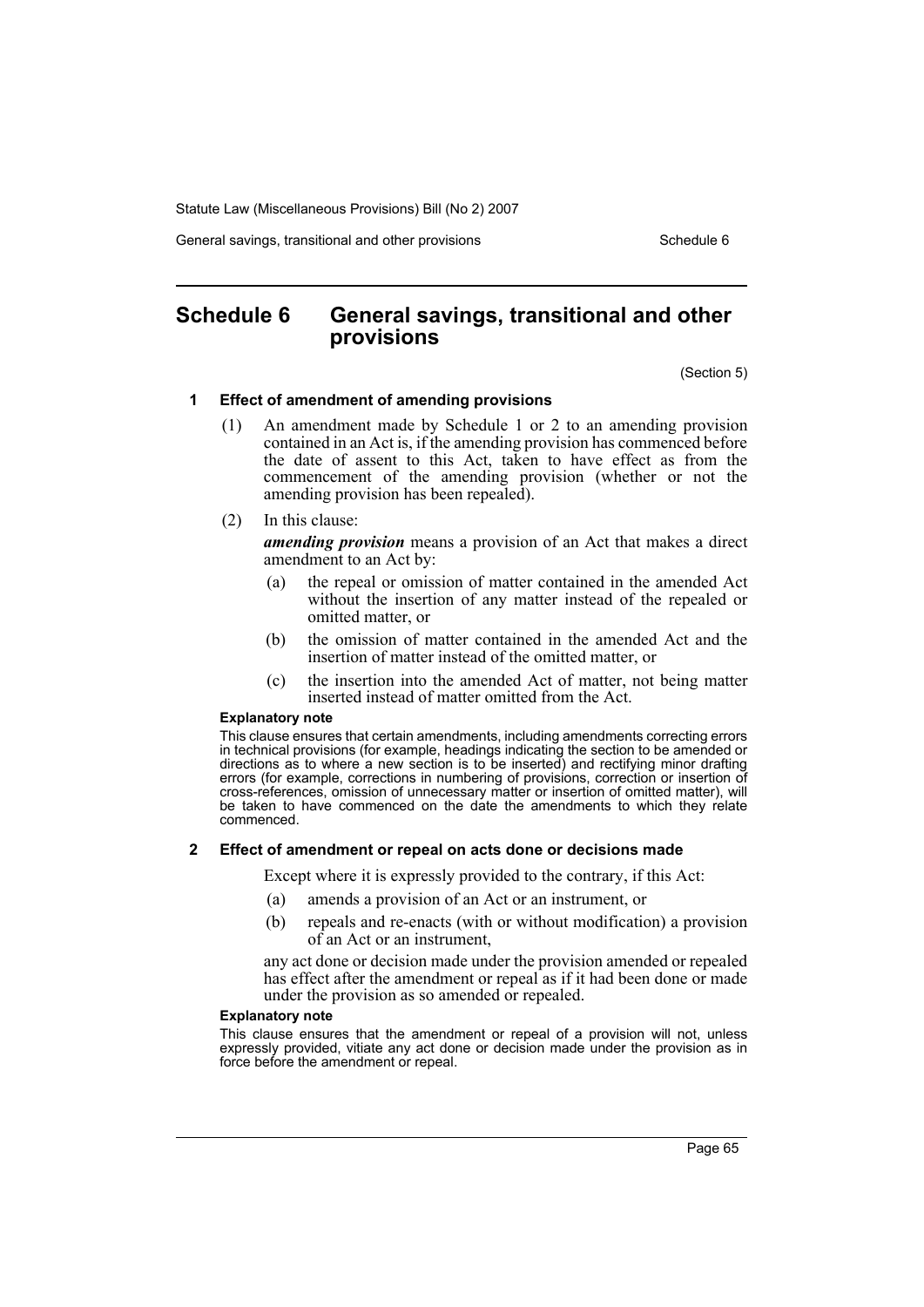Schedule 6 General savings, transitional and other provisions

#### **3 Application of Interpretation Act 1987 to amendments to statutory rules**

Sections 39, 40 and 41 of the *Interpretation Act 1987* do not apply to any amendments to statutory rules made by this Act.

#### **Explanatory note**

This clause makes it clear that certain provisions concerning the making, tabling and disallowance of statutory rules do not apply to amendments to statutory rules made by the proposed Act.

#### **4 Effect of amendment on instruments**

- (1) Except where expressly provided to the contrary, any instrument made under an Act amended by this Act, that is in force immediately before the commencement of the amendment, is taken to have been made under the Act as amended.
- (2) The amendment of an instrument by this Act does not prevent its later amendment or repeal by another instrument.

#### **Explanatory note**

Subclause (1) ensures that, unless expressly provided, any instrument that is in force and made under a provision of an Act that is amended or substituted by the proposed Act will be taken to have been made under the Act as amended.

Subclause (2) ensures that the amendment of an instrument by the proposed Act does not prevent its later amendment or repeal by another instrument.

#### **5 Revocation of repeal**

- (1) The Governor may by proclamation published in the Gazette revoke the repeal of any Act or instrument effected by this Act.
- (2) Any Act or instrument the subject of a proclamation under subclause (1) is taken not to be, and never to have been, repealed by this Act.
- (3) Subclause (2) does not operate in respect of any Act or instrument so as:
	- (a) to affect in a manner prejudicial to any person (other than the State or an authority of the State) the rights of that person existing before the date of publication in the Gazette of the proclamation under subclause  $(1)$  in respect of that Act or instrument, or
	- (b) to impose liabilities on any person (other than the State or an authority of the State) in respect of anything done or omitted to be done before the date of publication of that proclamation.
- (4) A reference in this clause to an Act or instrument includes a reference to a provision of any Act or instrument.

#### **Explanatory note**

This clause enables the Governor, by proclamation, to revoke the repeal of any Act or instrument or the provision of any Act or instrument repealed by this Act. The Act or instrument or provision of an Act or instrument the subject of the revocation of repeal is taken not to be, and never to have been, repealed.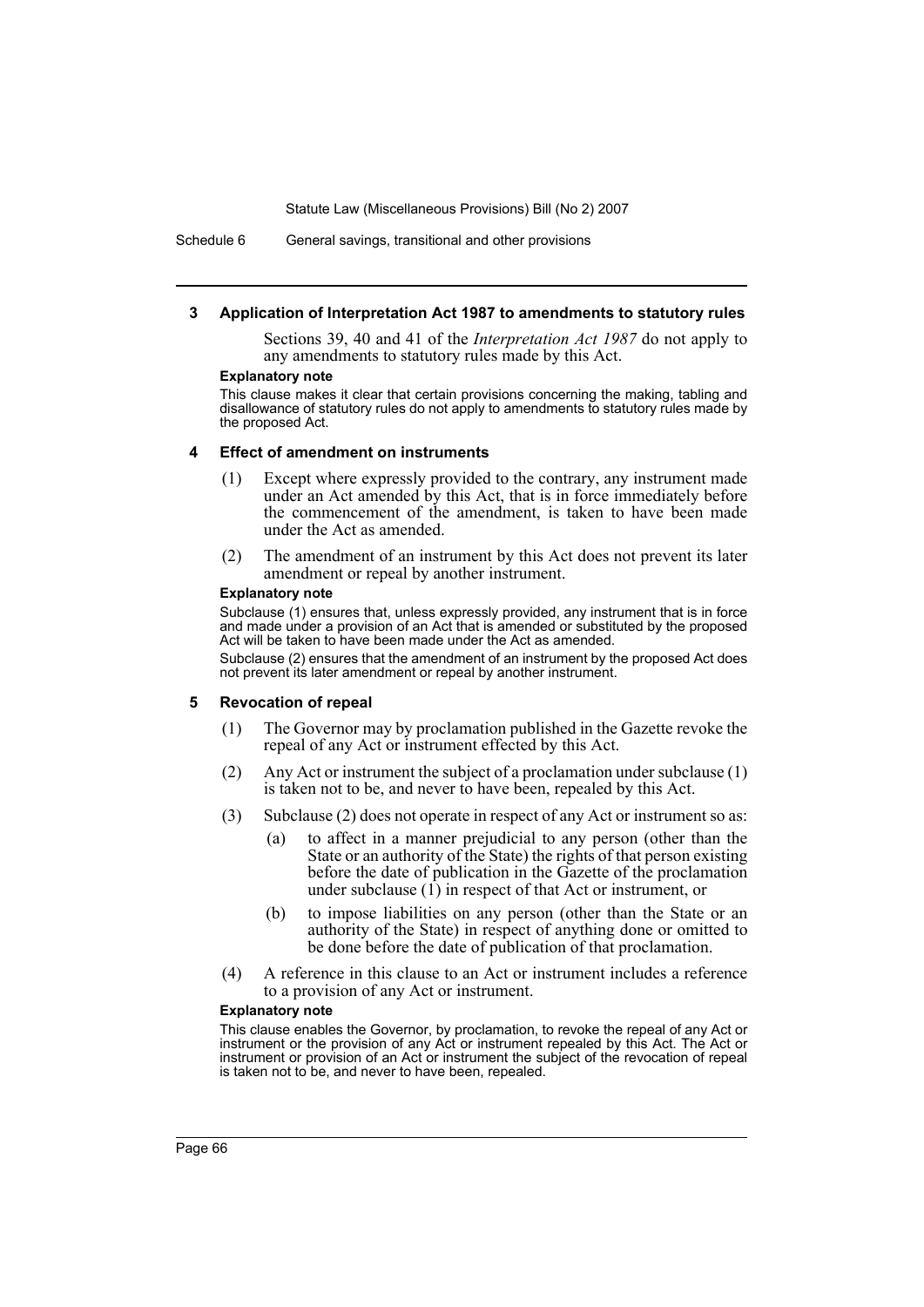General savings, transitional and other provisions Schedule 6

#### **6 Regulations**

- (1) The Governor may make regulations containing provisions of a savings or transitional nature consequent on the enactment of this Act.
- (2) Any such provision may, if the regulations so provide, take effect from the date of assent to this Act or a later date.
- (3) To the extent to which any such provision takes effect from a date that is earlier than the date of its publication in the Gazette, the provision does not operate so as:
	- (a) to affect, in a manner prejudicial to any person (other than the State or an authority of the State), the rights of that person existing before the date of its publication, or
	- (b) to impose liabilities on any person (other than the State or an authority of the State) in respect of anything done or omitted to be done before the date of its publication.

#### **Explanatory note**

This clause enables the making of regulations of a savings or transitional nature having a short term effect and relating to incidental matters arising out of the proposed Act with regard to which no specific, or sufficient, provision has been made in the proposed Act.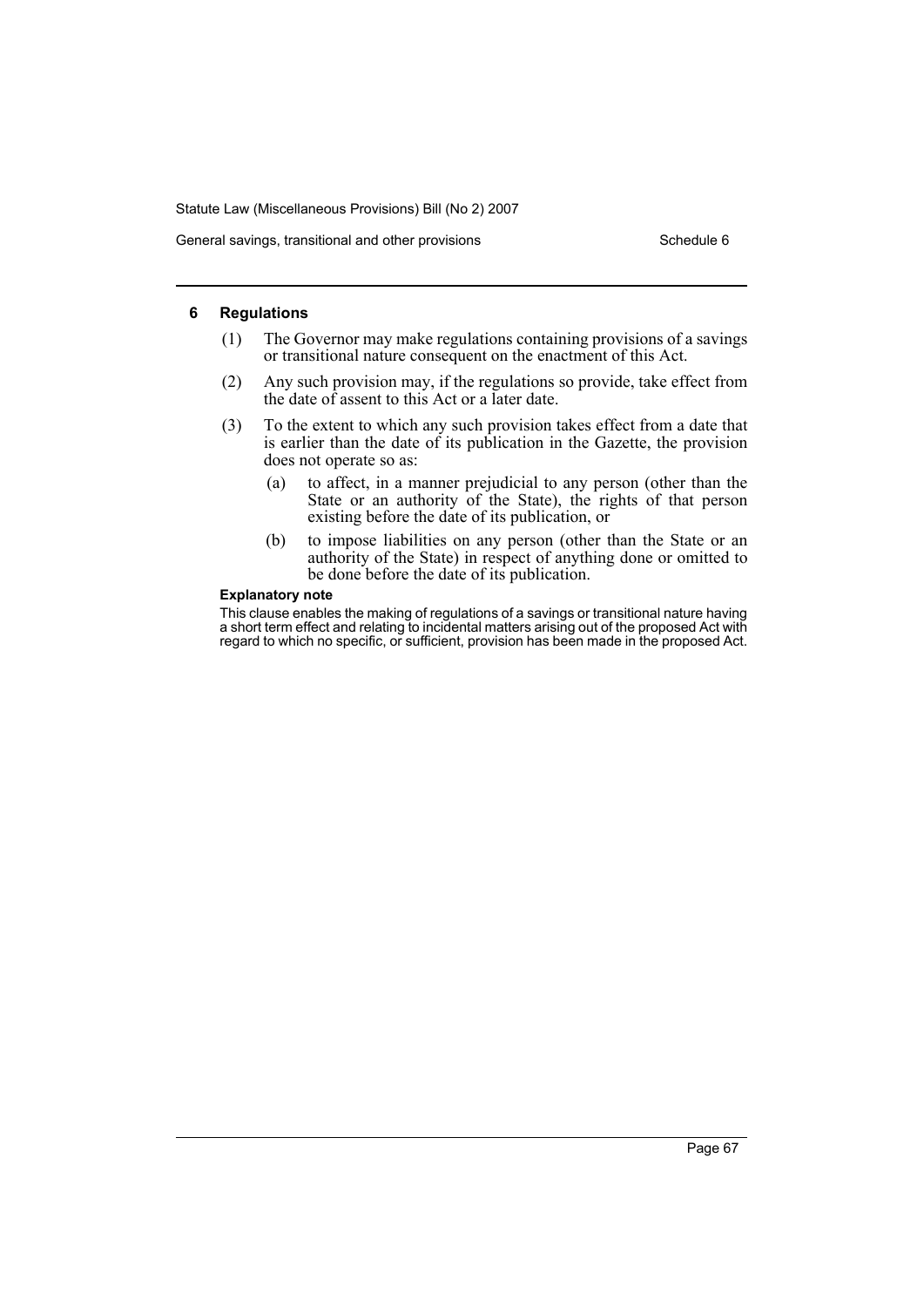## **Notes**

## **Index of Acts and instruments amended by Schedules 1–4** *Bathurst Regional (Interim) Local Environmental Plan 2005*—Schedule 3 *Bellingen Local Environmental Plan 2003*—Schedule 3 *Blue Mountains Local Environmental Plan 2005*—Schedule 3 *Border Railways Act 1922* No 16—Schedule 4 *Camden Local Environmental Plan No 74—Harrington Park*—Schedule 3 *Camden Local Environmental Plan No 121—Spring Farm*—Schedule 3 *Campbelltown (Urban Area) Local Environmental Plan 2002*—Schedule 3 *Central Darling Local Environmental Plan 2004*—Schedule 3 *Contaminated Land Management Act 1997* No 140—Schedule 1 *Conveyancing Act 1919* No 6—Schedule 1 *Cooma-Monaro Local Environmental Plan 1999—(Rural)*—Schedule 3 *Crimes Act 1900* No 40—Schedule 2 *Criminal Assets Recovery Act 1990* No 23—Schedule 1 *Criminal Procedure Regulation 2005*—Schedule 2 *Crown Lands Act 1989* No 6—Schedule 1 *Crown Lands (Continued Tenures) Act 1989* No 7—Schedule 1 *Crown Lands (Continued Tenures) Regulation 2006*—Schedule 1 *Drug and Alcohol Treatment Act 2007* No 7—Schedule 2 *Dungog Local Environmental Plan 2006*—Schedule 3 *Duties Act 1997* No 123—Schedule 2 *Environmental Planning and Assessment Act 1979* No 203—Schedule 4 *Fair Trading Act 1987* No 68—Schedule 1 *Fair Trading Regulation 2007*—Schedule 2 *Farm Water Supplies Act 1946* No 22—Schedule 4 *Fines Act 1996* No 99—Schedule 1 *Firearms Act 1996* No 46—Schedule 1 *Fisheries Management (General) Regulation 2002*—Schedule 2 *Freedom of Information Regulation 2005*—Schedule 1 *General Post Office (Approaches Improvement) Act 1889* 53 Vic No 13—Schedule 4 *Gilgandra Local Environmental Plan 2004*—Schedule 3 *Government and Related Employees Appeal Tribunal Act 1980* No 39—Schedule 1 *Great Lakes Local Environmental Plan 1996*—Schedule 3 *Greater Metropolitan Regional Environmental Plan No 2—Georges River Catchment*—Schedule 3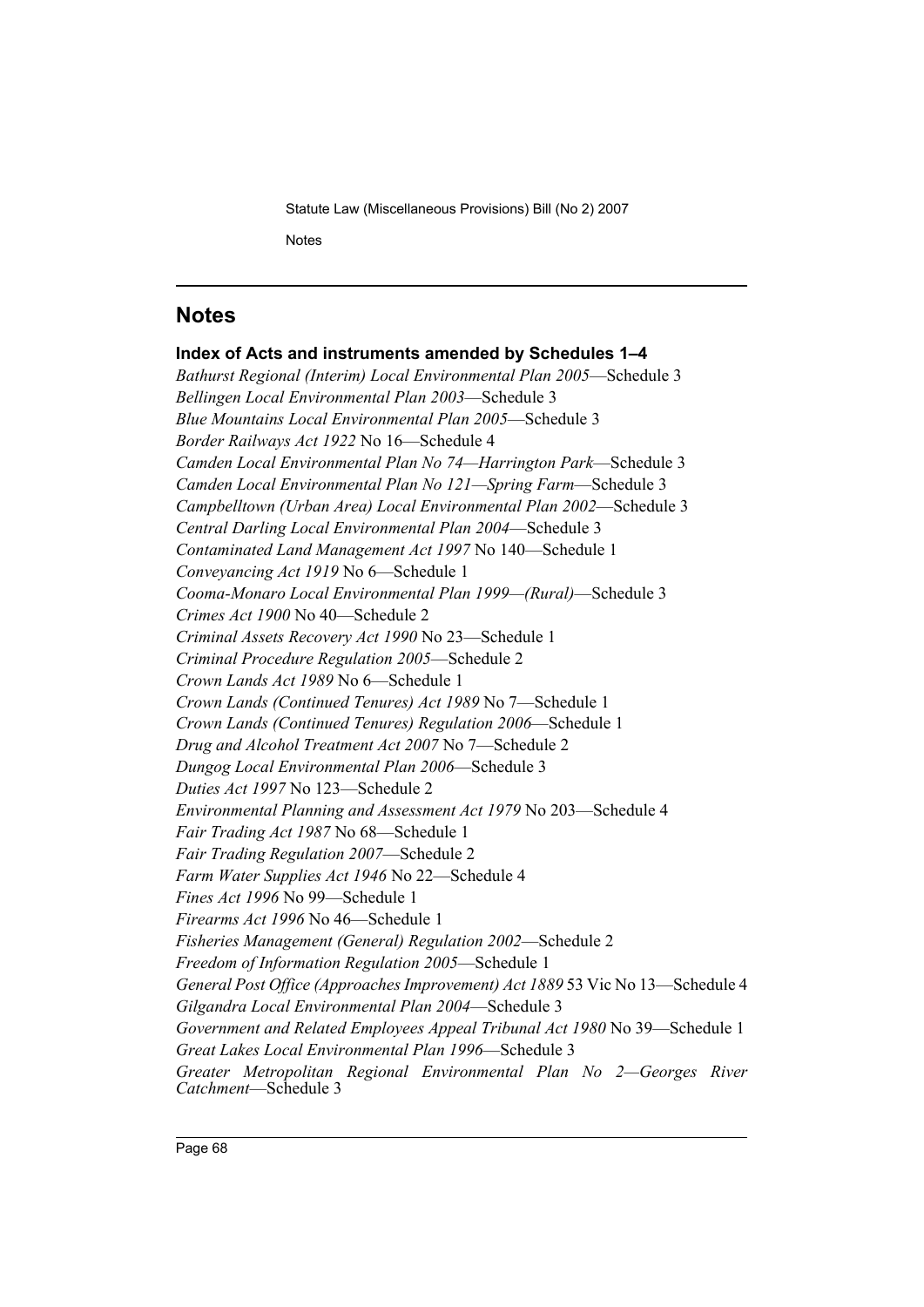**Notes** 

*Growth Centres (Development Corporations) Act 1974* No 49—Schedule 1 *Gunnedah Local Environmental Plan 1998*—Schedule 3 *Harness Racing Act 2002* No 39—Schedule 4 *Heritage Act 1977* No 136—Schedule 4 *Home Building Act 1989* No 147—Schedule 1 *Hunter Water Act 1991* No 53—Schedule 1 *Lake Macquarie Local Environmental Plan 2000—North Wallarah Peninsula*— Schedule 3 *Lake Macquarie Local Environmental Plan 2004*—Schedule 3 *Law Reform (Miscellaneous Provisions) Act 1944* No 28—Schedule 4 *Liverpool Local Environmental Plan 1997*—Schedule 3 *Local Government Act 1993* No 30—Schedules 1 and 4 *Local Government and Other Authorities (Superannuation) Act 1927* No 35— Schedule 4 *Maitland Local Environmental Plan 1993*—Schedule 2 *Marine Parks Regulation 1999*—Schedule 2 *Mental Health Act 2007* No 8—Schedule 2 *Mental Health (Criminal Procedure) Act 1990* No 10—Schedule 2 *Moore-street Improvement Act of 1890* 54 Vic No 30—Schedule 4 *Nambucca Local Environmental Plan 1995*—Schedule 3 *National Parks and Wildlife Act 1974* No 80—Schedule 2 *Native Vegetation Regulation 2005*—Schedule 2 *New South Wales Retirement Benefits Act 1972* No 70—Schedule 4 *Newcastle Agricultural, Horticultural, and Industrial Association Act of 1905*— Schedule 4 *Parliamentary Contributory Superannuation Act 1971* No 53—Schedule 4 *Parliamentary Electorates and Elections Amendment Act 2006* No 68—Schedule 1 *Penrith Local Environmental Plan 2002 (Villages of Mulgoa and Wallacia)*— Schedule 3 *Pipelines Act 1967* No 90—Schedule 4 *Police Integrity Commission Act 1996* No 28—Schedule 1 *Police Regulation (Superannuation) Act 1906* No 28—Schedule 4 *Port Stephens Local Environmental Plan 2000*—Schedule 3 *Public Sector Employment and Management (General) Regulation 1996*— Schedule 2 *Public Works Act 1912* No 45—Schedule 4 *Queanbeyan Local Environmental Plan 1998*—Schedule 2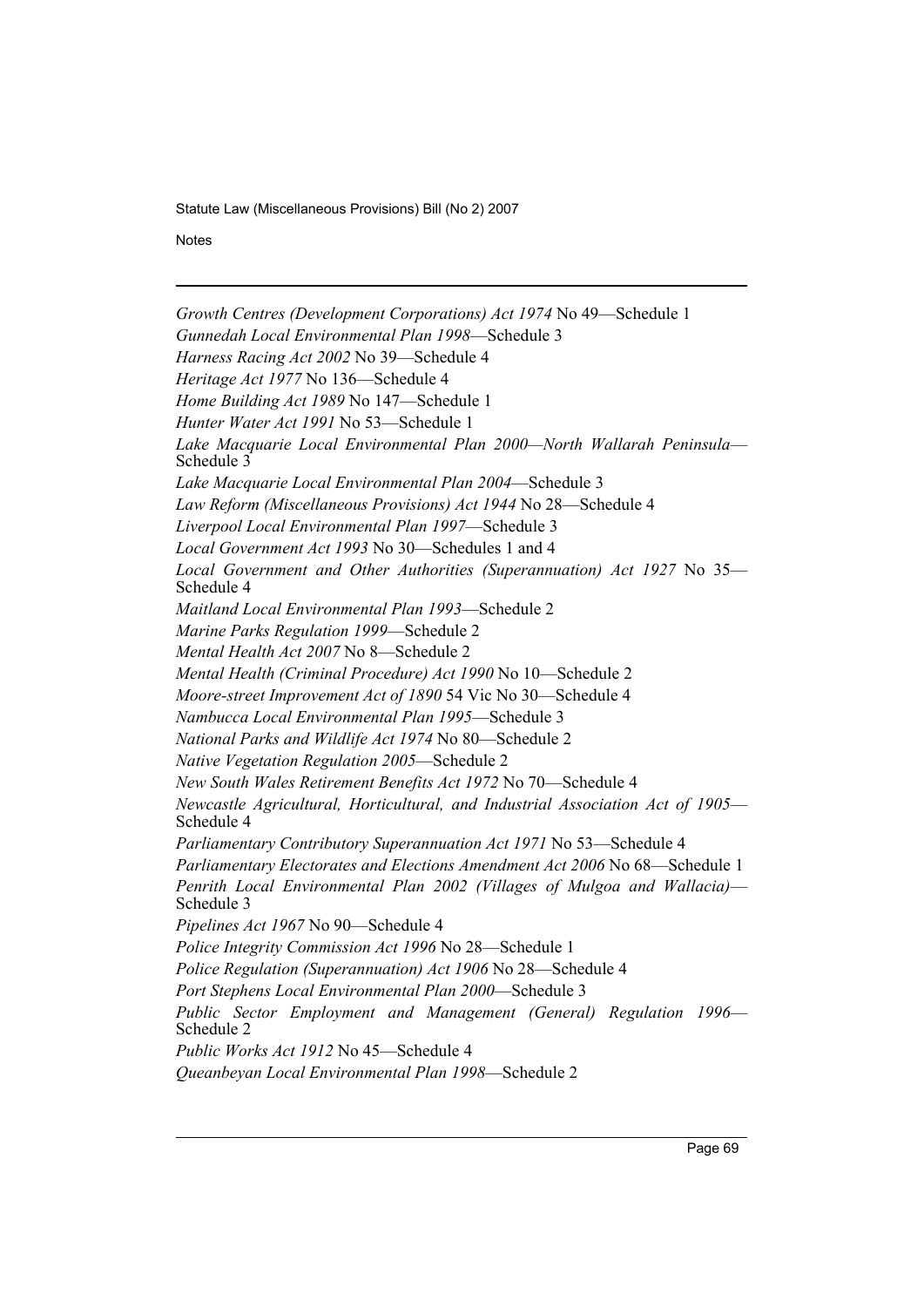**Notes** 

*Real Property Act 1900* No 25—Schedule 1 *Residential Parks Act 1998* No 142—Schedule 1 *Road Transport (General) Act 2005* No 11—Schedule 2 *Rural Fires Act 1997* No 65—Schedule 2 *Seat of Government Surrender Act 1909* No 14—Schedule 4 *Security Industry Act 1997* No 157—Schedule 1 *Severn Local Environmental Plan 2002*—Schedule 3 *Shellharbour Rural Local Environmental Plan 2004*—Schedule 3 *Shoalhaven Local Environmental Plan 1985*—Schedule 3 *Snowy River Local Environmental Plan 1997*—Schedule 3 *Stamp Duties Act 1920* No 47—Schedule 4 *Stanford Coal-mine Railway Act of 1900*—Schedule 4 *State Environmental Planning Policy (Housing for Seniors or People with a Disability) 2004*—Schedule 2 *State Environmental Planning Policy (Major Projects) 2005*—Schedule 2 *State Environmental Planning Policy (Temporary Structures and Places of Public Entertainment) 2007*—Schedule 2 *Stock Diseases Act 1923* No 34—Schedule 1 *Stock Diseases Regulation 2004*—Schedule 1 *Subordinate Legislation Act 1989* No 146—Schedule 2 *Succession Act 2006* No 80—Schedule 1 *Superannuation Act 1916* No 28—Schedule 4 *Sydney Grammar School Act 1854*—Schedule 4 *Sydney Harbour Foreshore Authority Act 1998* No 170—Schedule 4 *Sydney Regional Environmental Plan No 17—Kurnell Peninsula (1989)*— Schedule 3 *Sydney Regional Environmental Plan No 25—Orchard Hills*—Schedule 3 *Tallaganda Local Environmental Plan 1991*—Schedule 2 *Tamworth Local Environmental Plan 1996*—Schedule 3 *Teaching Service Act 1980* No 23—Schedule 4 *Trustee Companies Act 1964* No 6—Schedules 2 and 4 *Trustee Companies Regulation 2005*—Schedule 2 *Tweed Local Environmental Plan 2000*—Schedule 3 *University of Sydney Act 1989* No 124—Schedule 4 *Voluntary Workers (Soldiers' Holdings) Act 1917* No 25—Schedule 4 *Water Industry Competition Act 2006* No 104—Schedule 2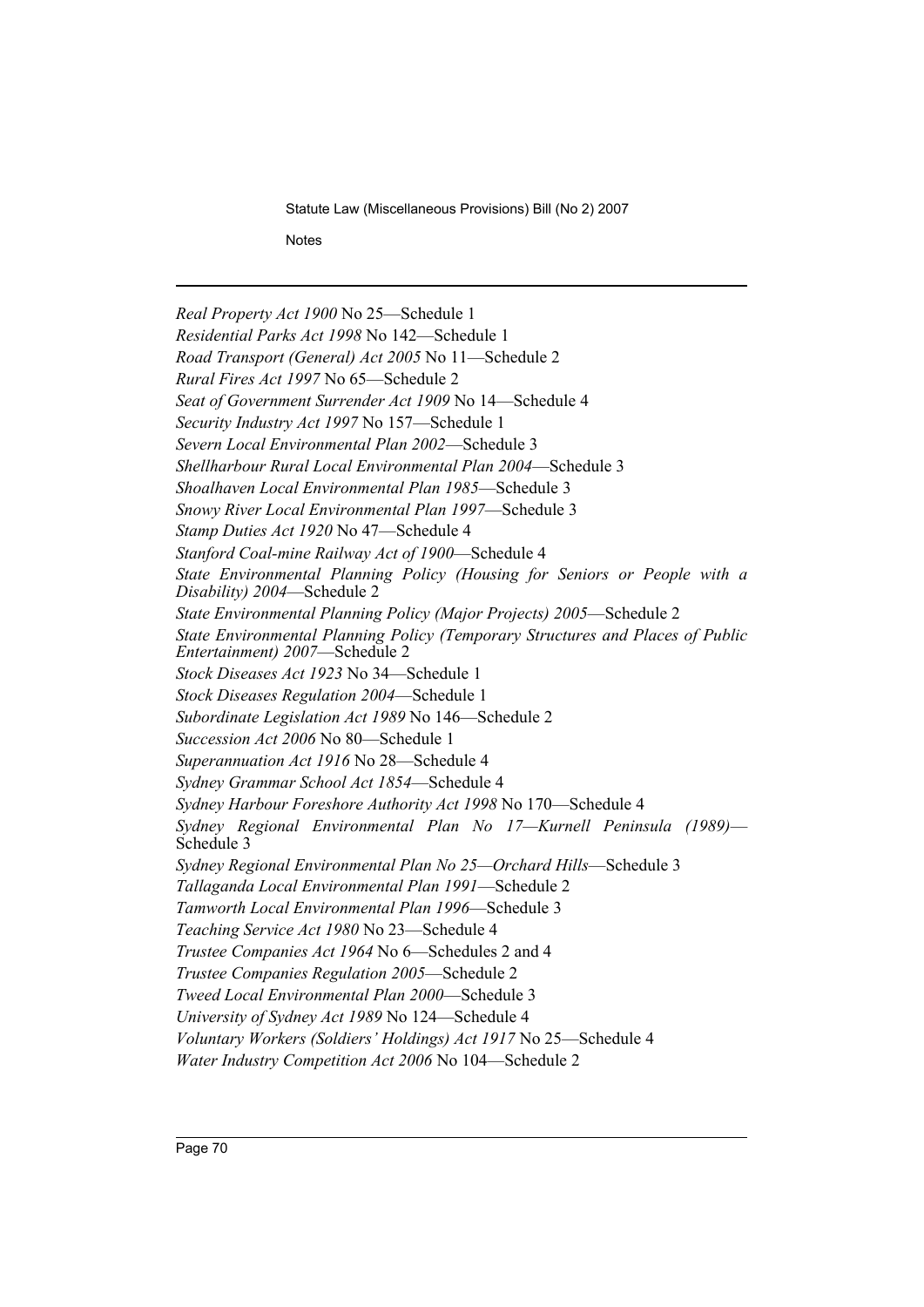**Notes** 

*Water Sharing Plan for the Paterson Regulated River Water Source 2007*— Schedule 2

*Wentworth Irrigation Act 1890* 54 Vic No 7—Schedule 4 *Western Lands Act 1901* No 70—Schedules 1 and 4 *Western Sydney Parklands Act 2006* No 92—Schedule 2 *Willoughby Local Environmental Plan 1995*—Schedules 2 and 3 *Workers Compensation Act 1987* No 70—Schedule 4 *Young Men's Christian Association of Sydney Incorporation Act 1906*—Schedule 4

## **Index of Acts repealed by Schedule 5**

*Administration of Justice Act 1973* No 19 *Appropriation Act 2006* No 46 *Appropriation (Budget Variations) Act 2006* No 22 *Appropriation (Parliament) Act 2006* No 47 *Appropriation (Special Offices) Act 2006* No 48 *Architects (Amendment) Act 1983* No 25 *Australian Oil Refining Pty. Limited Agreement Ratification (Amendment) Act 1961* No 35 *Baptist Union Incorporation (Amendment) Act 1984* No 5 *Bishop Tyrrell Trust (Amendment) Act 1939* No 27 *Border Railways (Amendment) Act 1941* No 13 *Border Railways (Grain Elevators) Amendment Act 1957* No 9 *Broken Hill Water and Sewerage (Radium Hill) Amendment Act 1954* No 12 *Camperdown Cemetery (Amendment) Act 1950* No 15 *Camperdown Cemetery (Amendment) Act 1977* No 22 *Centenary Celebration (Amendment) Act 1934* No 26 *Centenary Celebration (Amendment) Act 1959* No 18 *Centenary Celebration (Amendment) Act 1980* No 154 *Coal and Oil Shale Mine Workers (Superannuation) Amendment Act 1978* No 28 *Coal and Oil Shale Mine Workers (Superannuation) Amendment Act 1979* No 10 *Coal Mining (Amendment) Act 1981* No 110 *Companies (Amendment) Act 1971* No 61 *Constitution (Amendment) Act 1992* No 106 *Constitution Amendment Act 2000* No 30 *Constitution Amendment (Legislative Council) Act 1932* (1933 No 2) *Constitution and Parliamentary Electorates and Elections (Amendment) Act 1978* No 75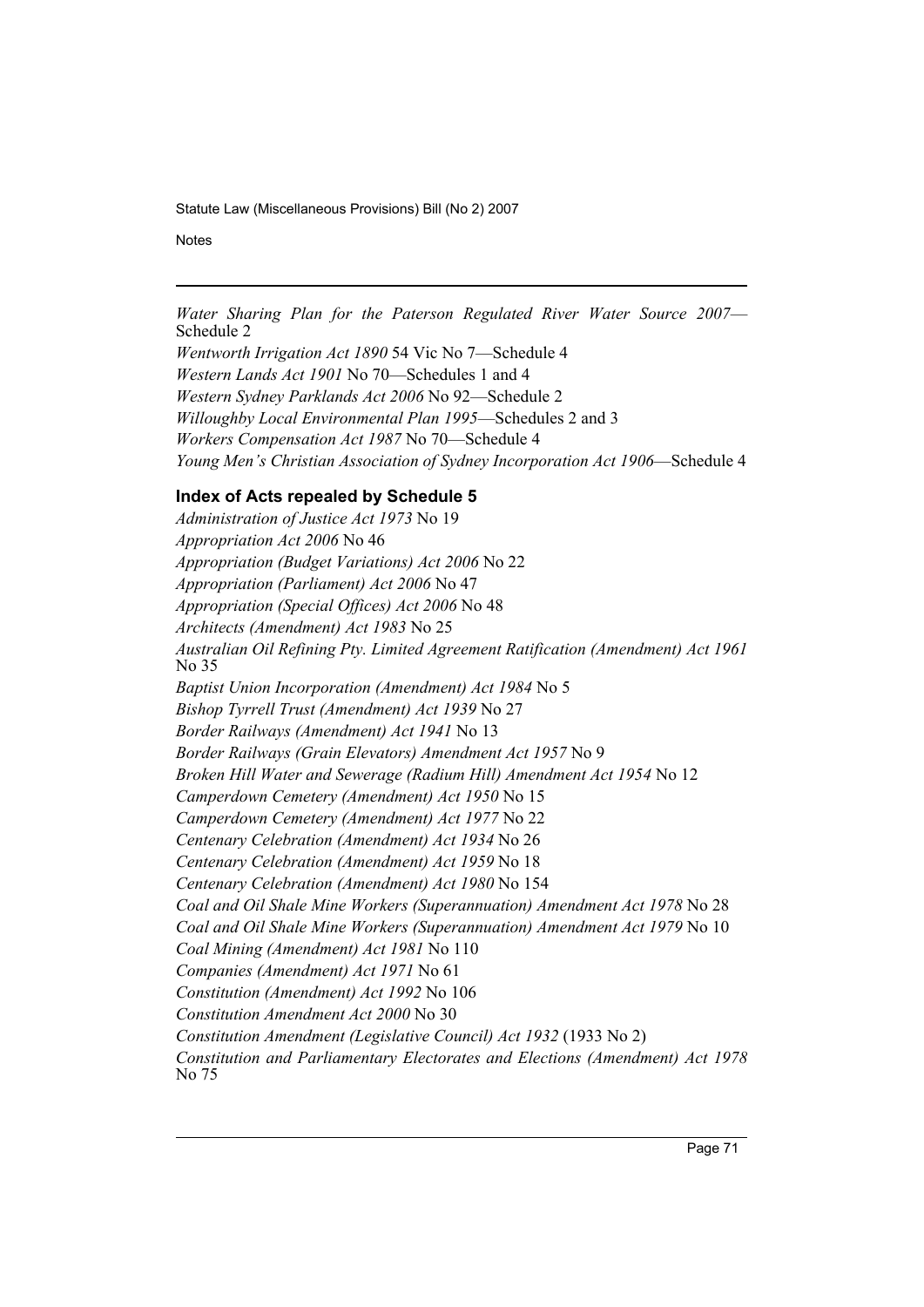Statute Law (Miscellaneous Provisions) Bill (No 2) 2007 **Notes** 

*Constitution (Consolidated Fund) Amendment Act 1982* No 95 *Constitution (Legislative Council Compensation) Act 1979* No 11 *Constitution (Legislative Council) Further Amendment Act 1991* No 61 *Conveyancing (Amendment) Act 1976* No 84 *Conveyancing (Amendment) Act 1984* No 20 *Conveyancing (Amendment) Act 1985* No 142 *Conveyancing and Law of Property (Supplemental) Act 1901* No 37 *Conveyancing (Passing of Risk) Amendment Act 1986* No 6 *Conveyancing (Plan Registration) Amendment Act 1986* No 150 *Conveyancing (Real Property Computer Register) Amendment Act 1979* No 171 *Courts Legislation (Crown Appeals) Amendment Act 1994* No 56 *Crimes (Amendment) Act 1988* No 81 *Crimes and Other Acts (Amendment) Act 1974* No 50 *Crimes (Bail) Amendment Act 1978* No 166 *Crimes (Compensation) Amendment Act 1984* No 70 *Crimes (Criminal Destruction and Damage) Amendment Act 1987* No 287 *Crimes (Domestic Violence) Amendment Act 1993* No 101 *Crimes (Identity of Offenders) Amendment Act 1992* No 19 *Crimes Legislation (Dangerous Articles) Amendment Act 1994* No 17 *Crimes (Mental Disorder) Amendment Act 1989* No 100 *Crimes (Procedure) Amendment Act 1983* No 170 *Crimes (Procedure) Amendment Act 1987* No 289 *Crown Lands (Validation of Revocations) Act 1983* No 55 *District Court (Amendment) Act 1987* No 164 *District Court (Garnishee Proceedings) Amendment Act 1987* No 20 *District Court (Procedure) Amendment Act 1984* No 170 *Environmental Planning and Assessment (Amendment) Act 1985* No 228 *Environmental Planning and Assessment Amendment (Affordable Housing) Act 2000* No 29 *Environmental Planning Legislation Amendment Act 1995* No 90 *Farm Water Supplies (Transfer of Functions) Amendment Act 1986* No 104 *Financial Institutions (New South Wales) Amendment Act 1996* No 32 *General Post Office (Approaches Improvement) Act Amendment Act 1892* 55 Vic No 11 *General Post Office (Approaches Improvement) Act Further Amendment Act 1901* No 39 *Governor-General's Establishment Contribution Act 1900* No 78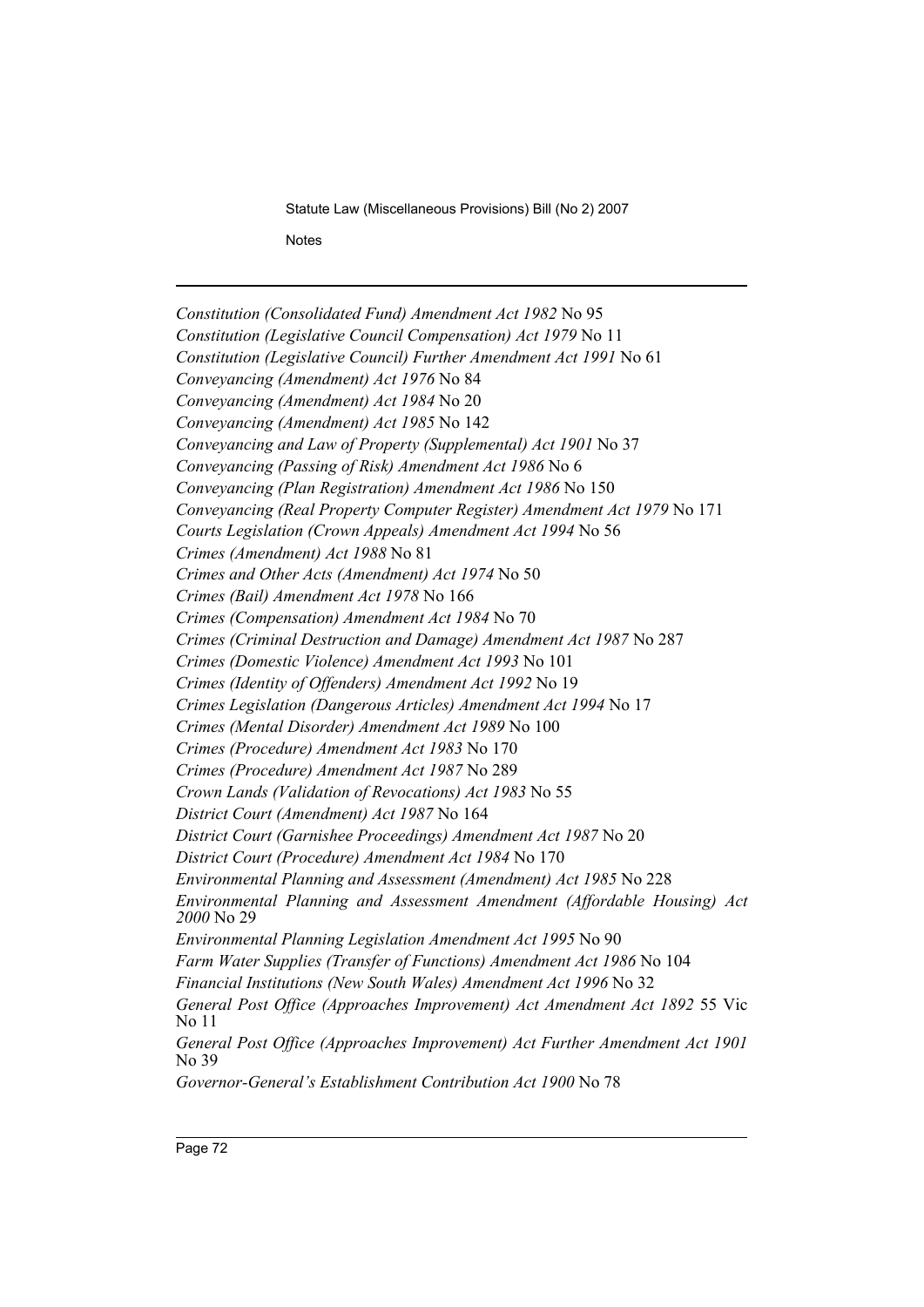Statute Law (Miscellaneous Provisions) Bill (No 2) 2007

**Notes** 

*Greater Newcastle (Amendment) Act 1940* No 28

*Heritage (Elizabeth Farm) Amendment Act 1985* No 144

*King George V and King George VI Memorial Act 1953* No 26

*Law Reform (Miscellaneous Provisions) (De Facto Relationships) Amendment Act 1984* No 150

*Local Government (Amendment) Act 1951* No 18

*Local Government and Other Authorities (Superannuation) Amendment Act 1979* No 7

*Local Government and Other Authorities (Superannuation) Amendment Act 1980* No 191

*Local Government and Other Authorities (Superannuation) Amendment Act 1983* No 22

*Local Government and Other Authorities (Superannuation) Amendment Act 1985* No 179

*Local Government (Consequential Provisions) Act 1993* No 32

*Local Government (Further Amendment) Act 1948* No 44

*Local Government (Further Amendment) Act 1972* No 64

*Miscellaneous Acts (Community Welfare) Repeal and Amendment Act 1987* No 58

*Miscellaneous Acts (Education Commission) Repeal and Amendment Act 1980* No 24

*Miscellaneous Acts (Financial Accommodation) Amendment Act 1981* No 83 *Miscellaneous Acts (Public Finance and Audit) Repeal and Amendment Act 1983* No 153

*Miscellaneous Acts (Workers' Compensation) Amendment Act 1984* No 93

*Moore-street Improvement Act Amendment Act of 1892* 55 Vic No 13

*Motor Vehicles (Third Party Insurance) Amendment Act 1984* No 86

*National Oil Proprietary Limited Agreement Ratification Act 1937* No 2 *Necropolis (Amendment) Act 1973* No 4

*New South Wales Retirement Benefits (Amendment) Act 1973* No 43

*New South Wales Retirement Benefits (Amendment) Act 1976* No 28

*New South Wales Retirement Benefits (Amendment) Act 1979* No 124

*New South Wales Retirement Benefits (Amendment) Act 1982* No 26

*New South Wales Retirement Benefits (Fund Closure) Amendment Act 1985* No 43

*New South Wales Retirement Benefits (Further Amendment) Act 1983* No 63

*Newcastle Agricultural, Horticultural, and Industrial Association (Extension) Act 1925* No 20

*Newcastle Tattersall's Club Act of 1945*

*Local Government (Superannuation) Amendment Act 1948* No 33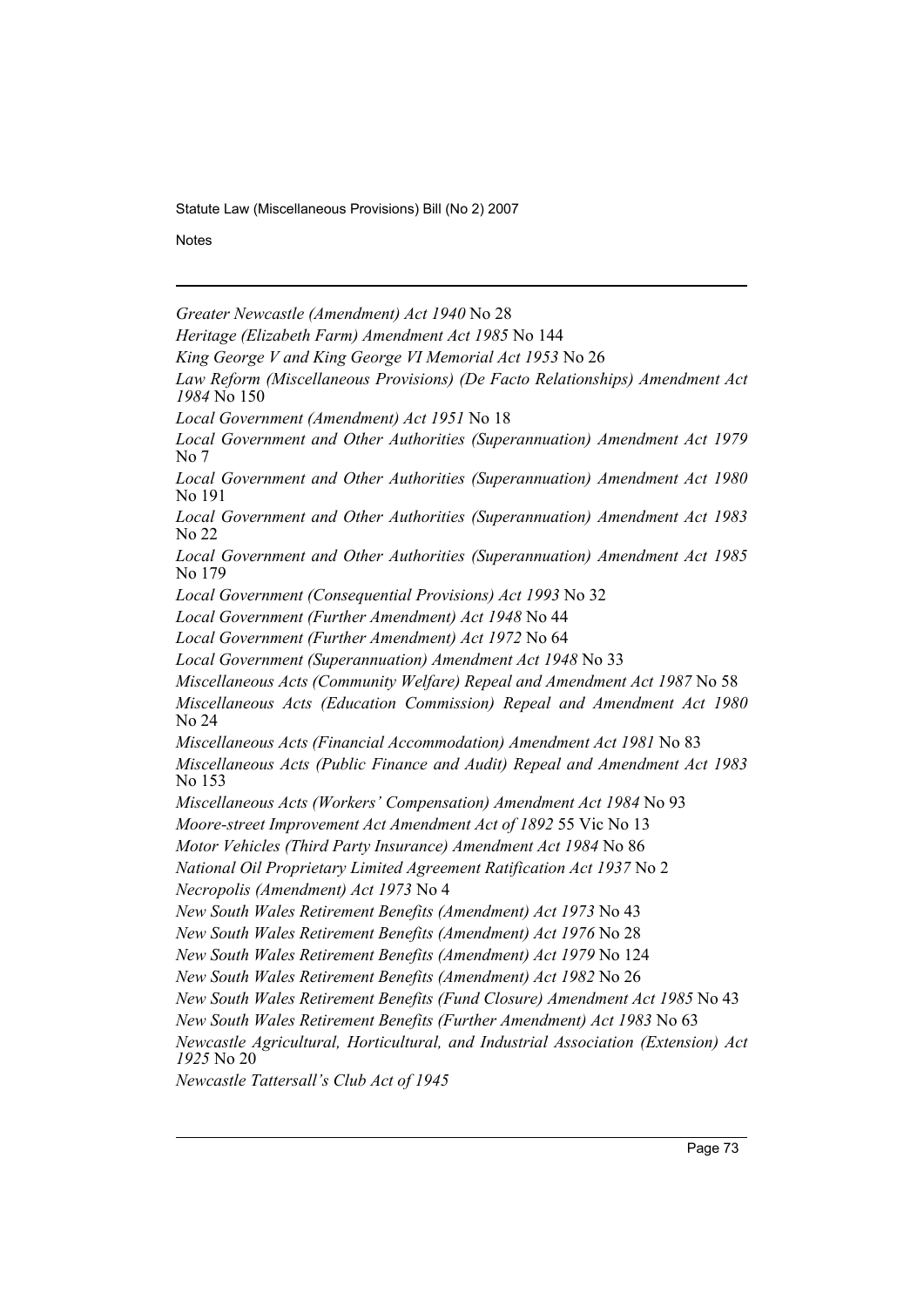Statute Law (Miscellaneous Provisions) Bill (No 2) 2007

**Notes** 

*Optical Dispensers (Amendment) Act 1987* No 276

*Parliamentary Contributory Superannuation (Amendment) Act 1979* No 132 *Parliamentary Contributory Superannuation (Amendment) Act 1981* No 86 *Parliamentary Contributory Superannuation (Constitution) Amendment Act 1979* No 6 *Parliamentary Electorates and Elections (Amendment) Act 1926* No 12 *Parliamentary Electorates and Elections (Amendment) Act 1928* No 55 *Parliamentary Electorates and Elections (Amendment) Act 1987* No 132 *Parliamentary Remuneration Further Amendment Act 1998* No 119 *Pipelines (Amendment) Act 1974* No 2 *Police Regulation (Superannuation) Amendment Act 1974* No 46 *Police Regulation (Superannuation) Amendment Act 1981* No 24 *Police Regulation (Superannuation) Amendment Act 1984* No 73 *Police Regulation (Superannuation) Amendment Act 1987* No 220 *Police Regulation (Superannuation and Appeals) Amendment Act 1979* No 133 *Police Regulation (Superannuation) (Workers Compensation) Amendment Act 1987* No 81 *Real Property (Amendment) Act 1970* No 23 *Real Property (Amendment) Act 1989* No 15 *Real Property (Caveats) Amendment Act 1986* No 167 *Real Property (Computer Register) Amendment Act 1979* No 164 *Real Property (Crown Land Titles) Amendment Act 1980* No 193 *Real Property (Further Amendment) Act 1987* No 280 *Registration of Births, Deaths and Marriages (Amendment) Act 1975* No 57 *Residential Tenancies Amendment (Public Housing) Act 2004* No 66 *Royal Botanic Gardens and Domain Trust Amendment Act 1996* No 20 *Seat of Government Surrender (Amendment) Act 1923* No 31 *Simon University College (Amendment) Act 1989* No 88 *Smoke-free Environment Amendment Act 2004* No 110 *Stamp Duties (Administration) Amendment Act 1983* No 13 *Stamp Duties (Churches) Amendment Act 1977* No 92 *Stamp Duties (Further Amendment) Act 1987* No 227 *Stanford Coal-mine Railway (Amendment) Act 1943* No 35 *State Development and Country Industries Assistance (Amendment) Act 1985* No 187 *Statute Law (Miscellaneous Provisions) Act (No 2) 2004* No 91 *Statute Law (Miscellaneous Provisions) Act 2005* No 64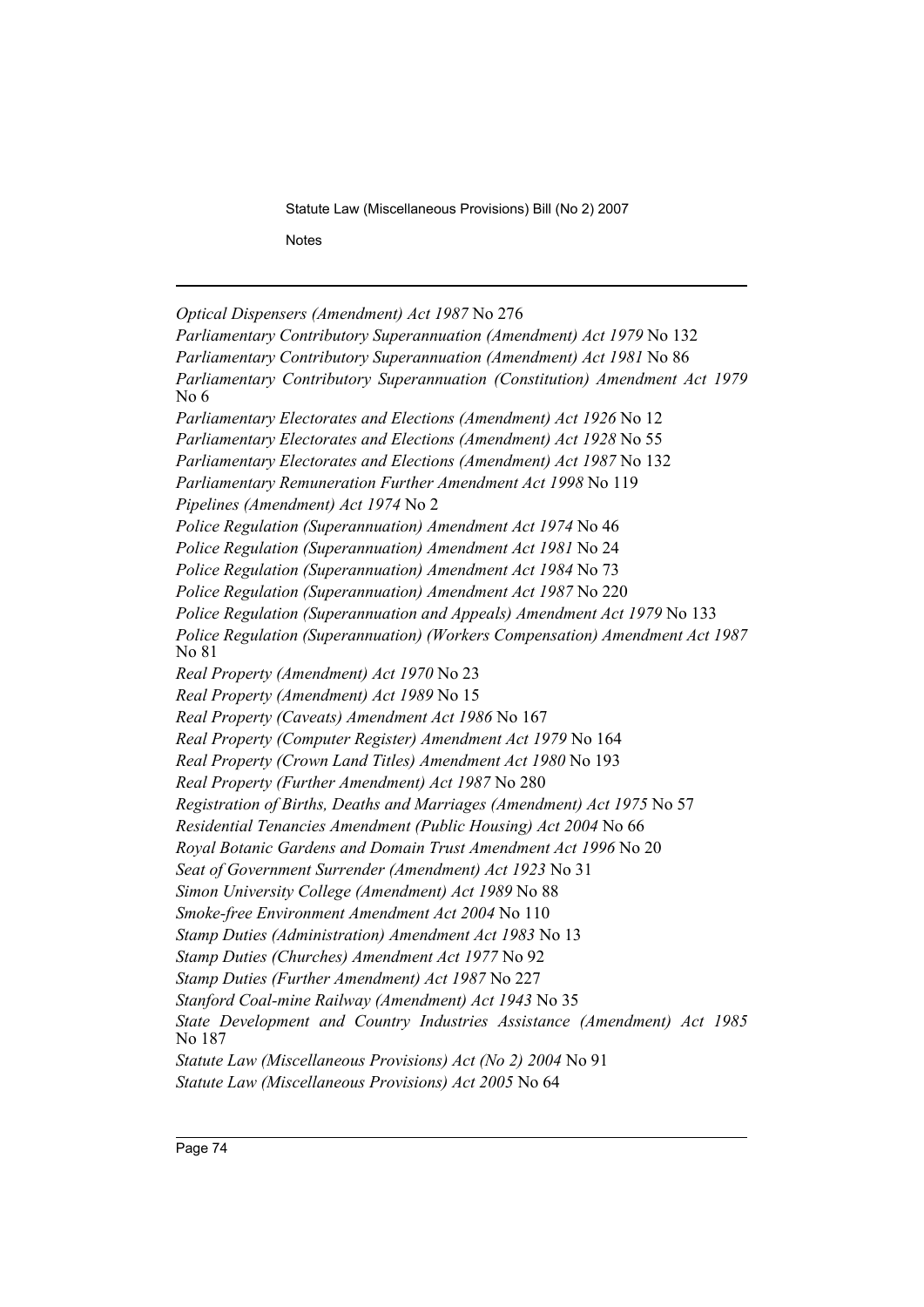Statute Law (Miscellaneous Provisions) Bill (No 2) 2007

**Notes** 

*Statute Law (Miscellaneous Provisions) Act (No 2) 2005* No 98 *Statute Law Revision Act 1937* No 35 *Strata Titles (Amendment) Act 1987* No 147 *Strata Titles (Leasehold) Amendment Act 1987* No 148 *Strata Titles (Real Property Computer Register) Amendment Act 1979* No 174 *Superannuation (Amendment) Act 1935* No 26 *Superannuation (Amendment) Act 1948* No 9 *Superannuation (Amendment) Act 1972* No 66 *Superannuation (Amendment) Act 1975* No 98 *Superannuation (Decimal Currency) Amendment Act 1965* No 37 *Superannuation Legislation (Amendment) Act 1991* No 95 *Superannuation (Retrenchment) Amendment Act 1987* No 40 *Superannuation (Solicitor General) Amendment Act 1979* No 58 *Supreme Court (Amendment) Act 1987* No 163 *Supreme Court (Commercial Division) Amendment Act 1985* No 28 *Sydney Cove Redevelopment Authority (Amendment and Validation) Act 1985* No 194 *Sydney Grammar School (Amendment) Act 1972* No 42 *Sydney Turf Club (Amendment) Act 1974* No 26 *Transferred Officers Extended Leave (Amendment) Act 1963* No 52 *Transferred Officers Extended Leave (Amendment) Act 1973* No 33 *Trotting Authority (Amendment) Act 1981* No 3 *Trustee Companies (Amendment) Act 1983* No 82 *Trustee Companies (Amendment) Act 1989* No 42 *Trustee Companies (Further Amendment) Act 1982* No 173 *University Amendment (Exhibitioners' Fees) Act 1918* No 43 *University and College Lands and Victoria Park (Amendment) Act 1937* No 36 *University of Sydney (Certain Employees) Superannuation Act 1979* No 190 *University Prizes and Medals Alteration Act 1917* No 19